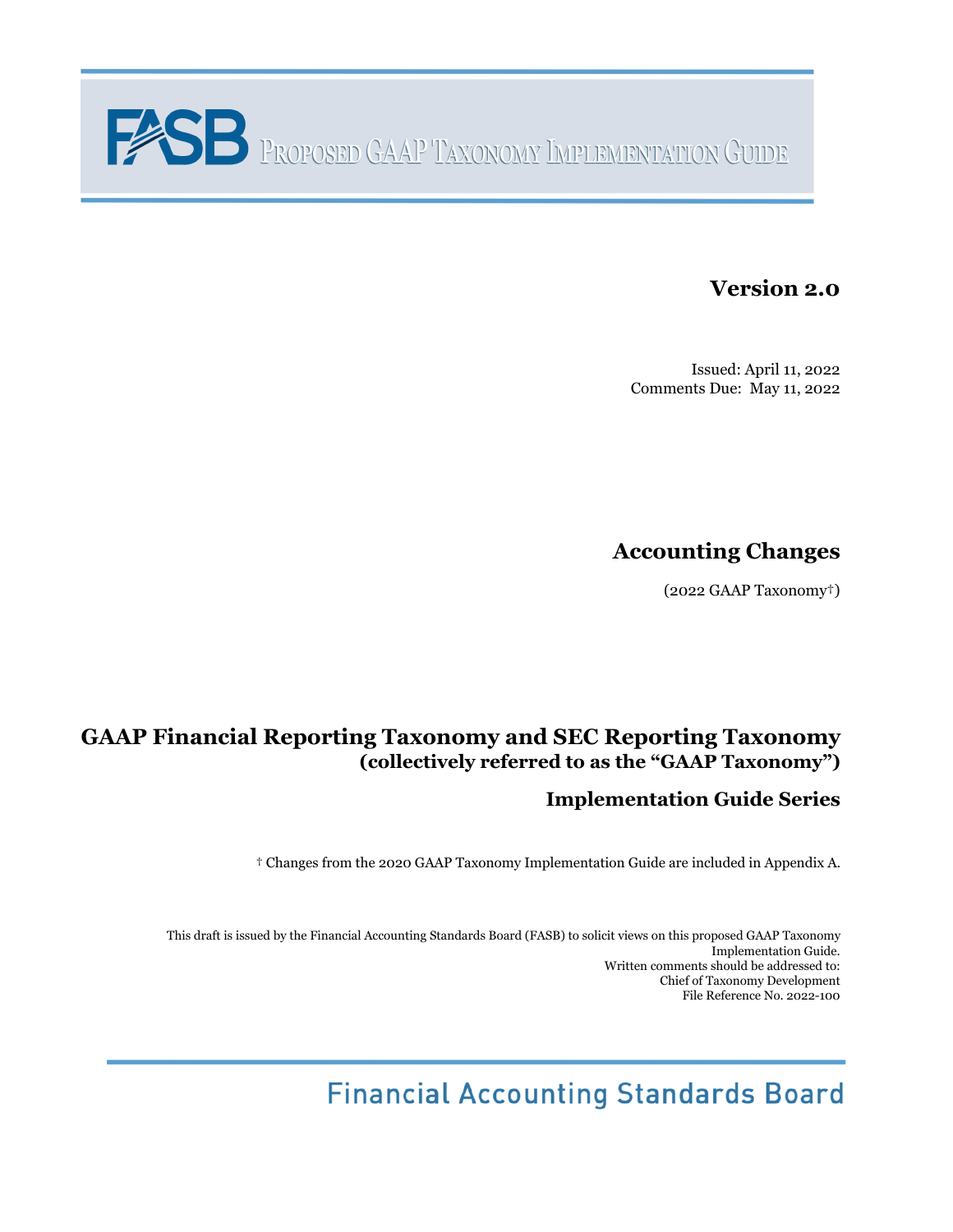The GAAP Taxonomy Implementation Guide is not authoritative; rather, it is a document that communicates how the GAAP Financial Reporting Taxonomy and the SEC Reporting Taxonomy (collectively referred to as the "GAAP Taxonomy") are designed. It also provides other information to help a user of the GAAP Taxonomy understand how elements and relationships are structured.

#### **Notice to Recipients of This Draft**

The FASB staff invites individuals and organizations to send written comments on all matters in this draft. Responses from those wishing to comment on the proposed GAAP Taxonomy Implementation Guide must be received in writing by May 11, 2022. Interested parties should submit their comments by email to [xbrlguide@fasb.org,](mailto:xbrlguide@fasb.org) File Reference No. 2022-100. Those without email should send their comments to "Chief of Taxonomy Development, File Reference No. 2022-100, FASB, 401 Merritt 7, PO Box 5116, Norwalk, CT 06856-5116." Do not send responses by fax.

The FASB will make all comment letters publicly available by posting them to the [GAAP](https://fasb.org/page/PageContent?pageId=/xbrl/commentletters.html) [Taxonomy Comment Letters](https://fasb.org/page/PageContent?pageId=/xbrl/commentletters.html) page.

An electronic copy of this proposed GAAP Taxonomy Implementation Guide is available on the FASB's [website.](https://fasb.org/)

Copyright © 2022 by Financial Accounting Foundation. All rights reserved. Permission is granted to make copies of this work provided that such copies are for personal or intraorganizational use only and are not sold or disseminated and provided further that each copy bears the following credit line: "Copyright © 2022 by Financial Accounting Foundation. All rights reserved. Used by permission."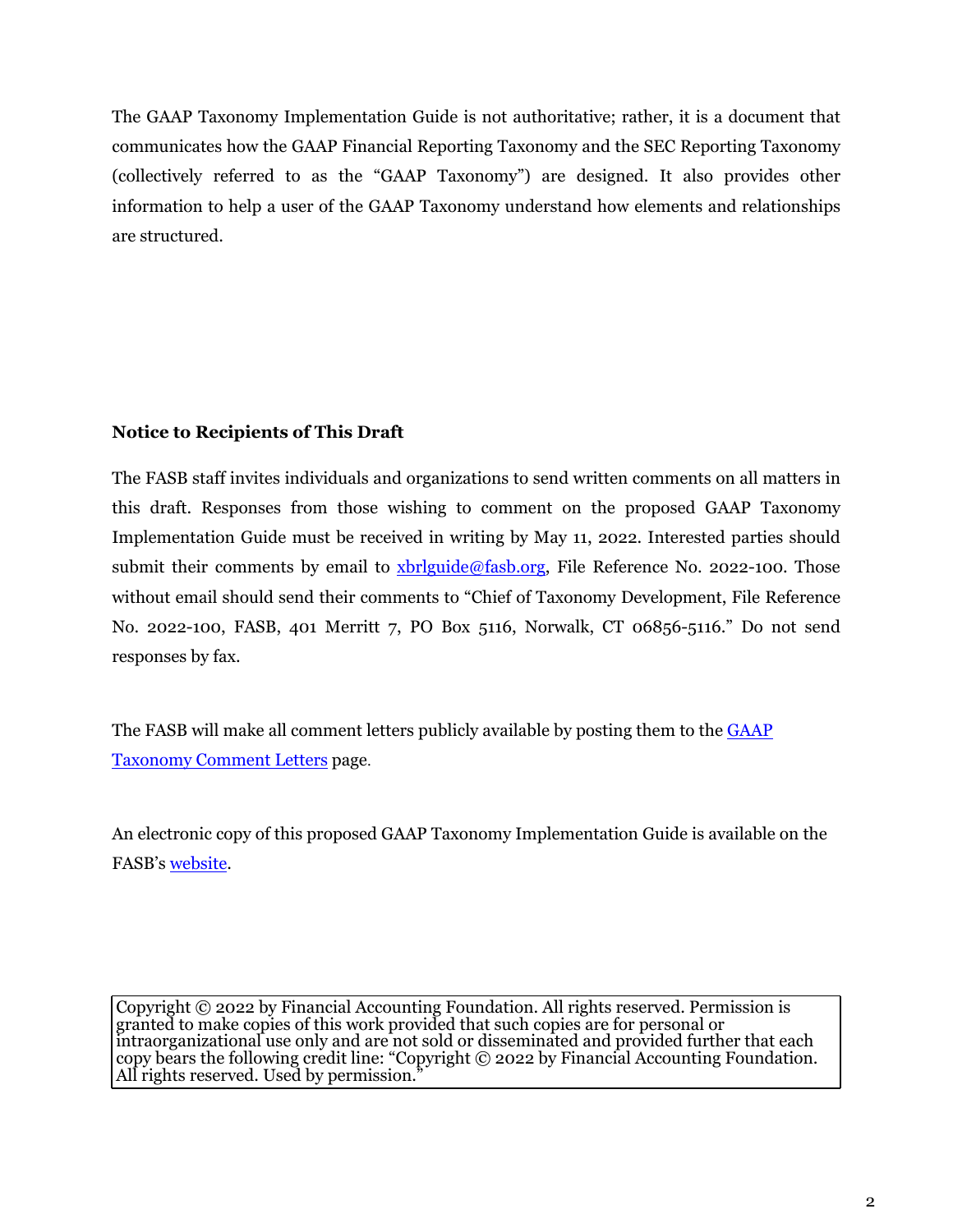#### **Questions for Respondents**

The FASB staff invites individuals and organizations to comment on the content in this proposed GAAP Taxonomy Implementation Guide (Guide) for the GAAP Financial Reporting Taxonomy and the SEC Reporting Taxonomy (collectively referred to as the "GAAP Taxonomy") and, in particular, on the questions below. Respondents need not comment on all of the questions.

Comments are requested from those who agree with the content and those who disagree with the content. Comments are most helpful if they identify and clearly explain the issue or question to which they relate. Those who disagree are asked to describe their suggested alternative(s), supported by specific reasoning and examples, if possible.

- 1. Do you agree the examples provide sufficient information to apply the GAAP Taxonomy elements and modeling for the reporting of the transition upon adoption of amendments from an Accounting Standards Update (ASU) or other accounting changes? If not, why are they not sufficient?
- 2. Are there other examples for the reporting of the transition upon adoption of amendments from an ASU or other accounting changes that would be beneficial to include in the Guide? If yes, what are they?
- 3. Do you agree that the modeling structure within the GAAP Taxonomy for the reporting of the transition upon adoption of amendments from an ASU or other accounting changes facilitates data consumption and improves comparability? If not, why not?
- 4. Do you agree that the Guide addresses common reporting practices for the reporting of the transition upon adoption of amendments from an ASU or other accounting changes? If not, what common reporting practices are not included?
- 5. Are there difficulties, challenges, or unintended consequences in applying the modeling structure for the reporting of the transition upon adoption of amendments from an ASU or other accounting changes as illustrated in the Guide? If yes, what are they?
- 6. Is there another approach that would provide a better modeling structure for the reporting of the transition upon adoption of amendments from an ASU or other accounting changes? If yes, what alternative would you propose?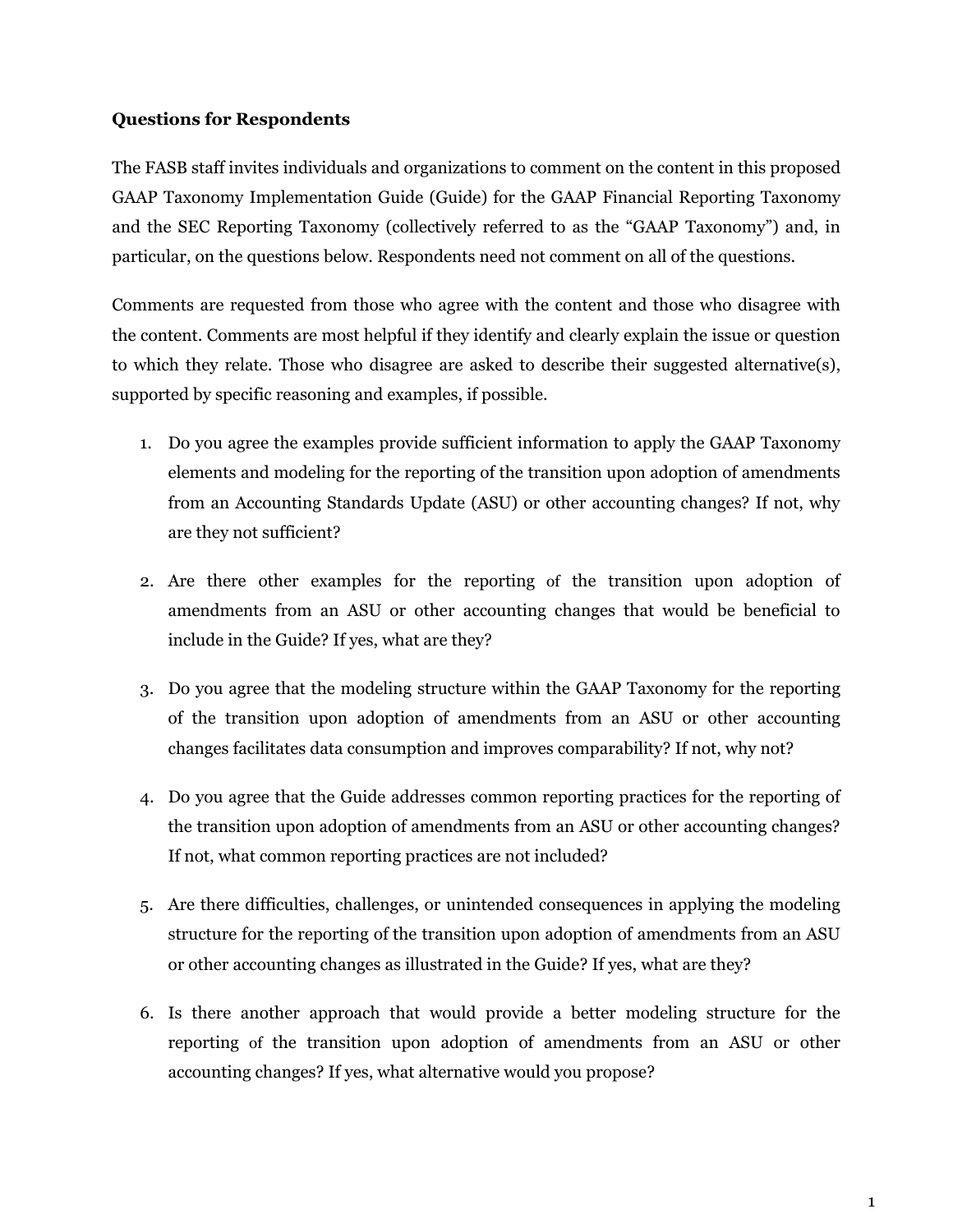#### **GAAP Taxonomy Implementation Guide on Accounting Changes**

#### **Overview**

The purpose of this Guide is to demonstrate the modeling for the reporting of the transition upon adoption of amendments from an Accounting Standards Update (ASU) or other accounting changes under *FASB Accounting Standards Codification®* Topic 250, Accounting Changes and Error Corrections, and Topics amended by an ASU. These examples are not intended to encompass all of the potential modeling configurations or to dictate the appearance and structure of an entity's extension taxonomy or its financial statements. The examples are provided to help users of the GAAP Taxonomy understand how the modeling for the reporting of the transition upon adoption of amendments from an ASU or other accounting changes is structured within the GAAP Taxonomy. The examples are based on the assumption that the entity meets the criteria for reporting the transition upon adoption of amendments from an ASU or other accounting changes under Generally Accepted Accounting Principles (GAAP) and/or U. S. Securities and Exchange Commission (SEC) authoritative literature. In addition, the reported line items within the examples are not all-inclusive and represent only partial disclosures for illustrative purposes.

*While constituents may find the information in this Guide useful, users looking for guidance to conform to U.S. Securities and Exchange Commission (SEC) XBRL filing requirements should look to the SEC EDGAR Filer Manual (EFM) and other information provided on the SEC''s website at <www.sec.gov/structureddata>.*

This Guide focuses on detail tagging only (Level 4); it does not include elements for text blocks, policy text blocks, and table text blocks (Levels 1 through 3).

Two sections are included in this Guide:

• **Section 1: Overview of Modeling:** This section provides an overview of the modeling for the reporting of the transition upon adoption of amendments from an ASU or other accounting changes.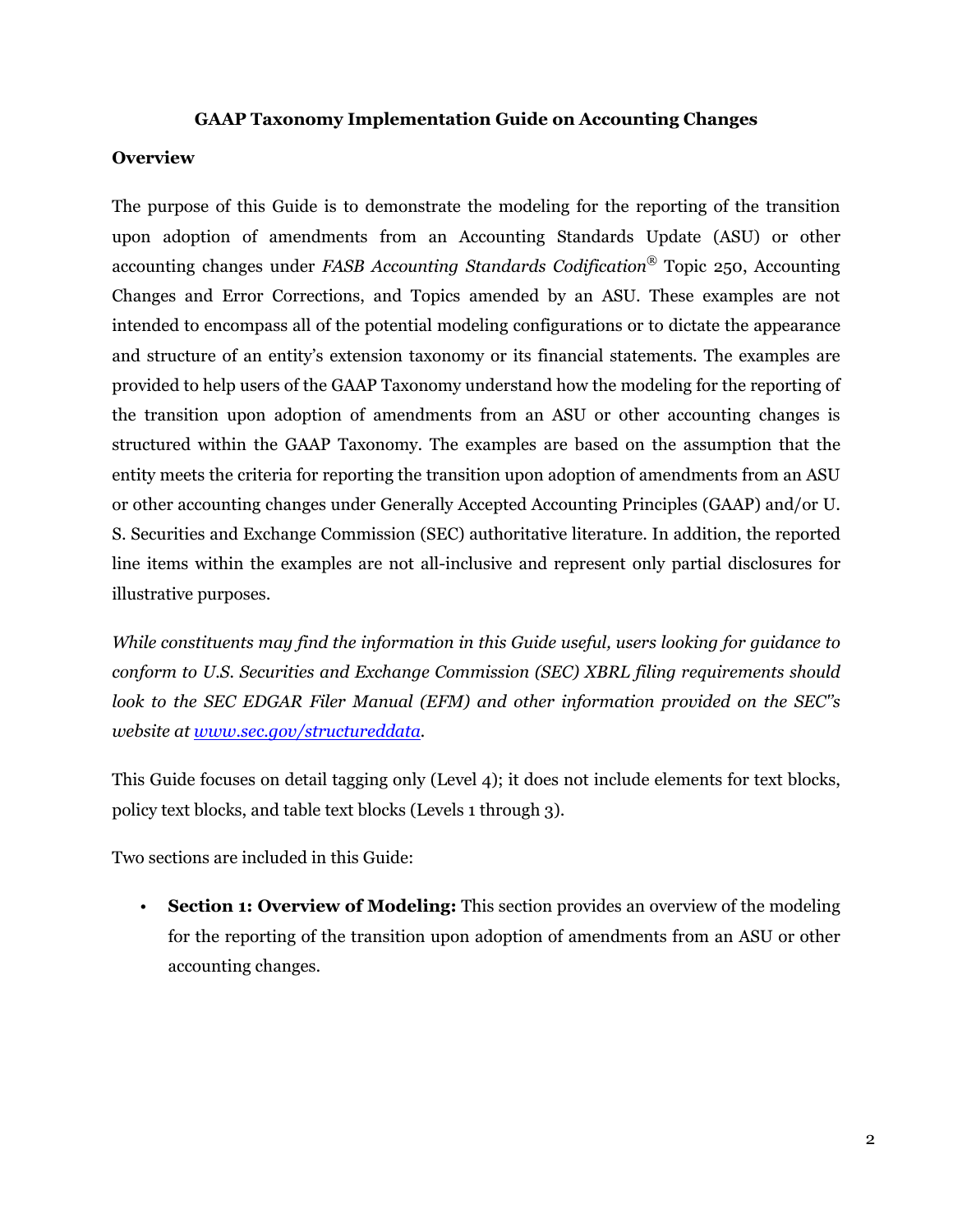- **• Section 2: Examples of Modeling:** This section includes examples of modeling for the reporting of the transition upon adoption of amendments from an ASU or other accounting changes.
	- Example 1—Retrospective Effect on Statement of Stockholders' Equity for Each [Individual Prior Period Balance Presented](#page-12-0)
	- Example 2—[Retrospective Effect on Financial Statement Line Items for Each](#page-16-0)  [Individual Prior Period Balance Presented](#page-16-0)
	- Example 3—[Cumulative Effect on Opening Balance in Period of Adoption](#page-20-0)
	- Example 4—[Disclosure of Reclassifications from an ASU](#page-24-0)
	- Example 5—[Multiple Adjustments on Statement of Stockholders' Equity for Each](#page-28-0)  [Individual Prior Period Balance Presented](#page-28-0)
	- Example 6[—Effect on Financial Statement Line Items from Multiple Adjustments](#page-33-0)  [to Previously Reported Amounts](#page-33-0)
	- Example 7[—Disclosure of Textual Transition Information](#page-37-0)
	- Example 8[—Disclosure of Expected Impacts of ASU—Cumulative Effect in Period](#page-41-0)  [of Adoption](#page-41-0)
	- Example 9[—Disclosure of Expected Impacts of ASU—Retrospective Effect on](#page-45-0)  [Financial Statement Line Items](#page-45-0)
	- Example 10[—Disclosure of Effects on Financial Statement Line Items from a](#page-49-0)  [Change in Reporting Entity](#page-49-0)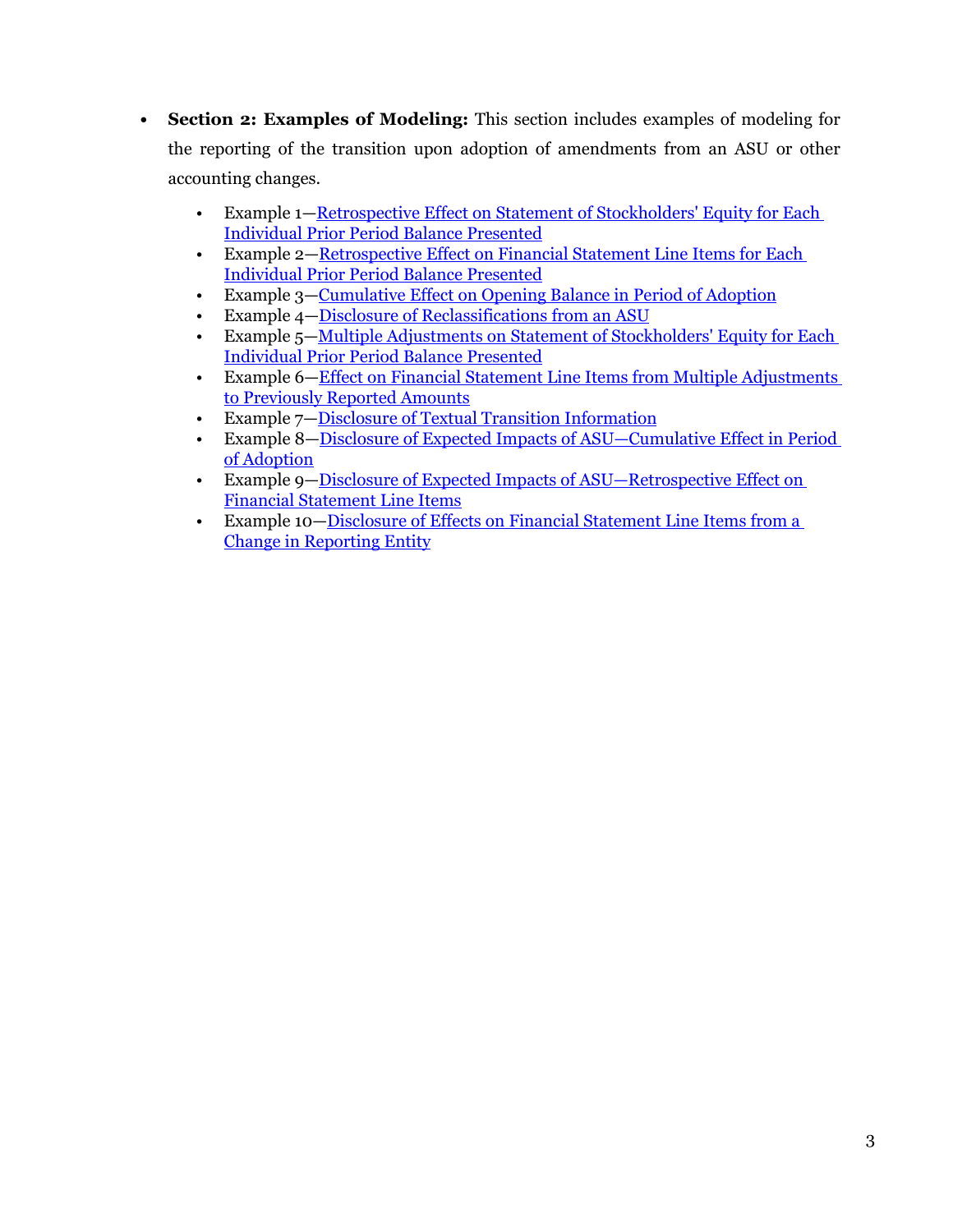# **General Information**

(1) A legend for dimensions and domain members has been provided to associate with facts contained in the notes to financial statements. Extension elements are coded using "Ex." Legends specific to the examples are provided in Figure x.2 of each example.

| <b>Coding</b>    | <b>Standard Label</b>                                                            | <b>Element Name</b>                                                  |
|------------------|----------------------------------------------------------------------------------|----------------------------------------------------------------------|
| A <sub>1</sub>   | <b>Equity Components [Axis]</b>                                                  | <b>StatementEquityComponentsAxis</b>                                 |
|                  | Equity Component [Domain]                                                        | EquityComponentDomain                                                |
| M <sub>1</sub>   | Common Stock [Member]                                                            | CommonStockMember                                                    |
| <u>M2</u>        | Additional Paid-in Capital [Member]                                              | AdditionalPaidInCapitalMember                                        |
| $\mathbf{M}_3$   | Retained Earnings [Member]                                                       | RetainedEarningsMember                                               |
| $\mathbf{M}_{4}$ | <b>AOCI</b> Attributable to Parent [Member]                                      | AccumulatedOtherComprehensiveIncomeMember                            |
| $M_5$            | Noncontrolling Interest [Member]                                                 | NoncontrollingInterestMember                                         |
|                  |                                                                                  |                                                                      |
| A <sub>2</sub>   | <b>Revision of Prior Period [Axis]</b>                                           | <b>RestatementAxis</b>                                               |
|                  | Revision of Prior Period [Domain]                                                | RestatementDomain                                                    |
| <b>M6</b>        | Previously Reported [Member]                                                     | ScenarioPreviouslyReportedMember                                     |
|                  | Revision of Prior Period, Adjustment [Member]                                    | RestatementAdjustmentMember                                          |
| $\mathbf{M}$ 7   | Revision of Prior Period, Accounting Standards Update,<br>Adjustment [Member]    | RevisionOfPriorPeriodAccountingStandardsUpdateAdjustm<br>entMember   |
|                  | Revision of Prior Period, Change in Accounting<br>Principle, Adjustment [Member] | RevisionOfPriorPeriodChangeInAccountingPrincipleAdjust<br>mentMember |
| <b>M8</b>        | Revision of Prior Period, Error Correction, Adjustment<br>[Member]               | RevisionOfPriorPeriodErrorCorrectionAdjustmentMember                 |
| Mq               | Revision of Prior Period, Reclassification, Adjustment<br>[Member]               | RevisionOfPriorPeriodReclassificationAdjustmentMember                |
| $\bf{A}$ 3       | <b>Cumulative Effect, Period of Adoption [Axis]</b>                              | CumulativeEffectPeriodOfAdoptionAxis                                 |
|                  | Cumulative Effect, Period of Adoption [Domain]                                   | CumulativeEffectPeriodOfAdoptionDomain                               |
| <b>M10</b>       | Cumulative Effect, Period of Adoption, Adjustment<br>[Member]                    | CumulativeEffectPeriodOfAdoptionAdjustmentMember                     |
| <b>M11</b>       | Cumulative Effect, Period of Adoption, Adjusted Balance<br>[Member]              | CumulativeEffectPeriodOfAdoptionAdjustedBalanceMember                |
| $\mathbf{A}$ 4   | <b>Accounting Standards Update [Axis]</b>                                        | AdjustmentsForNewAccountingPronouncementsAxis                        |
|                  | Accounting Standards Update [Domain]                                             | TypeOfAdoptionMember                                                 |
| <b>M12</b>       | Accounting Standards Update 2016-02 [Member]                                     | AccountingStandardsUpdate201602Member                                |
| <b>M13</b>       | Accounting Standards Update 2018-02 [Member]                                     | AccountingStandardsUpdate201802Member                                |
|                  |                                                                                  |                                                                      |
| A <sub>5</sub>   | Scenario [Axis]                                                                  | <b>StatementScenarioAxis</b>                                         |
|                  | Scenario [Domain]                                                                | ScenarioUnspecifiedDomain                                            |
| <b>M14</b>       | Pro Forma [Member]                                                               | ProFormaMember                                                       |
| ${\bf A6}$       | <b>Statistical Measurement [Axis]</b>                                            | <b>RangeAxis</b>                                                     |
|                  | Statistical Measurement [Domain]                                                 | RangeMember                                                          |
| M <sub>15</sub>  | Minimum [Member]                                                                 | MinimumMember                                                        |
| <b>M16</b>       | Maximum [Member]                                                                 | MaximumMember                                                        |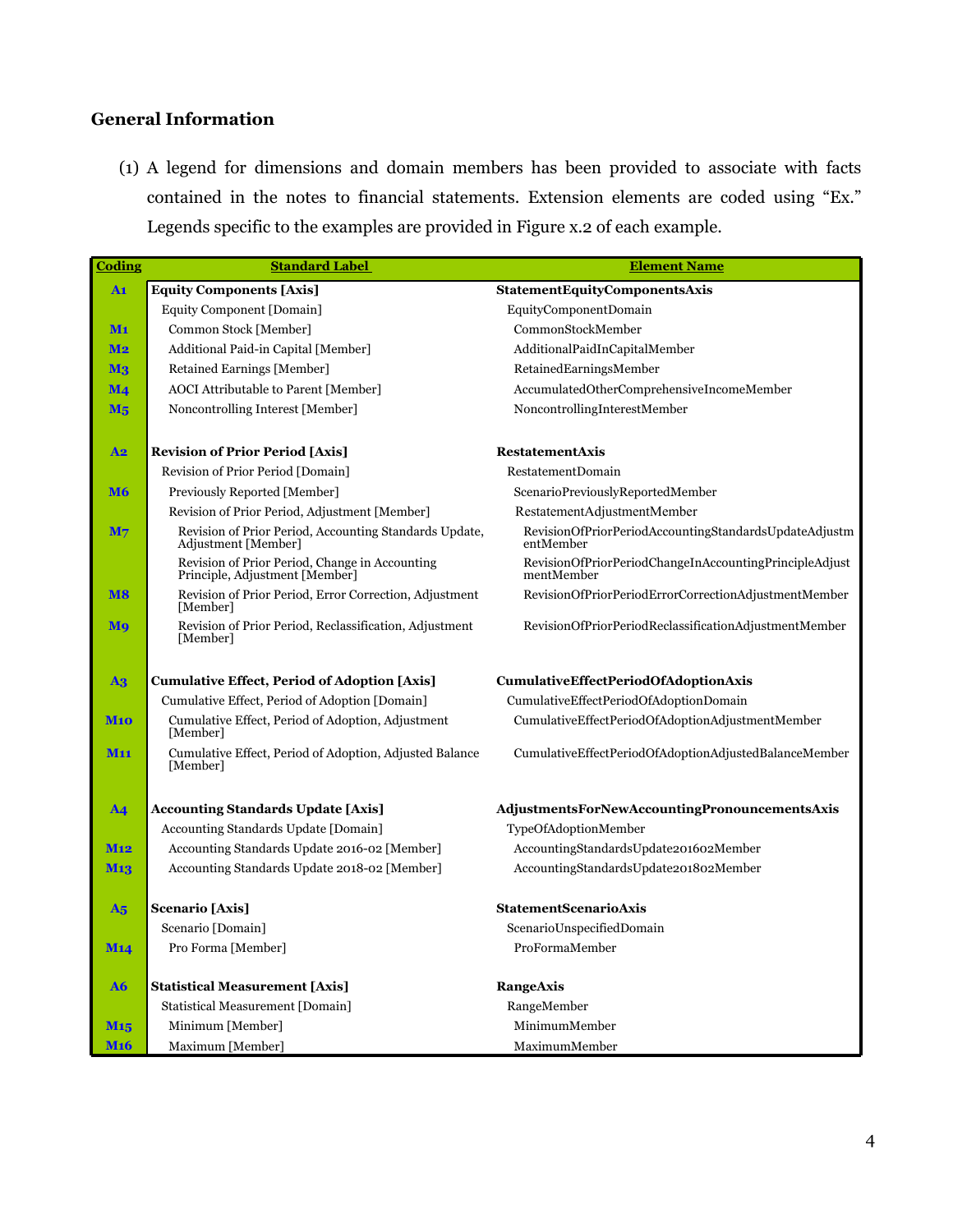- (2) Elements that have an instant period type and elements that have a duration period type are indicated as such in Figure x.2 of each example. Instant elements have a single date context (such as December 31, 20X1), and duration elements have a starting and ending date as their context (such as January 1 through December 31, 20X1).
- (3) The XBRL report view (Figure x.3 in each example) does not include all information that may appear in an entity's instance document. The XBRL report view is provided for illustrative purposes only.
- (4) For elements contained in the GAAP Taxonomy, the standard label is as it appears in the GAAP Taxonomy. For extension elements, the standard label corresponds to the element name. For information about structuring extension elements, refer to the SEC *EDGAR Filer Manual*.
- (5) Values reported in XBRL are generally entered as positive, with the exception of certain concepts such as net income (loss) or gain (loss).
- (6) Preferred labels (Figure x.3 in each example) are the labels created and used by an entity to show the line-item captions in its financial statements.
- (7) Additional information for values reported using extensible enumerations can be found in the GAAP Taxonomy Implementation Guide, *Extensible Enumerations: A Guide for Preparers*.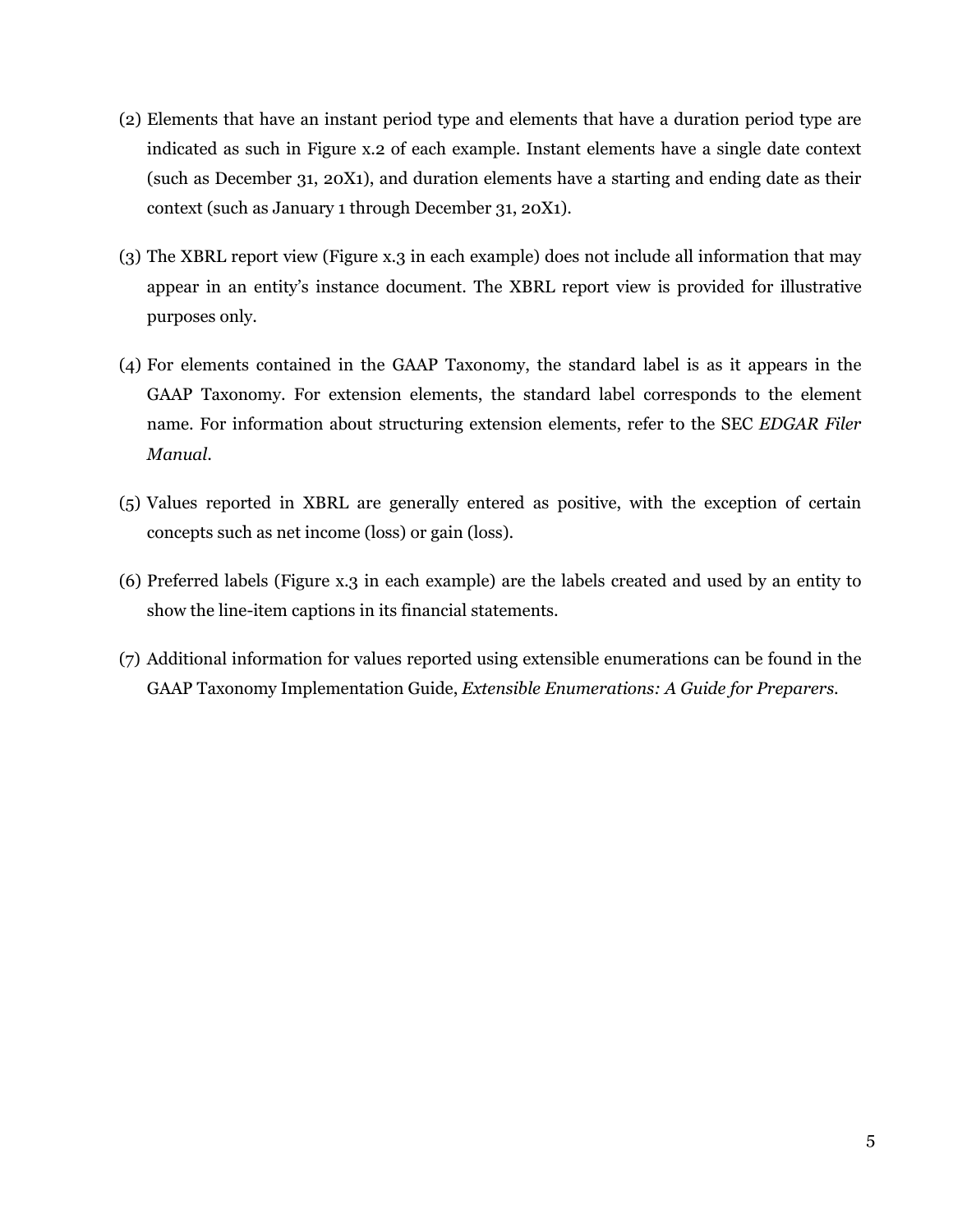#### **Section 1: Overview of Modeling**

The "Revision of Prior Period [Axis]" (**A2**) is modeled with the "Previously Reported [Member]" (M6) and members for each type of adjustment that may revise a prior-period amount and a member that represents all revisions to a prior period:



"Revision of Prior Period, Adjustment [Member]" and "Revision of Prior Period, Change in Accounting Principle, Adjustment [Member]" are not used to tag values in the examples. They are used to provide a relationship in order for consumers of the data to better understand what these member element represent.

This modeling is intended to result in the revised amount representing the report-wide value for the context and allows for multiple types of revisions to prior periods to be reported in the same filing for the same line item.

There are corresponding dimension and extensible enumeration elements to provide additional information for the reason for the revision. The dimension elements are intended to be used when the type of revision is further disaggregated, and the extensible enumeration element is intended to be used when there is only one type of revision for each adjustment in the same reporting date context. The dimension elements are:

- "Accounting Standards Update [Axis]" (**A4**)
- "Change in Accounting Principle, Type [Axis]"
- "Error Correction, Type [Axis]"
- "Reclassification, Type [Axis]"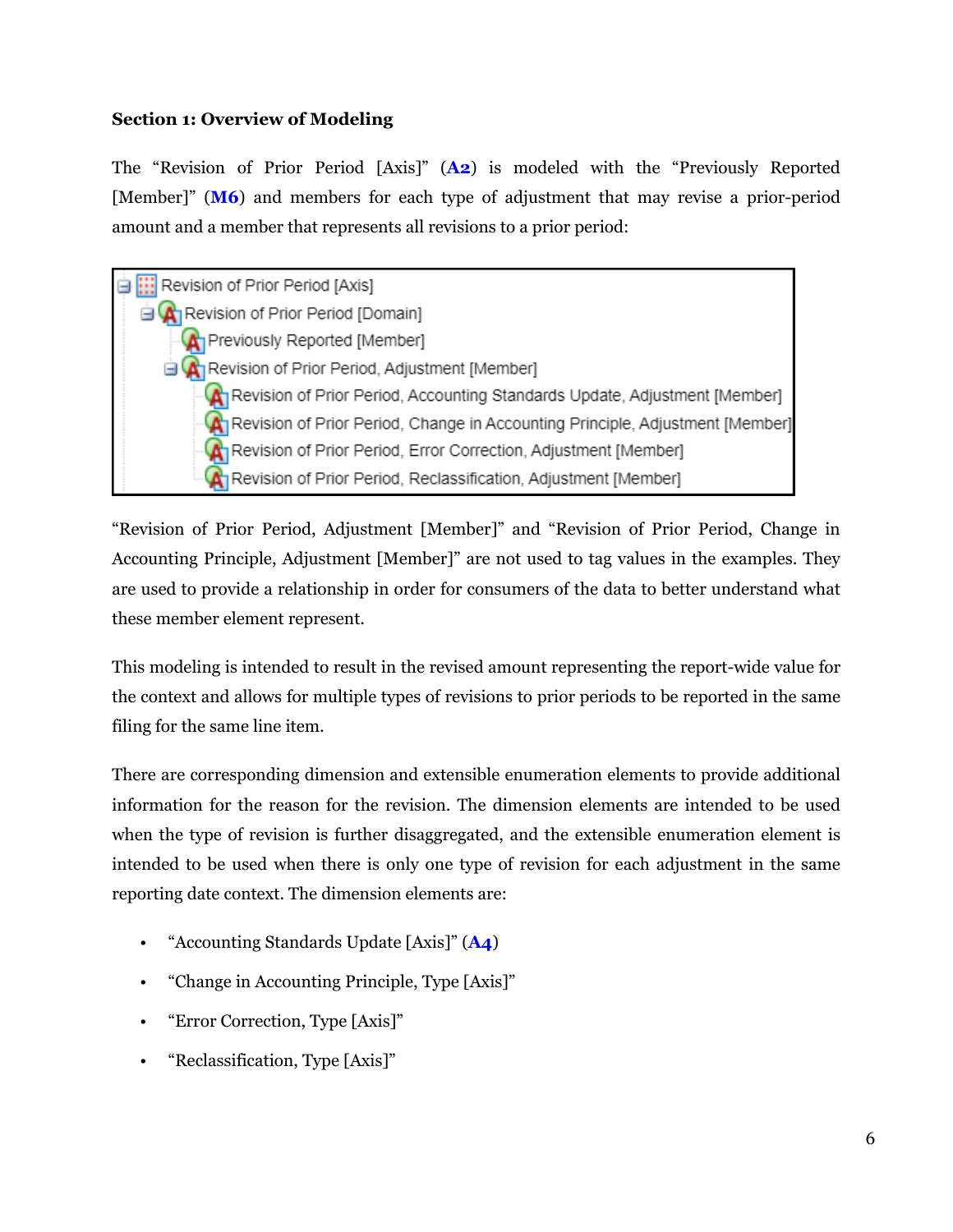The extensible enumeration elements are:

- "Accounting Standards Update [Extensible Enumeration]" (**XL2**)
- "Change in Accounting Principle, Type [Extensible Enumeration]"
- "Error Correction, Type [Extensible Enumeration]" (**XL20**)
- "Reclassification, Type [Extensible Enumeration]" (**XL21**)

The "Revision of Prior Period, Reclassification, Adjustment [Member]" (**M9**) is intended to be used for reclassifications that affect comparability that are not related to an amendment from an ASU. Certain amendments from ASUs may contain reclassifications, but "Revision of Prior Period, Accounting Standards Update, Adjustment [Member]" (**M7**) is intended to be used for revisions of prior periods that are from amendments from ASUs.

There are two dimensions for the adjustments for amendments from ASUs: the "Revision of Prior Period [Axis]" (**A2**) and the "Cumulative Effect, Period of Adoption [Axis]" (**A3**). The "Revision of Prior Period [Axis]" (**A2**) is used for retrospective application when the prior periods are revised. The "Cumulative Effect, Period of Adoption [Axis]" (**A3**) is used for amendments from ASUs when the cumulative effect adjusts the opening balance of line items in the period of adoption and does not revise prior periods.

The date context used with the "Revision of Prior Period [Axis]" (**A2**) is the ending date context of the period prior to earliest period reported (earliest opening balance reported). For example, if the earliest period reported begins with  $01/01/20X2$  or ending of prior period of  $12/31/20X1$ , the date context used for the values tagged with the "Previously Reported [Member]" (**M6**) and the "Revision of Prior Period, Accounting Standards Update, Adjustment [Member]" (**M7**) is 12/31/20X1.

The date context used with "Cumulative Effect, Period of Adoption [Axis]" (**A3**) and "Cumulative Effect, Period of Adoption, Adjustment [Member]" (**M10**) is the ending date context prior to the period of adoption. For example, if the period of adoption is  $01/01/20X4$ , the date context used for the values tagged with "Cumulative Effect, Period of Adoption, Adjustment [Member]" (**M10**) and "Cumulative Effect, Period of Adoption, Adjusted Balance [Member]" (**M11**) is 12/31/20X3.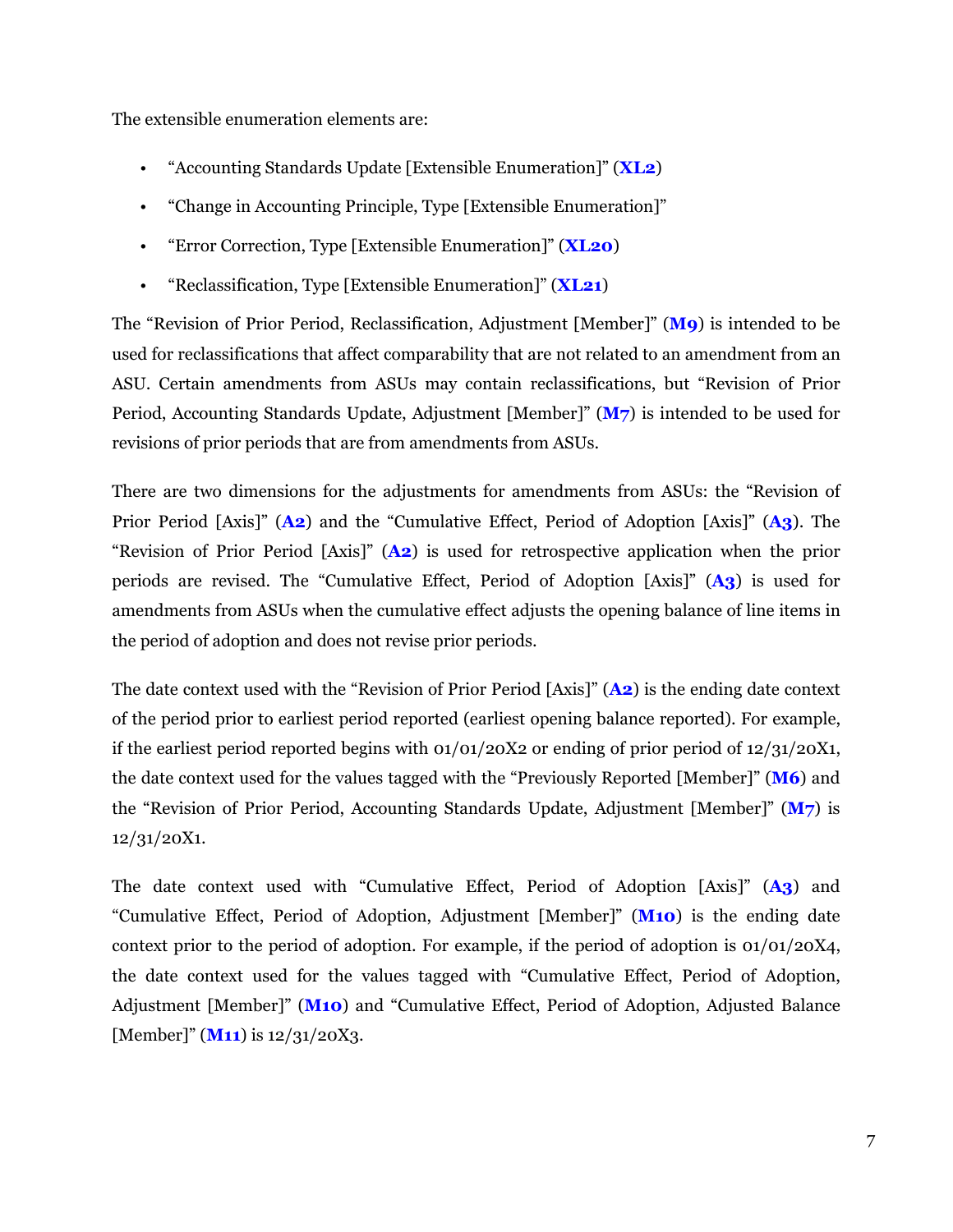The two types of transition methods (retrospective application and cumulative effect in the period of adoption), which result in adjustments of values reported, are modeled similarly but need to be on two different dimensions because of how the adjustments affect the statements. For retrospective application, the prior periods are revised, and the adjusted values are the report-wide values in the context. For the cumulative effect in the period of adoption, the prior periods are not revised, and the values for the period prior to adoption remain the report-wide value in the context. The figure below illustrates this difference:

\$100 Previously Reported [Member] \$100 Report-wide value 10 Revision of Prior Period, Accounting Standards Update, Adjustment [Member]

\$110 Report-wide value

# **Retrospective Application Cumulative Effect in the Period of Adoption**

Cumulative Effect, Period of Adoption, Adjustment [Member] Cumulative Effect, Period of Adoption, Adjusted Balance [Member]

Users of machine-readable data have indicated that certain textual transition information about amendments from ASUs is valuable and elements have been added to better structure this information. These elements include:

- "Change in Accounting Principle, Accounting Standards Update, Adopted [true false]" structured as a Boolean data type and intended to be used if the amendment from the ASU is adopted upon its effective date.
- "Change in Accounting Principle, Accounting Standards Update, Early Adoption [true false]" (**L23**)—structured as a Boolean data type and intended to be used if the amendment from the ASU is adopted earlier than the effective date.
- "Change in Accounting Principle, Accounting Standards Update, Adoption Date" (**L22**) structured as a date data type and is intended to be used to provide the date that the amendment from the ASU was adopted.
- "Change in Accounting Principle, Accounting Standards Update, Transition Option Elected [Extensible Enumeration]" (**XL24**)—structured as an extensible enumeration and is intended to be used when there is a choice in transition methods for the amendment from the ASU. The values for this element are members that are created for those amendments from ASUs that have a choice in method.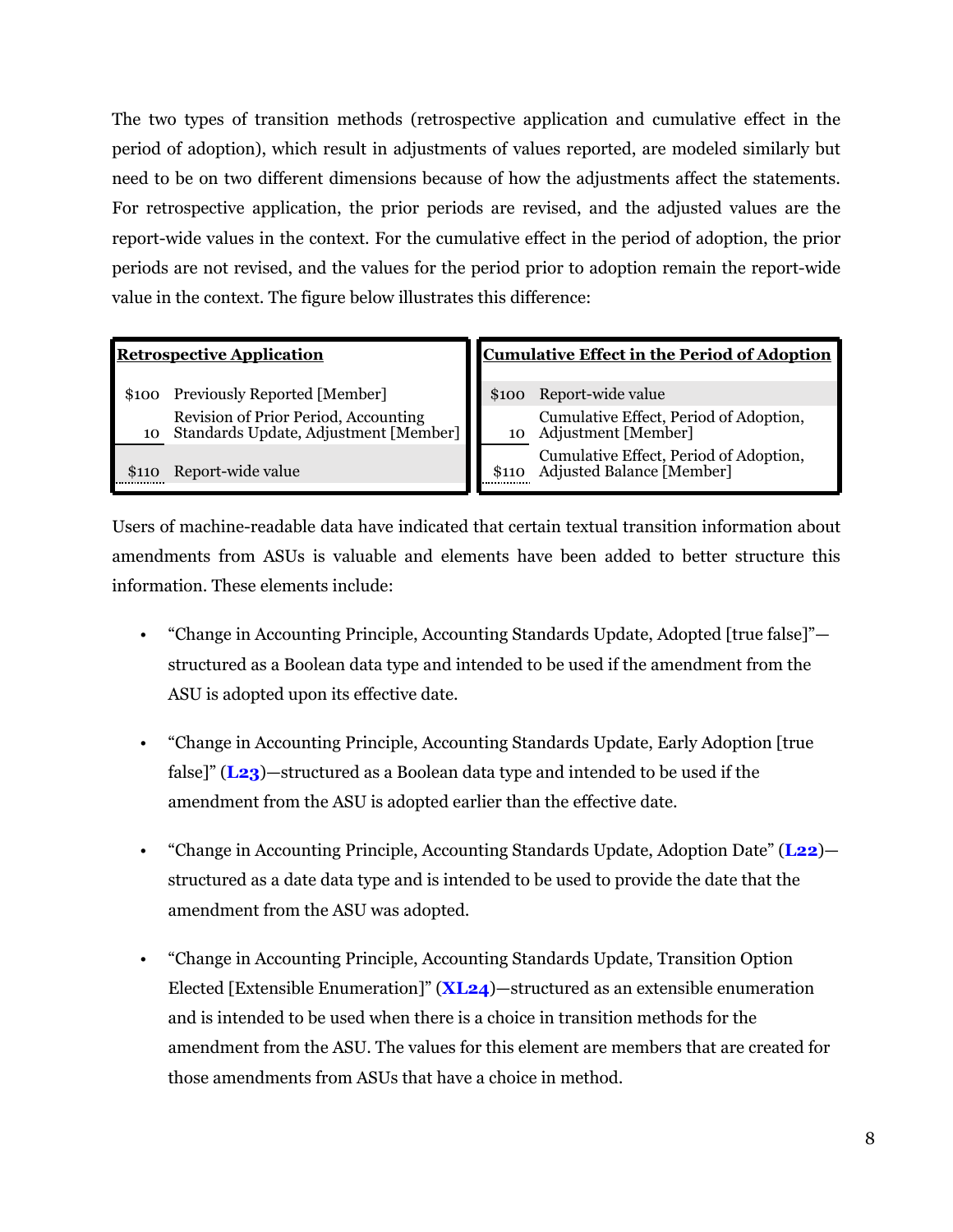For the expected impacts of amendments from ASUs, the modeling is consistent for the two types of transition methods (retrospective application and cumulative effect in the period of adoption), and the "Scenario [Axis]"(**A5**) and the "Pro Forma [Member]" (**M14**) are used for both. In addition, this modeling for the expected impacts of amendments from ASUs is consistent with the modeling for actual impacts of amendments from ASUs with the main difference being the use of the "Scenario [Axis]" (**A5**) and the "Pro Forma [Member]" (**M14**). When the impact amounts are actual, that axis and member are no longer needed.

For the effects from a change in reporting entity, the modeling includes line items elements that combine the change in reporting entity attribute with the financial statement line item. In addition, this modeling includes a Boolean element to indicate a change in reporting entity. These elements include the following:

- "Change in Reporting Entity [true false]" (**L30**)
- "Change in Reporting Entity, Income (Loss) from Continuing Operations, after Tax, Attributable to Parent" (**L31**)
- "Change in Reporting Entity, Income (Loss), after Tax, Attributable to Parent" (**L32**)
- "Change in Reporting Entity, Earnings Per Share, Basic" (**L33**)
- "Change in Reporting Entity, Earnings Per Share, Diluted" (**L34**)
- "Change in Reporting Entity, Other Comprehensive Income (Loss), after Tax and Adjustments" (**L35**)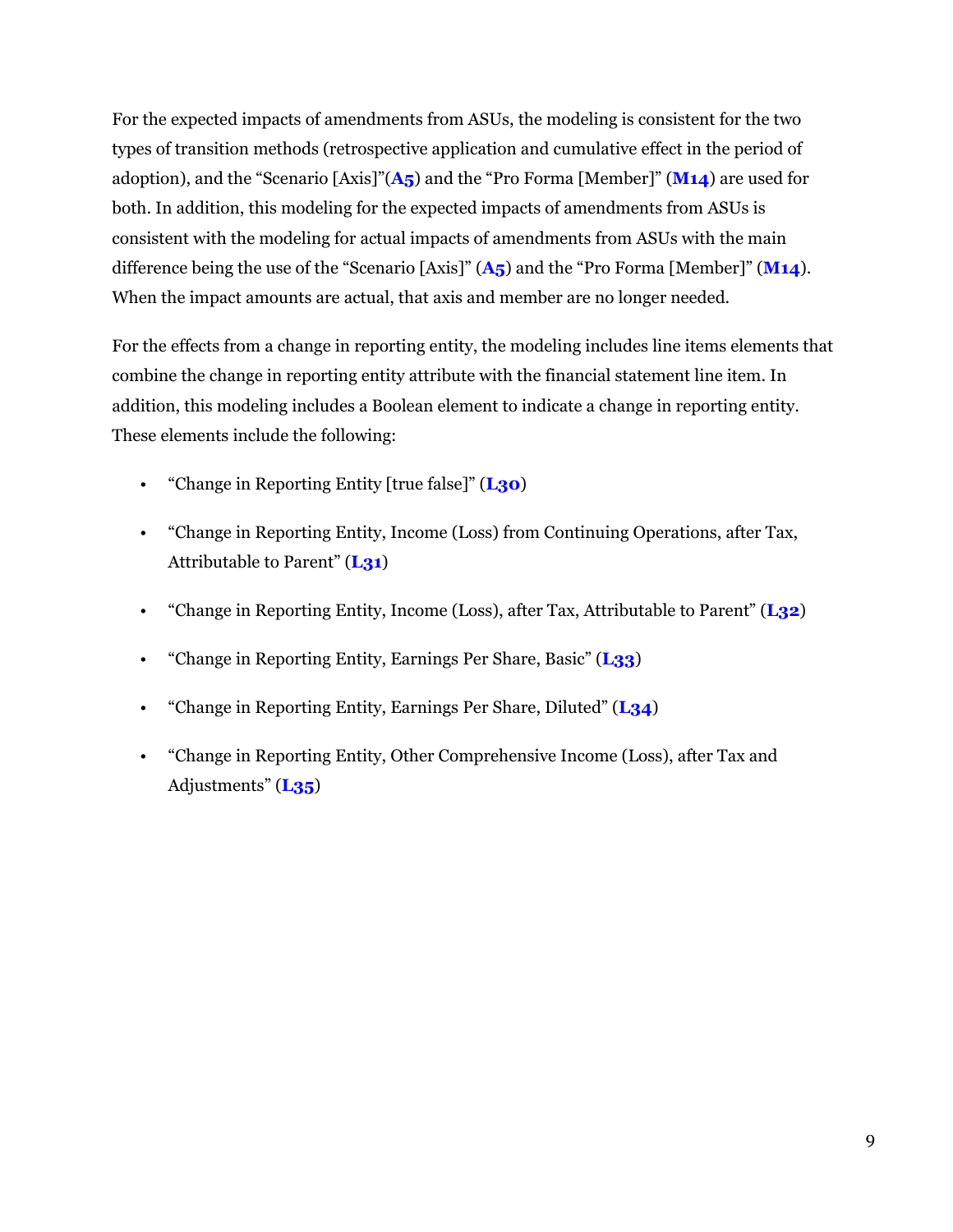## **Section 2: Examples of Modeling**

This section provides examples of disclosures for accounting changes, error corrections, and reclassifications for comparability.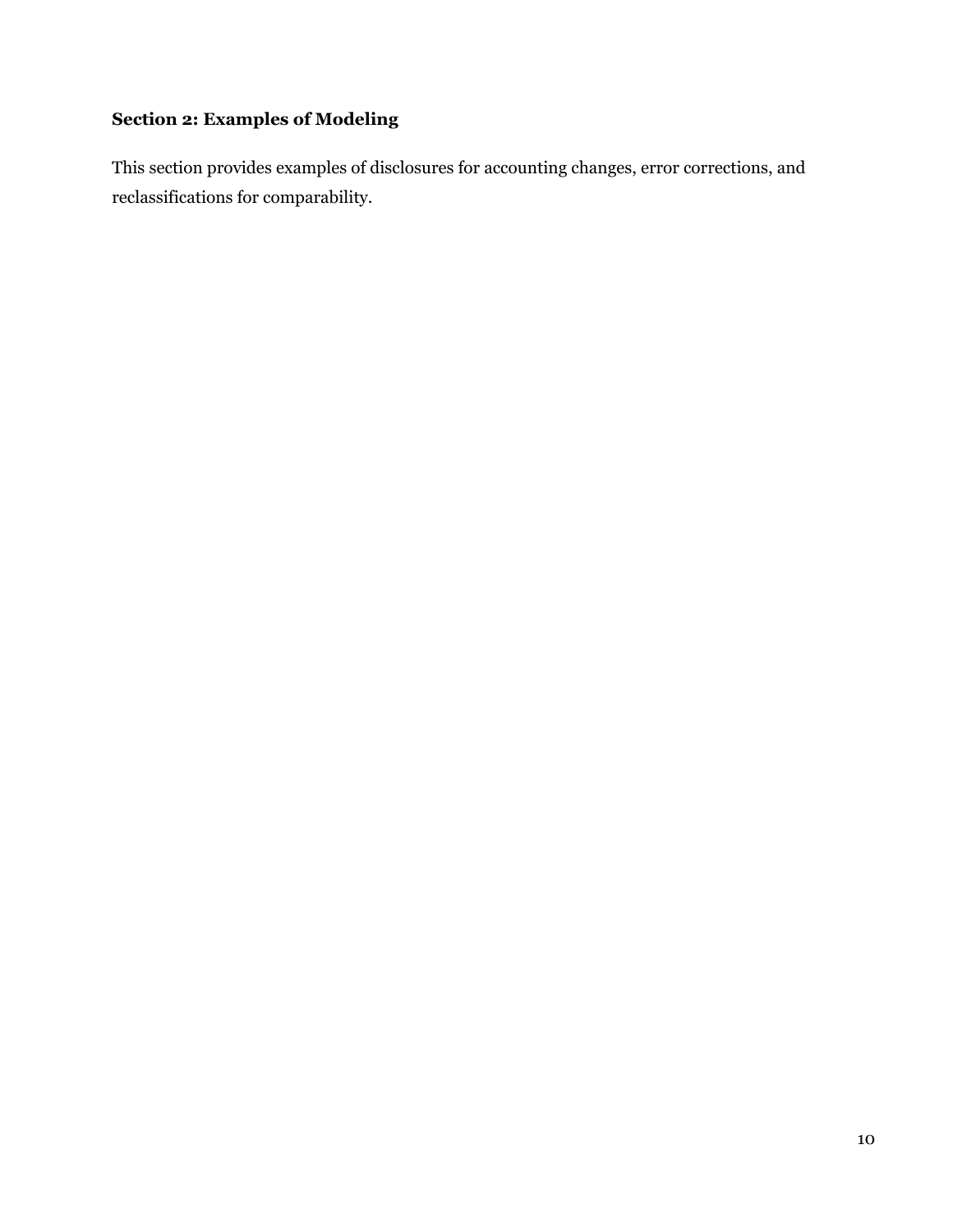#### <span id="page-12-0"></span>**Example 1—Retrospective Effect on Statement of Stockholders' Equity for Each Individual Prior Period Balance Presented**

This example provides an excerpt of a Statement of Stockholders' Equity to illustrate the modeling for the values for transition adjustments to retained earnings and accumulated other comprehensive income (AOCI) for application to the earliest period presented.

| (in thousands)                        |       |                    |        |                 |        |                                         |                                    |        | <b>Consolidated Statements of Shareholders' Equity</b>        |        |                                   |                 |
|---------------------------------------|-------|--------------------|--------|-----------------|--------|-----------------------------------------|------------------------------------|--------|---------------------------------------------------------------|--------|-----------------------------------|-----------------|
|                                       |       |                    | A1: M1 |                 | A1: M2 |                                         | A1: M3                             | Ai: M4 |                                                               | A1: M5 |                                   |                 |
|                                       |       |                    |        | Common<br>stock |        | <b>Additional</b><br>paid-in<br>capital | <b>Retained</b><br><b>Earnings</b> |        | <b>Accumulated</b><br>other<br>comprehensive<br>(loss) income |        | <b>Noncontrolling</b><br>interest | Total           |
| Balance at December 31, 2016          |       | $L_1$ , A2:M6 $\,$ |        | 1,000           | £.     | 840,000                                 | \$1,703,715                        | S      | $(106, 400)$ \$                                               |        | (10,000)                          | \$<br>2,428,315 |
| Adoption of ASU 2018-12               | $[1]$ | $L_1$ , A2:M7      |        |                 |        |                                         | (15,000)                           |        | (25,000)                                                      |        |                                   | (40,000)        |
| Adjusted Balance at December 31, 2016 |       | L1                 | \$     | 1,000           | \$     | 840,000                                 | \$1,688,715                        |        | $(131,400)$ \$                                                |        | (10,000)                          | \$<br>2,388,315 |
|                                       |       |                    |        |                 |        |                                         |                                    |        |                                                               |        |                                   |                 |

 $Legend<sup>†</sup>:$ 

\_\_\_\_\_\_\_\_\_\_\_\_\_\_\_\_\_\_\_\_\_\_\_\_\_\_\_\_\_

†This legend, which is not part of the disclosure, is provided to illustrate the elements associated with values reported.

[1] **XL2**

### **Figure 1.1**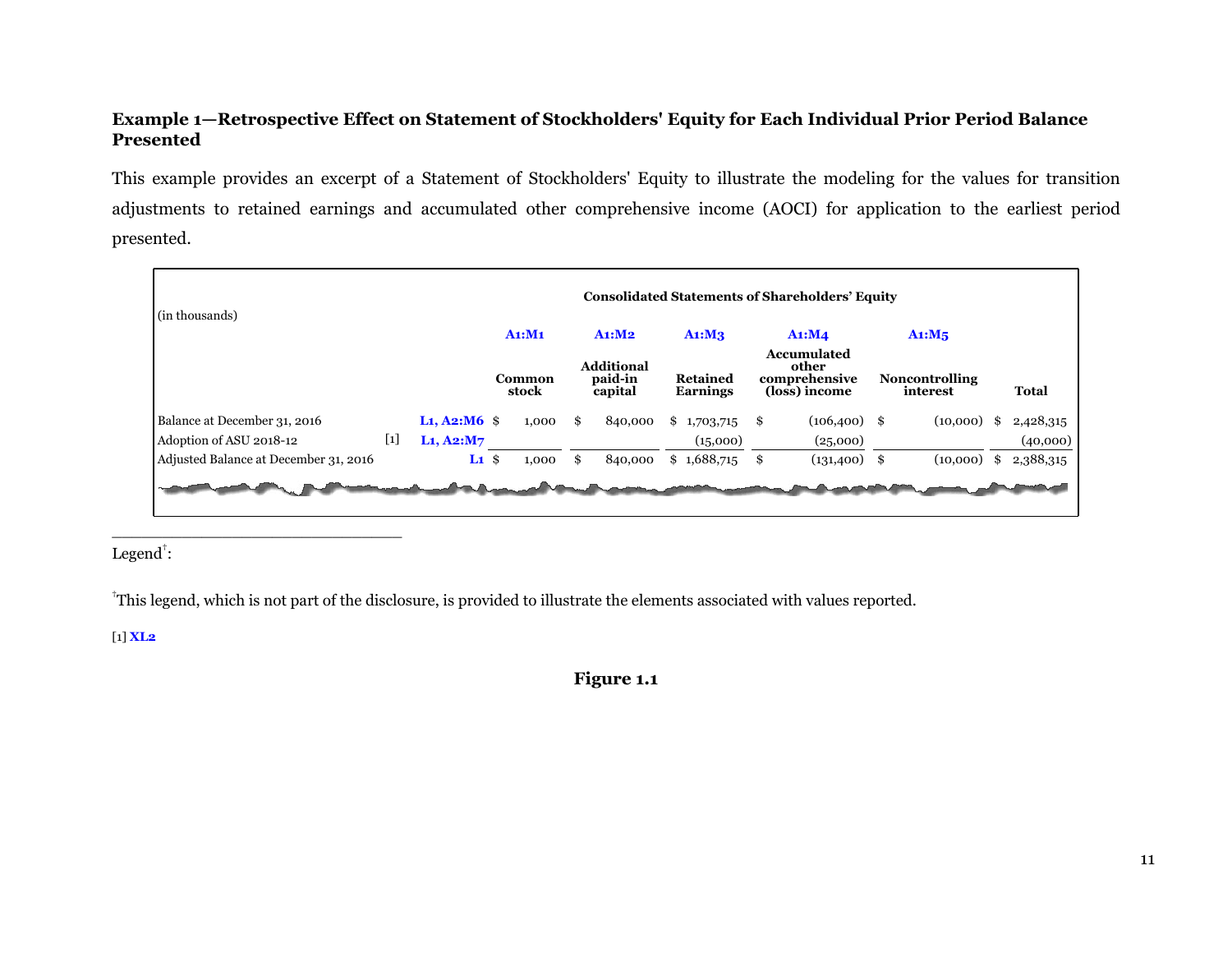The legend for the elements used to tag these facts follows:

|                           | <b>Standard Label</b>                                                              | <b>Balance Type</b> | <b>Period Type</b> | <b>Element Name</b>                                                        |
|---------------------------|------------------------------------------------------------------------------------|---------------------|--------------------|----------------------------------------------------------------------------|
| $\mathbf{A1}$             | Equity Components [Axis]                                                           |                     | Duration           | StatementEquityComponentsAxis                                              |
|                           | Equity Component [Domain]                                                          |                     | Duration           | EquityComponentDomain                                                      |
| $M1$                      | Common Stock [Member]                                                              |                     | Duration           | CommonStockMember                                                          |
| M <sub>2</sub>            | Additional Paid-in Capital [Member]                                                |                     | Duration           | AdditionalPaidInCapitalMember                                              |
| $\mathbf{M}$ <sub>3</sub> | Retained Earnings [Member]                                                         |                     | Duration           | RetainedEarningsMember                                                     |
| $\mathbf{M}$ 4            | AOCI Attributable to Parent [Member]                                               |                     | Duration           | AccumulatedOtherComprehensiveIncomeMember                                  |
| M <sub>5</sub>            | Noncontrolling Interest [Member]                                                   |                     | Duration           | NoncontrollingInterestMember                                               |
|                           |                                                                                    |                     |                    |                                                                            |
| A <sub>2</sub>            | Revision of Prior Period [Axis]                                                    |                     | Duration           | RestatementAxis                                                            |
|                           | Revision of Prior Period [Domain]                                                  |                     | Duration           | RestatementDomain                                                          |
| <b>M6</b>                 | Previously Reported [Member]                                                       |                     | Duration           | ScenarioPreviouslyReportedMember                                           |
| M <sub>7</sub>            | Revision of Prior Period, Accounting Standards Update,<br>Adjustment [Member]      |                     | Duration           | RevisionOfPriorPeriodAccountingStandardsUpdateAdjustmentM<br>ember         |
| L1                        | Stockholders' Equity, Including Portion Attributable to<br>Noncontrolling Interest | Credit              | Instant            | StockholdersEquityIncludingPortionAttributableToNoncontrolling<br>Interest |
| XL2                       | Accounting Standards Update [Extensible Enumeration]                               |                     | Duration           | AccountingStandardsUpdateExtensibleList                                    |

# **Figure 1.2**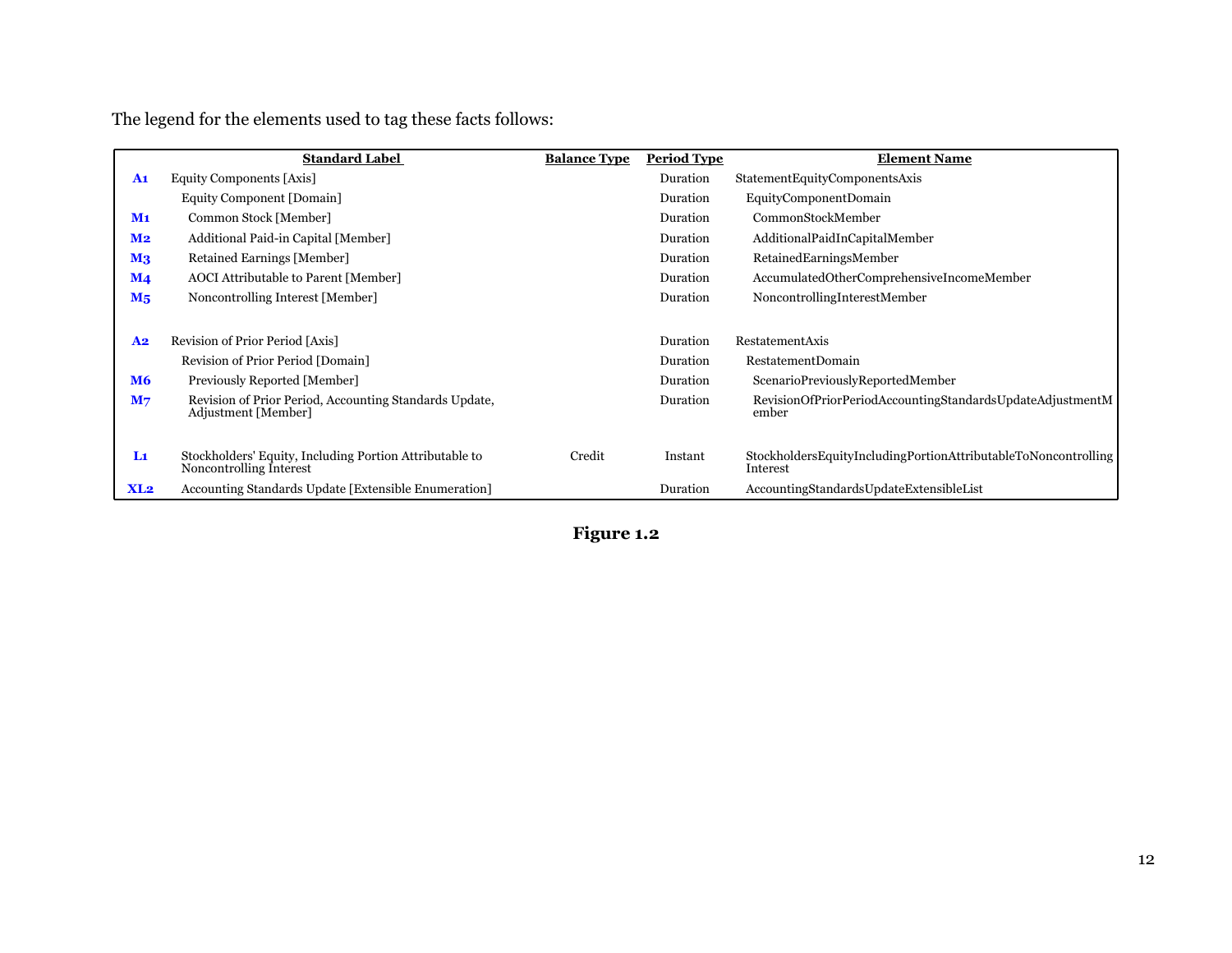The XBRL report views created using the modeling structure are provided here:

| <b>Standard Label</b>                                                                                                                                     | Preferred<br>Label                                                                                                          |                                                        |  |                                                        |                                                                                                                      |                                                      |                                                                                                                                            |  |                                                      |                                                                                                                                                   |                        |                                                 |                                                        |                                                                                                                                                   |                       |
|-----------------------------------------------------------------------------------------------------------------------------------------------------------|-----------------------------------------------------------------------------------------------------------------------------|--------------------------------------------------------|--|--------------------------------------------------------|----------------------------------------------------------------------------------------------------------------------|------------------------------------------------------|--------------------------------------------------------------------------------------------------------------------------------------------|--|------------------------------------------------------|---------------------------------------------------------------------------------------------------------------------------------------------------|------------------------|-------------------------------------------------|--------------------------------------------------------|---------------------------------------------------------------------------------------------------------------------------------------------------|-----------------------|
| <b>Date Context</b>                                                                                                                                       |                                                                                                                             |                                                        |  |                                                        |                                                                                                                      |                                                      |                                                                                                                                            |  | 2016-12-31                                           |                                                                                                                                                   |                        |                                                 |                                                        |                                                                                                                                                   |                       |
| <b>Equity</b><br><b>Components</b><br>[Axis]<br>$\mathbf{A1}$                                                                                             | <b>Additional Paid-in</b><br><b>Common Stock</b><br>[Member]<br><b>Capital</b> [Member]<br>M <sub>2</sub><br>M <sub>1</sub> |                                                        |  |                                                        | <b>Retained Earnings [Member]</b><br><b>AOCI Attributable to Parent [Member]</b><br>M <sub>4</sub><br>M <sub>3</sub> |                                                      |                                                                                                                                            |  |                                                      | <b>Noncontrolling</b><br>Interest [Member]<br>M <sub>5</sub>                                                                                      |                        |                                                 |                                                        |                                                                                                                                                   |                       |
| <b>Revision of</b><br><b>Prior Period</b><br>[Axis]<br>A2                                                                                                 |                                                                                                                             | <b>Previously</b><br>Reported<br>[Member]<br><b>M6</b> |  | Previously<br>Reported<br>[Member]<br><b>M6</b>        |                                                                                                                      | Previously<br>Reported<br>[Member]<br>M <sub>6</sub> | <b>Revision of</b><br><b>Prior Period,</b><br><b>Accounting</b><br><b>Standards</b><br>Update,<br>Adjustment<br>[Member]<br>M <sub>7</sub> |  | Previously<br>Reported<br>[Member]<br>M <sub>6</sub> | <b>Revision of</b><br><b>Prior Period,</b><br><b>Accounting</b><br><b>Standards</b><br>Update,<br><b>Adjustment</b><br>[Member]<br>M <sub>7</sub> |                        | Previously<br>Reported<br>[Member]<br><b>M6</b> | <b>Previously</b><br>Reported<br>[Member]<br><b>M6</b> | <b>Revision of</b><br><b>Prior Period,</b><br><b>Accounting</b><br><b>Standards</b><br>Update,<br><b>Adjustment</b><br>[Member]<br>M <sub>7</sub> | Report-<br>wide Value |
| Stockholders'<br>Equity,<br>Including<br>L <sub>1</sub> Portion<br><b>Portion</b><br>Attributable to equity,<br>Noncontrolling balance<br><b>Interest</b> | <b>Consolidated</b><br>statement of<br>stockholders'                                                                        |                                                        |  | 1000000   1000000   840000000   840000000   1703715000 |                                                                                                                      |                                                      |                                                                                                                                            |  | $-15000000$   $1688715000$   $-106400000$            |                                                                                                                                                   | $-25000000$ -131400000 | $-10000000$                                     | $-10000000$   2428315000                               | $-40000000$                                                                                                                                       | 2388315000            |

**Figure 1.3a**

| <b>Standard Label</b>                                                                     | Preferred Label |                                                                    |
|-------------------------------------------------------------------------------------------|-----------------|--------------------------------------------------------------------|
| <b>Date Context</b>                                                                       |                 | 2016-01-01 to 2016-12-31                                           |
| <b>XL2</b> Accounting Standards Update [Extensible Enumeration]   Adoption of ASU 2018-12 |                 | http://fasb.org/us-gaap/2022#AccountingStandardsUpdate201812Member |

**Figure 1.3b**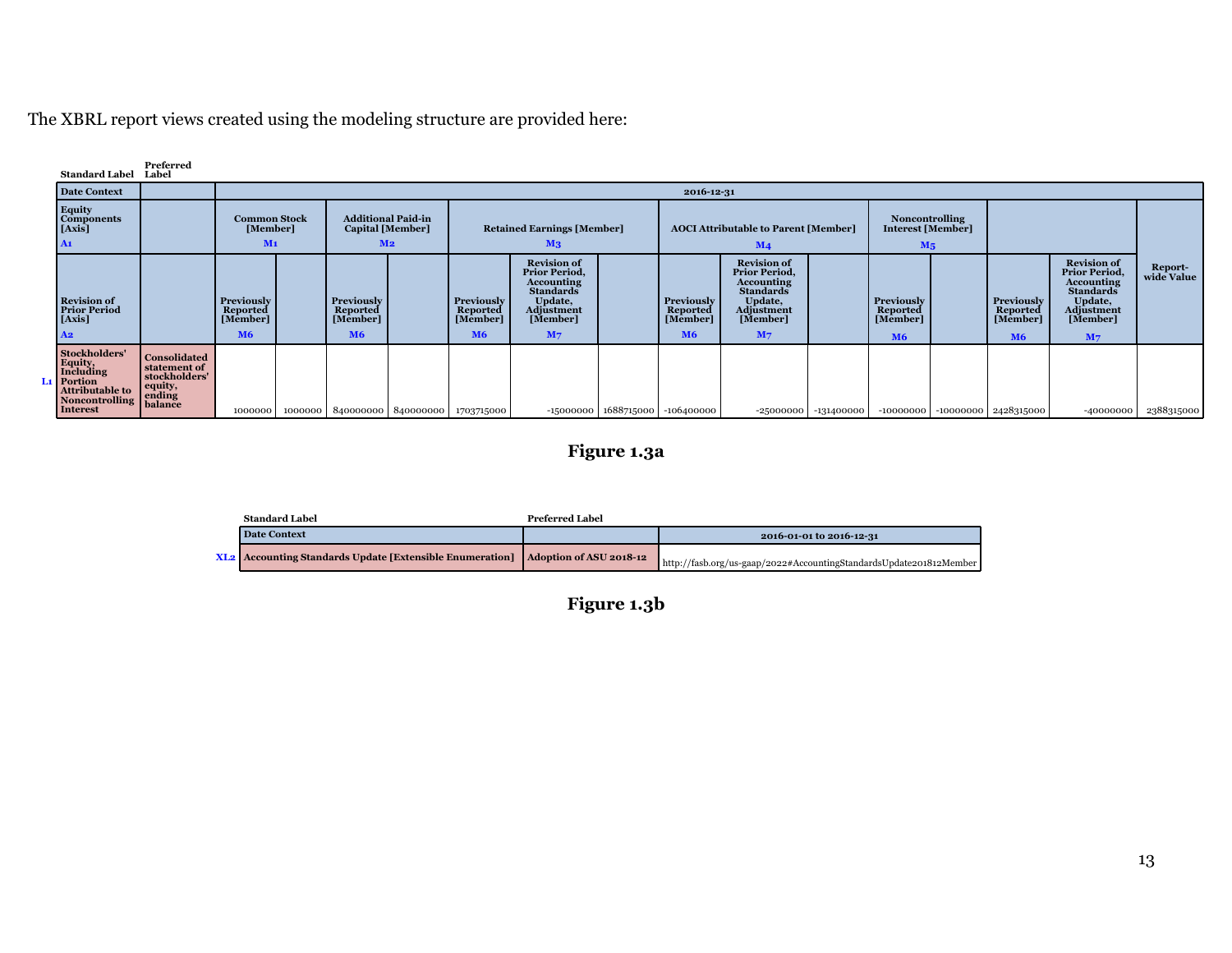#### Notes:

- An extensible enumeration element is used to convey the amendment from one ASU. "Accounting Standards Update [Extensible Enumeration]" (**XL2**) is used to tag the fact value indicating which amendment from an ASU is affecting retained earnings and AOCI in the Statement of Shareholders' Equity. If a filer shows values from amendments from more than one ASU within the filing in the same reporting date context, then the "Accounting Standards Update [Axis]" (**A4**) is intended to be used.
- The "Revision of Prior Period [Axis]" (**A2**) and its related domain and member ("Revision of Prior Period, Reclassification, Adjustment [Member]" (**M9**)) are intended to be used if a filer discloses amounts for other reclassifications affecting comparability. In addition, there are other members under the "Revision of Prior Period [Axis]" (**A2**) for each type of adjustment including error corrections ("Revision of Prior Period, Error Correction, Adjustment [Member]" (**M8**)) and changes in accounting principle ("Revision of Prior Period, Change in Accounting Principle, Adjustment [Member]").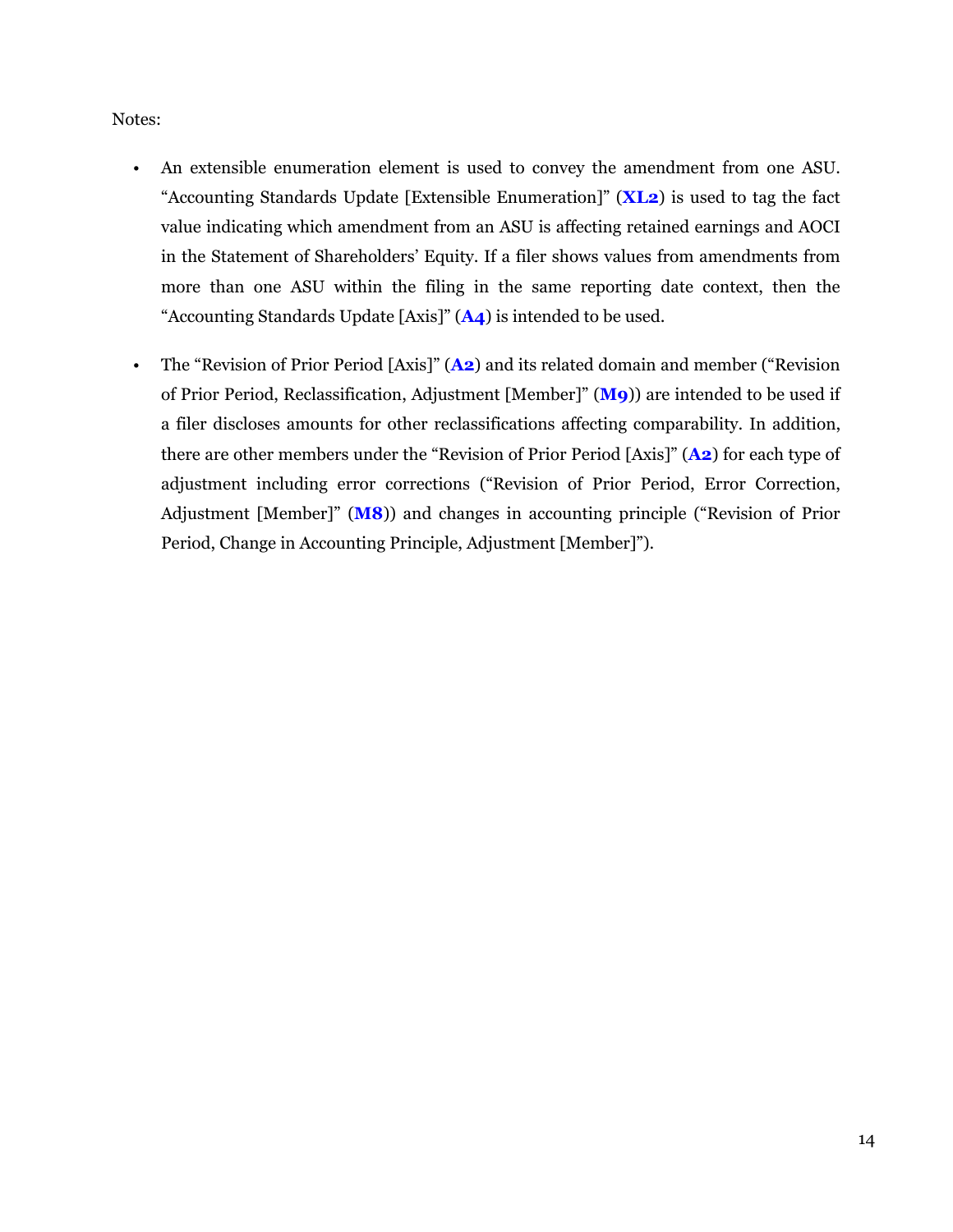#### <span id="page-16-0"></span>**Example 2—Retrospective Effect on Financial Statement Line Items for Each Individual Prior Period Balance Presented**

This example illustrates the modeling for disclosure of transition adjustments to other line items in the Statement of Financial Position in the earliest period presented.

| (in thousands)                                             |                              | A2: M6                                                      | A2: M7                                          |                                      |
|------------------------------------------------------------|------------------------------|-------------------------------------------------------------|-------------------------------------------------|--------------------------------------|
|                                                            |                              | Amount<br>previously<br>reported<br>$12/\overline{3}1/2016$ | <b>Effect from ASU</b><br>2018-12<br>12/31/2016 | <b>Adjusted amount</b><br>12/31/2016 |
|                                                            |                              |                                                             | $[1]$                                           |                                      |
| Liability for future policy benefit, before<br>reinsurance | $L_3$ \$                     | 740,100                                                     | \$<br>40,000                                    | \$<br>780,100                        |
| Retained earnings (accumulated deficit)                    | L <sub>4</sub> $\frac{1}{2}$ | 1,703,715                                                   | \$<br>(15,000)                                  | \$<br>1,688,715                      |
| Accumulated other comprehensive income (loss)              | $L_5$ \$                     | (106, 400)                                                  | \$<br>(25,000)                                  | \$<br>(131,400)                      |
|                                                            |                              |                                                             |                                                 |                                      |
|                                                            |                              |                                                             |                                                 |                                      |

Legend $\ddagger$ :

\_\_\_\_\_\_\_\_\_\_\_\_\_\_\_\_\_\_\_\_\_\_\_\_\_\_\_\_\_

†This legend, which is not part of the disclosure, is provided to illustrate the elements associated with values reported.

[1] **XL2**

**Figure 2.1**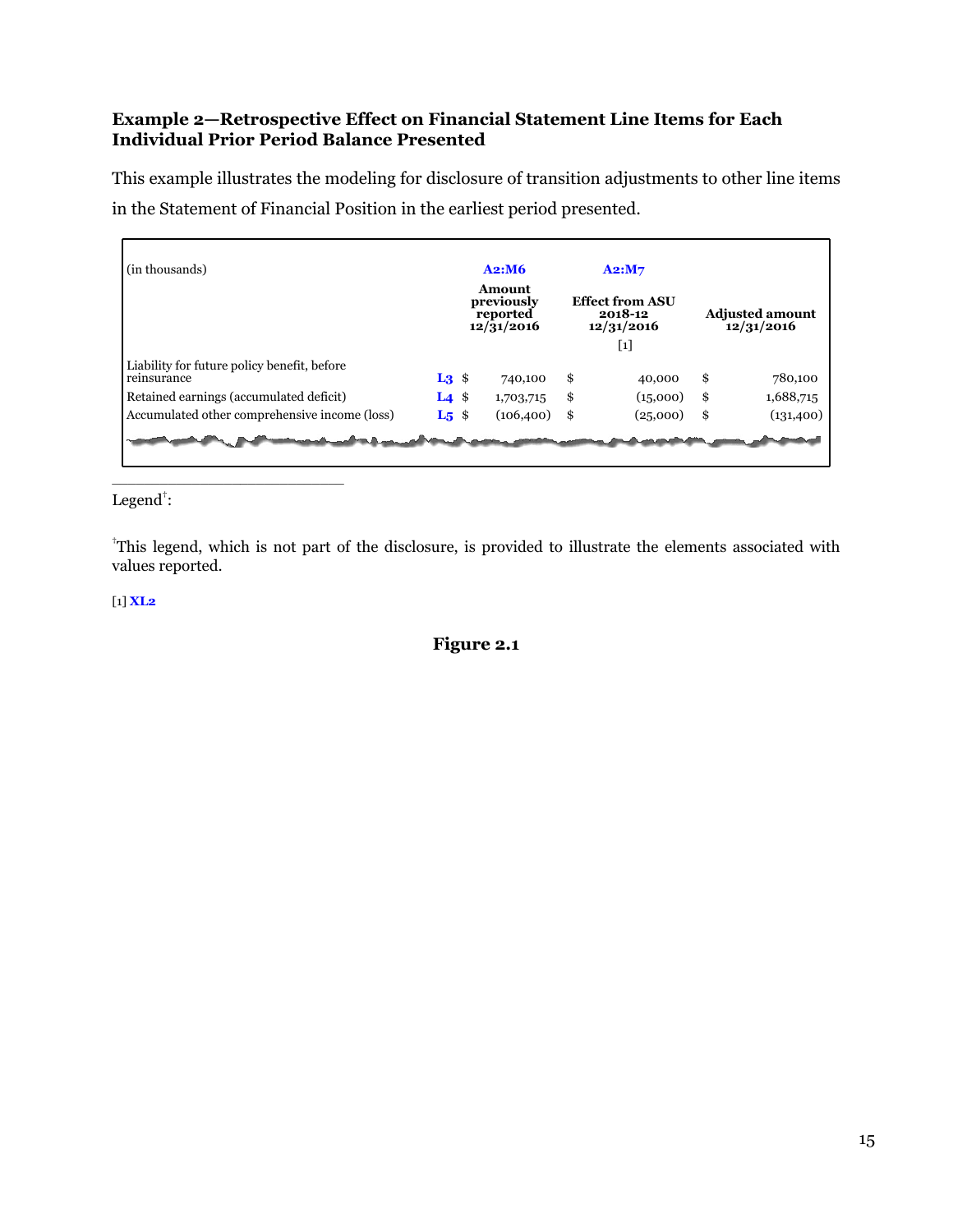The legend for the elements used to tag these facts follows:

| <b>Standard Label</b>                                                                           | <b>Balance Type</b> | <b>Period Type</b> | <b>Element Name</b>                                                |
|-------------------------------------------------------------------------------------------------|---------------------|--------------------|--------------------------------------------------------------------|
| Revision of Prior Period [Axis]<br>A <sub>2</sub>                                               |                     | Duration           | RestatementAxis                                                    |
| Revision of Prior Period [Domain]                                                               |                     | Duration           | <b>RestatementDomain</b>                                           |
| <b>M6</b><br>Previously Reported [Member]                                                       |                     | Duration           | ScenarioPreviouslyReportedMember                                   |
| Revision of Prior Period, Accounting Standards Update,<br>M <sub>7</sub><br>Adjustment [Member] |                     | Duration           | RevisionOfPriorPeriodAccountingStandardsUpdateAdj<br>ustmentMember |
| Liability for Future Policy Benefit, before Reinsurance<br>L <sub>3</sub>                       | Credit              | Instant            | LiabilityForFuturePolicyBenefits                                   |
| Retained Earnings (Accumulated Deficit)<br>L <sub>4</sub>                                       | Credit              | Instant            | RetainedEarningsAccumulatedDeficit                                 |
| Accumulated Other Comprehensive Income (Loss), Net of Tax<br>$L_5$                              | Credit              | Instant            | AccumulatedOtherComprehensiveIncomeLossNetOfTax                    |
| Accounting Standards Update [Extensible Enumeration]<br>XL2                                     |                     | Duration           | AccountingStandardsUpdateExtensibleList                            |

**Figure 2.2**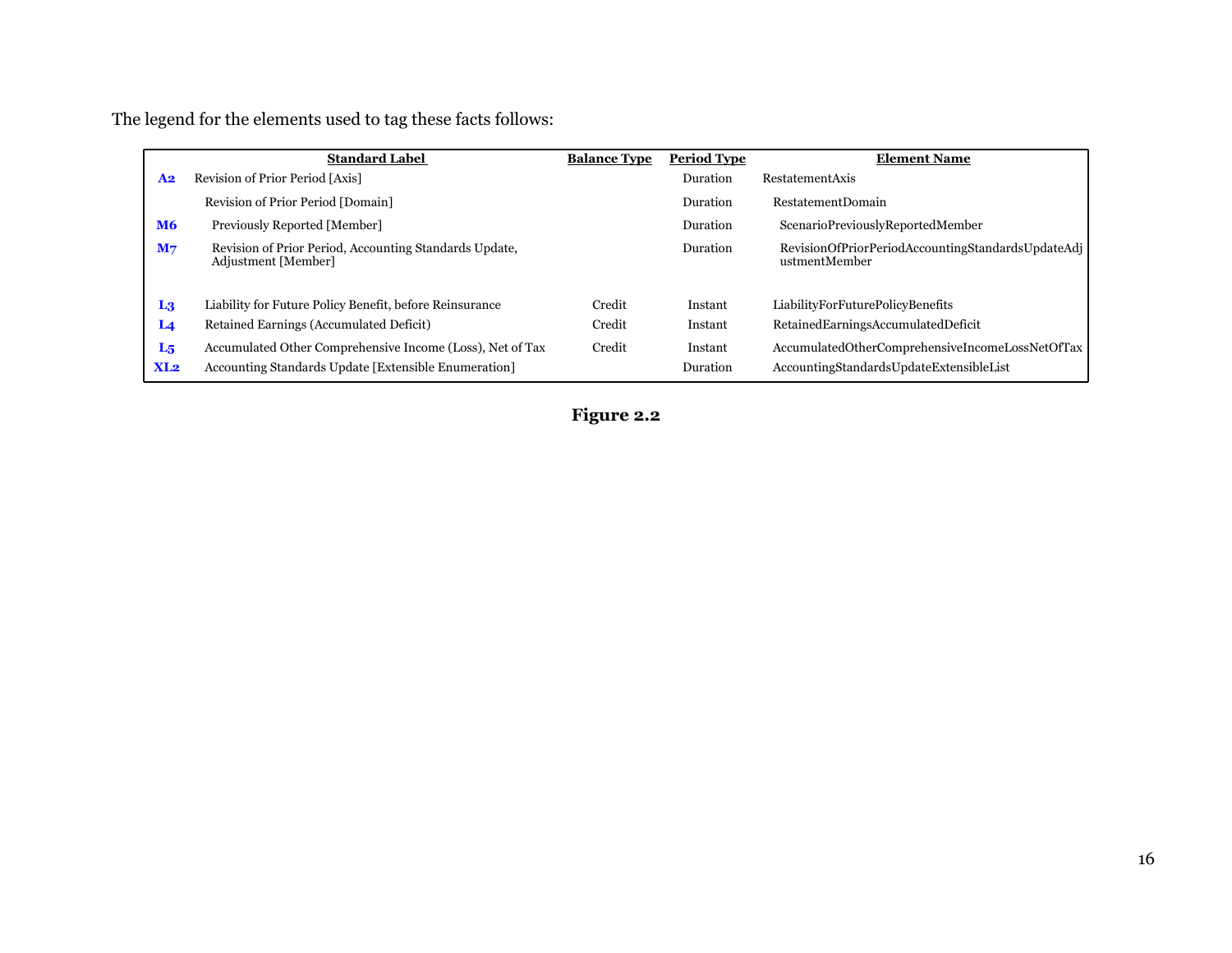The XBRL report views created using the modeling structure are provided here:

|                | <b>Standard Label</b>                                                               | <b>Preferred Label</b>                                               |                            |                                                                                                 |                       |  |  |  |  |  |
|----------------|-------------------------------------------------------------------------------------|----------------------------------------------------------------------|----------------------------|-------------------------------------------------------------------------------------------------|-----------------------|--|--|--|--|--|
|                | <b>Date Context</b>                                                                 |                                                                      | 2016-12-31                 |                                                                                                 |                       |  |  |  |  |  |
|                | <b>Revision of Prior Period</b>                                                     |                                                                      | <b>Previously Reported</b> | <b>Revision of Prior</b><br>Period, Accounting<br><b>Standards Update,</b><br><b>Adjustment</b> | Report-<br>wide Value |  |  |  |  |  |
|                | [Axis]                                                                              |                                                                      | [Member]                   | [Member]                                                                                        |                       |  |  |  |  |  |
|                | $\bf{A2}$                                                                           |                                                                      | <b>M6</b>                  | M <sub>7</sub>                                                                                  |                       |  |  |  |  |  |
| L <sub>3</sub> | <b>Liability for Future Policy<br/>Benefit, before Reinsurance</b>                  | <b>Liability for future</b><br>policy benefit,<br>before reinsurance | 740100000                  | 40000000                                                                                        | 780100000             |  |  |  |  |  |
| $L_4$          | <b>Retained Earnings<br/>(Accumulated Deficit)</b>                                  | <b>Retained earnings</b><br><b>(accumulated</b><br>deficit)          | 1703715000                 | $-15000000$                                                                                     | 1688715000            |  |  |  |  |  |
|                | <b>Accumulated Other</b><br><b>Comprehensive Income</b><br>$L_5$ (Loss), Net of Tax | <b>Accumulated other</b><br>comprehensive<br>income (loss)           | -106400000                 | $-25000000$                                                                                     | -131400000            |  |  |  |  |  |

# **Figure 2.3a**

| <b>Standard Label</b>                  | Preferred<br>Label                  |                                                                        |
|----------------------------------------|-------------------------------------|------------------------------------------------------------------------|
| Date Context                           |                                     | 2016-01-01 to 2016-12-31                                               |
| <b>XL2</b> Accounting Standards Update | l Effect from<br><b>ASU 2018-12</b> | http://fasb.org/us-<br>gaap/2022#AccountingStandardsUpdate201812Member |

**Figure 2.3b**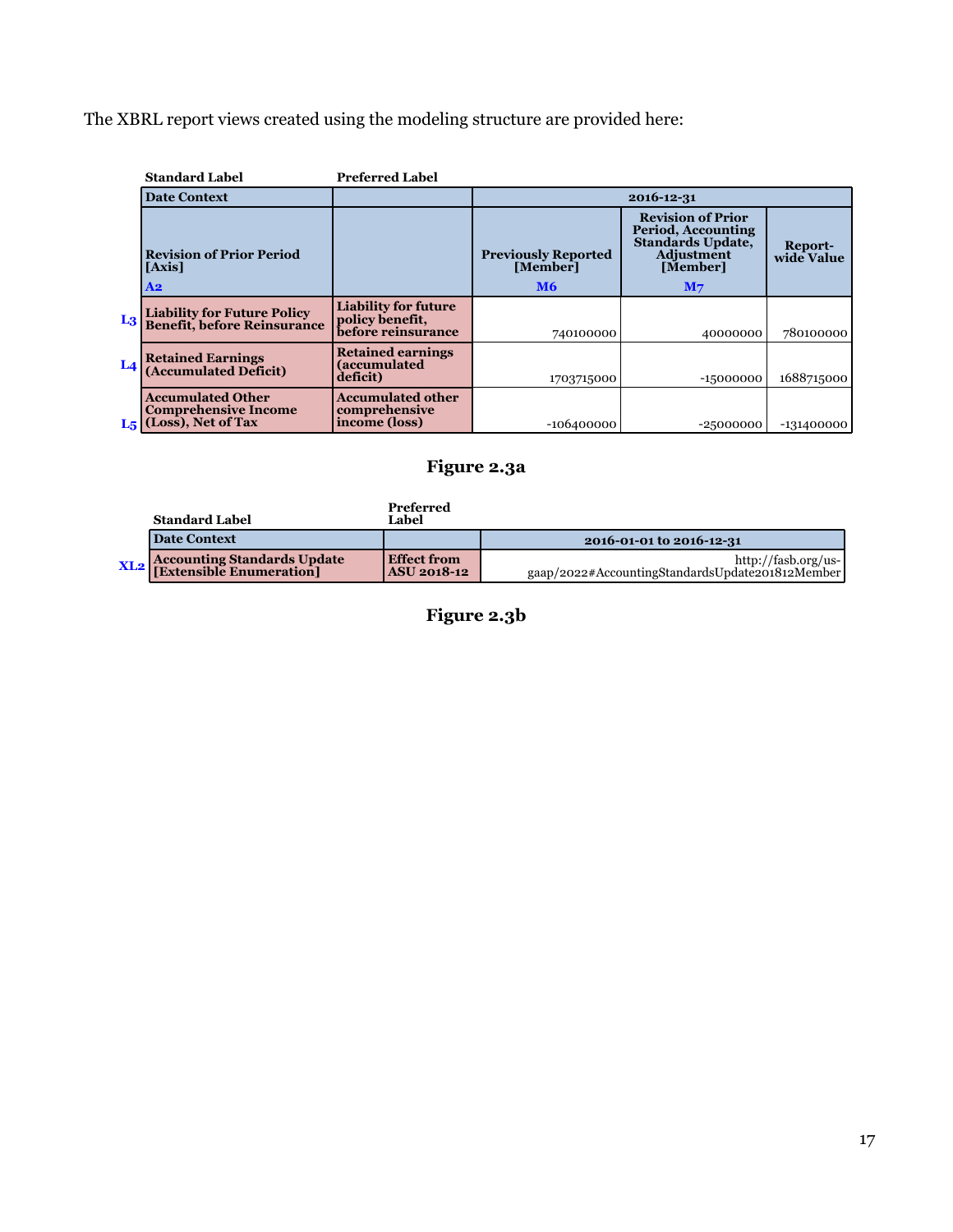#### Notes:

- An extensible enumeration element is used to convey the amendment from one ASU. "Accounting Standards Update [Extensible Enumeration]" (**XL2**) is used to tag the fact value indicating which amendment from an ASU is affecting balances in the Statement of Financial Position. If a filer shows values from amendments from more than one ASU within the filing in the same reporting date context, then the "Accounting Standards Update [Axis]" (**A4**) is intended to be used.
- The "Revision of Prior Period [Axis]" (**A2**) and its related domain and member ("Revision of Prior Period, Reclassification, Adjustment [Member]"(**M9**)) are intended to be used if a filer discloses amounts for other reclassifications affecting comparability. In addition, there are other members under the "Revision of Prior Period [Axis]" (**A2**) for each type of adjustment including error corrections ("Revision of Prior Period, Error Correction, Adjustment [Member]" (**M8**)) and changes in accounting principle ("Revision of Prior Period, Change in Accounting Principle, Adjustment [Member]").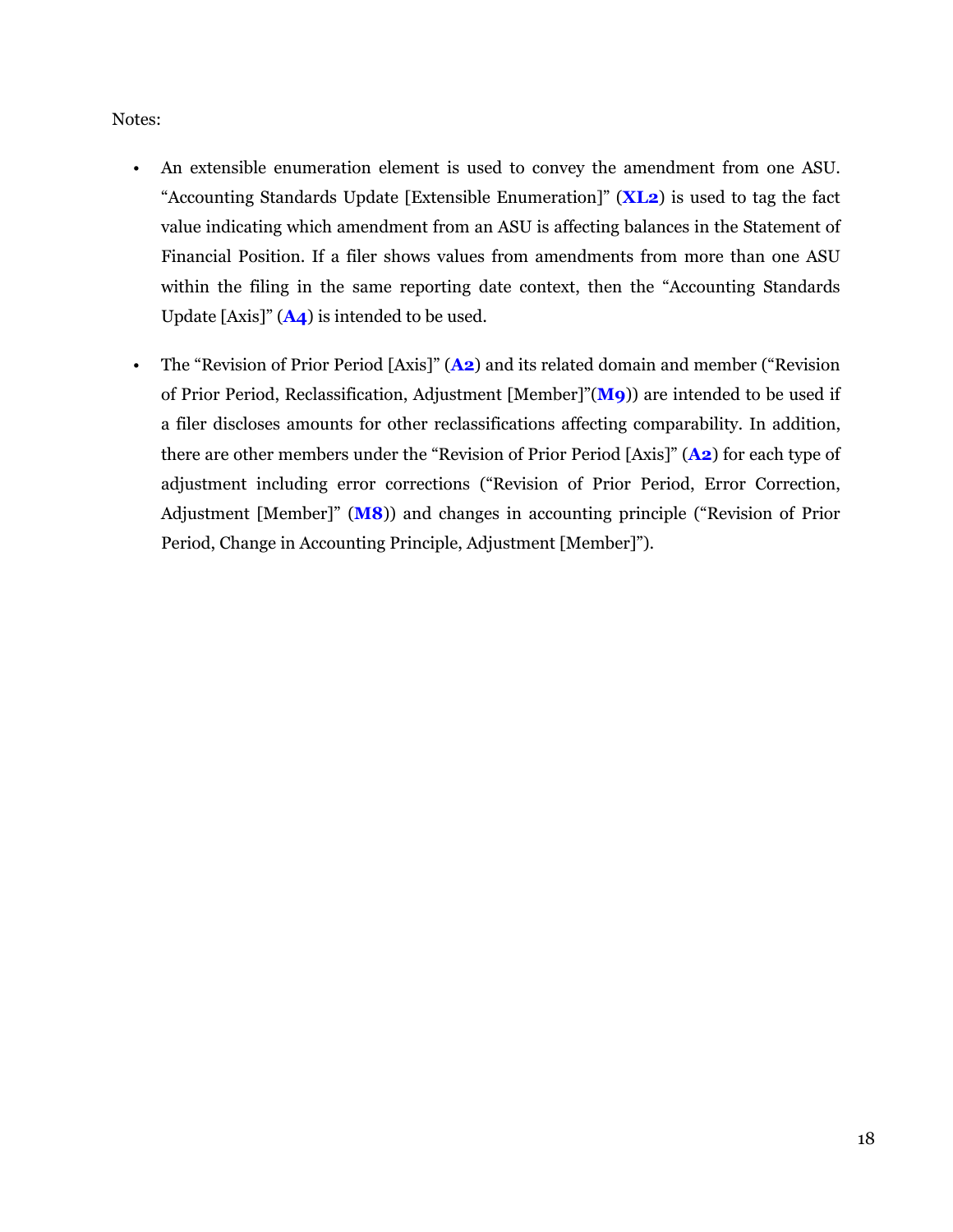#### <span id="page-20-0"></span>**Example 3—Cumulative Effect on Opening Balance in Period of Adoption**

This example provides an excerpt of Statement of Stockholders' Equity to illustrate the modeling for the values for cumulative effect in the period of adoption transition adjustments to retained earnings and AOCI for application in the current period presented.

| (in thousands)                                                                        |                                                            |                 |                                      |                                    | <b>Consolidated Statements of Shareholders' Equity</b>     |                                   |              |
|---------------------------------------------------------------------------------------|------------------------------------------------------------|-----------------|--------------------------------------|------------------------------------|------------------------------------------------------------|-----------------------------------|--------------|
|                                                                                       |                                                            | A1: M1          | A1: M2                               | A1: M3                             | A1:MA                                                      | $Ai: M_5$                         |              |
|                                                                                       |                                                            | Common<br>stock | <b>Additional</b><br>paid-in capital | <b>Retained</b><br><b>Earnings</b> | <b>Accumulated other</b><br>comprehensive (loss)<br>income | <b>Noncontrolling</b><br>interest | <b>Total</b> |
| Balance at December 31, 2018<br>Cumulative effect of ASU 2016-01<br>$\lceil 1 \rceil$ | $L1 \$<br>L <sub>1</sub> , A <sub>3</sub> :M <sub>10</sub> | 1,000           | 875,000<br>£.                        | $$1,819,555$ \;<br>15,000          | $(100, 850)$ \$<br>(15,000)                                | 6,405                             | \$2,601,110  |
| Adjusted Balance at December 31, 2018                                                 | $L_1, A_3: M_{11}$ \$                                      | 1,000           | 875,000<br>£.                        | $$1,834,555$ \;                    | $(115, 850)$ \$                                            | 6,405                             | \$2,601,110  |

Legend<sup>†</sup>:

\_\_\_\_\_\_\_\_\_\_\_\_\_\_\_\_\_\_\_\_\_\_\_\_\_\_\_\_\_

†This legend, which is not part of the disclosure, is provided to illustrate the elements associated with values reported.

[1] **XL2**

**Figure 3.1**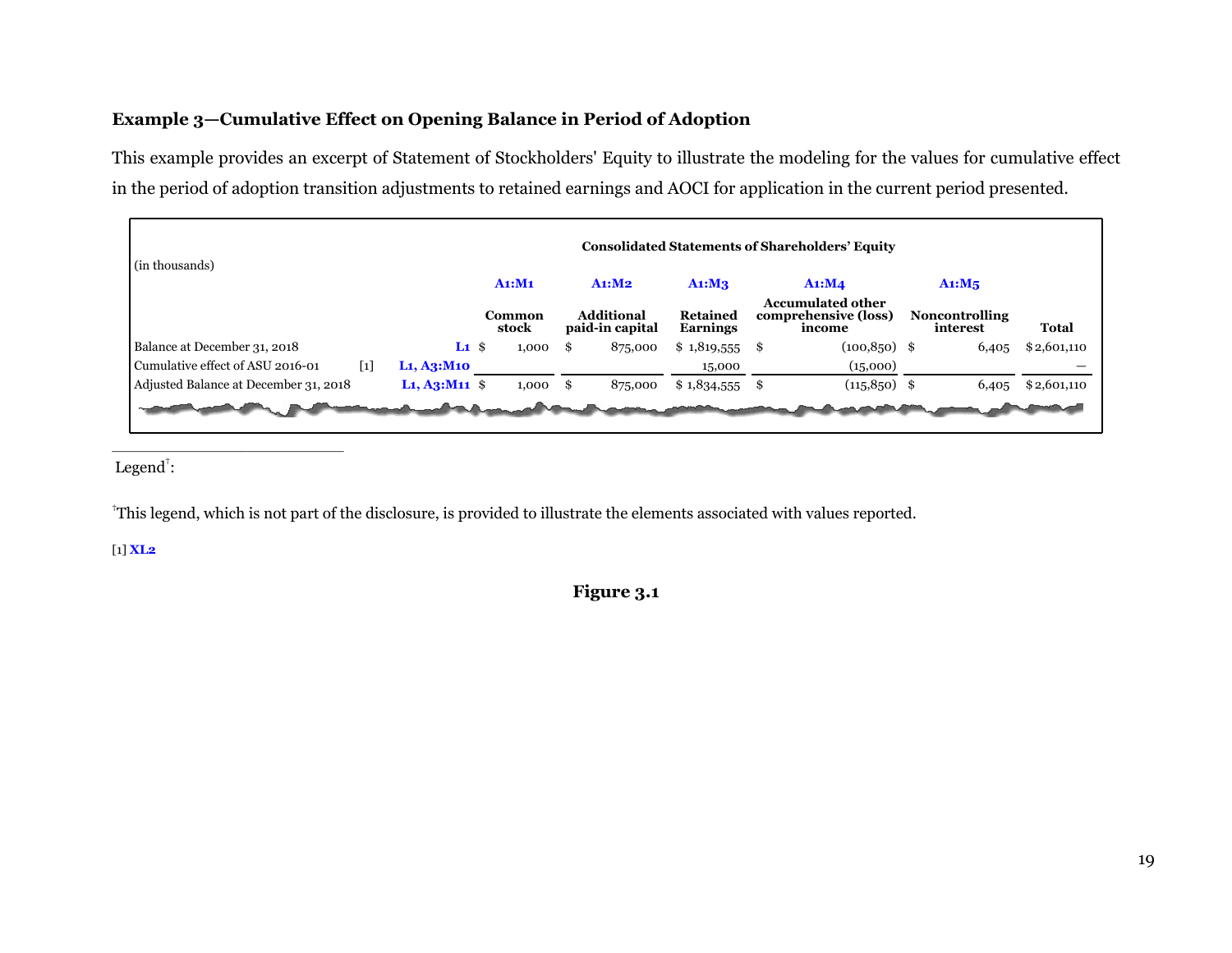The legend for the elements used to tag these facts follows:

|                           | <b>Standard Label</b>                                                              | <b>Balance Type Period Type</b> |          | <b>Element Name</b>                                                        |
|---------------------------|------------------------------------------------------------------------------------|---------------------------------|----------|----------------------------------------------------------------------------|
| A <sub>1</sub>            | Equity Components [Axis]                                                           |                                 | Duration | StatementEquityComponentsAxis                                              |
|                           | Equity Component [Domain]                                                          |                                 | Duration | EquityComponentDomain                                                      |
| M <sub>1</sub>            | Common Stock [Member]                                                              |                                 | Duration | CommonStockMember                                                          |
| M <sub>2</sub>            | Additional Paid-in Capital [Member]                                                |                                 | Duration | AdditionalPaidInCapitalMember                                              |
| $\mathbf{M}$ <sub>3</sub> | Retained Earnings [Member]                                                         |                                 | Duration | RetainedEarningsMember                                                     |
| $\mathbf{M}$ 4            | <b>AOCI</b> Attributable to Parent [Member]                                        |                                 | Duration | AccumulatedOtherComprehensiveIncomeMember                                  |
| $M_5$                     | Noncontrolling Interest [Member]                                                   |                                 | Duration | NoncontrollingInterestMember                                               |
|                           |                                                                                    |                                 |          |                                                                            |
| $\mathbf{A}$ 3            | Cumulative Effect, Period of Adoption [Axis]                                       |                                 | Duration | CumulativeEffectPeriodOfAdoptionAxis                                       |
|                           | Cumulative Effect, Period of Adoption [Domain]                                     |                                 | Duration | CumulativeEffectPeriodOfAdoptionDomain                                     |
| <b>M10</b>                | Cumulative Effect, Period of Adoption, Adjustment [Member]                         |                                 | Duration | CumulativeEffectPeriodOfAdoptionAdjustmentMember                           |
| <b>M11</b>                | Cumulative Effect, Period of Adoption, Adjusted Balance [Member]                   |                                 | Duration | CumulativeEffectPeriodOfAdoptionAdjustedBalanceMembe                       |
| L1                        | Stockholders' Equity, Including Portion Attributable to Noncontrolling<br>Interest | Credit                          | Instant  | StockholdersEquityIncludingPortionAttributableToNoncontr<br>ollingInterest |
| XL2                       | Accounting Standards Update [Extensible Enumeration]                               |                                 | Duration | AccountingStandardsUpdateExtensibleList                                    |

**Figure 3.2**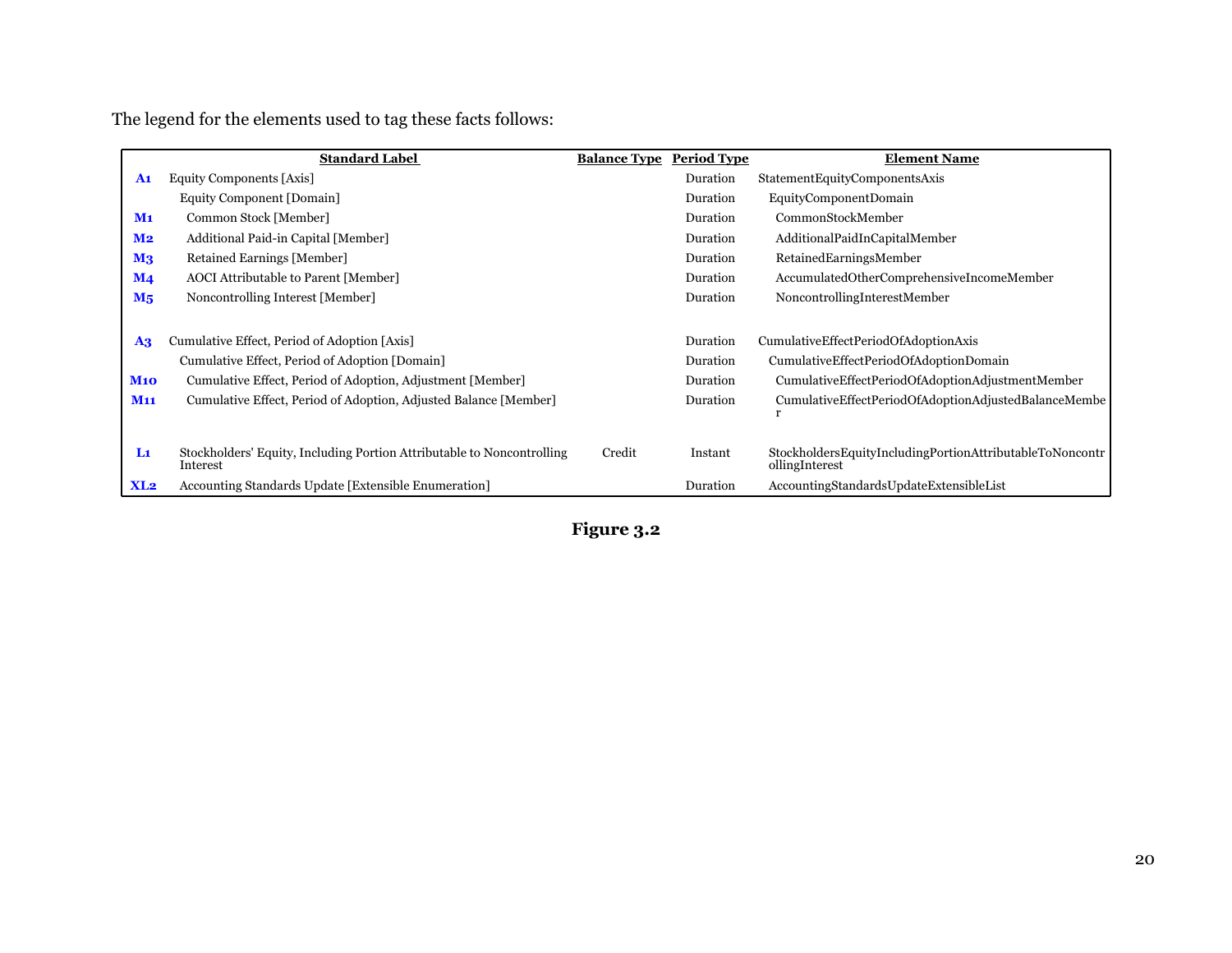The XBRL report views created using the modeling structure are provided here:

|    | <b>Standard Label</b>                                                                                               | Preferred<br>Label                                                                   |         |                                                                                                                     |                     |                                                                                                                     |                                                                                  |                                                                                         |                                                                                                                            |            |                                                                                         |                                                                                                              |                                                   |                                                                                                                            |                                                                                         |                                                                                                                     |                                 |
|----|---------------------------------------------------------------------------------------------------------------------|--------------------------------------------------------------------------------------|---------|---------------------------------------------------------------------------------------------------------------------|---------------------|---------------------------------------------------------------------------------------------------------------------|----------------------------------------------------------------------------------|-----------------------------------------------------------------------------------------|----------------------------------------------------------------------------------------------------------------------------|------------|-----------------------------------------------------------------------------------------|--------------------------------------------------------------------------------------------------------------|---------------------------------------------------|----------------------------------------------------------------------------------------------------------------------------|-----------------------------------------------------------------------------------------|---------------------------------------------------------------------------------------------------------------------|---------------------------------|
|    | <b>Date Context</b>                                                                                                 |                                                                                      |         |                                                                                                                     |                     |                                                                                                                     |                                                                                  |                                                                                         |                                                                                                                            | 2018-12-31 |                                                                                         |                                                                                                              |                                                   |                                                                                                                            |                                                                                         |                                                                                                                     |                                 |
|    | Equity<br><b>Components</b> [Axis]                                                                                  |                                                                                      |         | <b>Common Stock</b><br>[Member]                                                                                     |                     | <b>Additional Paid-in</b><br>Capital [Member]                                                                       | <b>Retained Earnings [Member]</b><br><b>AOCI Attributable to Parent [Member]</b> |                                                                                         |                                                                                                                            |            |                                                                                         |                                                                                                              | <b>Noncontrolling</b><br><b>Interest [Member]</b> |                                                                                                                            |                                                                                         |                                                                                                                     |                                 |
|    | A1                                                                                                                  |                                                                                      |         | M <sub>1</sub>                                                                                                      |                     | M <sub>2</sub>                                                                                                      |                                                                                  | M <sub>3</sub>                                                                          |                                                                                                                            |            | M <sub>4</sub>                                                                          |                                                                                                              |                                                   | M <sub>5</sub>                                                                                                             |                                                                                         |                                                                                                                     |                                 |
|    | <b>Cumulative Effect.</b><br><b>Period of Adoption</b><br>[Axis]<br>A3                                              |                                                                                      |         | <b>Cumulative</b><br>Effect,<br>Period of<br>Adoption,<br>Adjusted<br><b>Balance</b><br>[Member]<br>M <sub>11</sub> |                     | <b>Cumulative</b><br>Effect,<br>Period of<br>Adoption,<br>Adjusted<br><b>Balance</b><br>[Member]<br>M <sub>11</sub> |                                                                                  | <b>Cumulative</b><br>Effect,<br>Period of<br>Adoption,<br>Adjustment<br>[Member]<br>M10 | <b>Cumulative</b><br>Effect,<br>Period of<br>Adoption,<br><b>Adjusted</b><br><b>Balance</b><br>[Member]<br>M <sub>11</sub> |            | Cumulative<br>Effect,<br>Period of<br>Adoption,<br><b>Adjustment</b><br>[Member]<br>M10 | Cumulative<br>Effect.<br>Period of<br>Adoption,<br>Adjusted<br><b>Balance</b><br>[Member]<br>M <sub>11</sub> |                                                   | <b>Cumulative</b><br>Effect,<br>Period of<br>Adoption,<br><b>Adjusted</b><br><b>Balance</b><br>[Member]<br>M <sub>11</sub> | Cumulative<br>Effect,<br>Period of<br>Adoption,<br><b>Adjustment</b><br>[Member]<br>M10 | <b>Cumulative</b><br>Effect,<br>Period of<br>Adoption,<br><b>Adjusted</b><br><b>Balance</b><br>[Member]<br>$M_{11}$ | Report-<br>wide<br><b>Value</b> |
| Lı | Stockholders'<br><b>Equity, Including</b><br>Portion<br><b>Attributable to</b><br><b>Noncontrolling</b><br>Interest | <b>Consolidated</b><br>statement of<br>stockholders'<br>equity,<br>ending<br>balance | 1000000 |                                                                                                                     | 1000000   875000000 | 875000000                                                                                                           | 1819555000                                                                       | 15000000                                                                                | 1834555000                                                                                                                 | -100850000 | $-15000000$                                                                             | $-115850000$ 6405000                                                                                         |                                                   | 6405000                                                                                                                    |                                                                                         |                                                                                                                     | 2601110000 2601110000           |

# **Figure 3.3a**

| <b>Standard Label</b>                                           | Preferred Label                                   |                                                                          |
|-----------------------------------------------------------------|---------------------------------------------------|--------------------------------------------------------------------------|
| <b>Date Context</b>                                             |                                                   | 2018-01-01 to 2018-12-31                                                 |
| <b>XL2</b> Accounting Standards Update [Extensible Enumeration] | <b>Cumulative effect of</b><br><b>ASU 2016-01</b> | http://fasb.org/us-<br>gaap/2022#AccountingStandardsUpdate201601Member 1 |

**Figure 3.3b**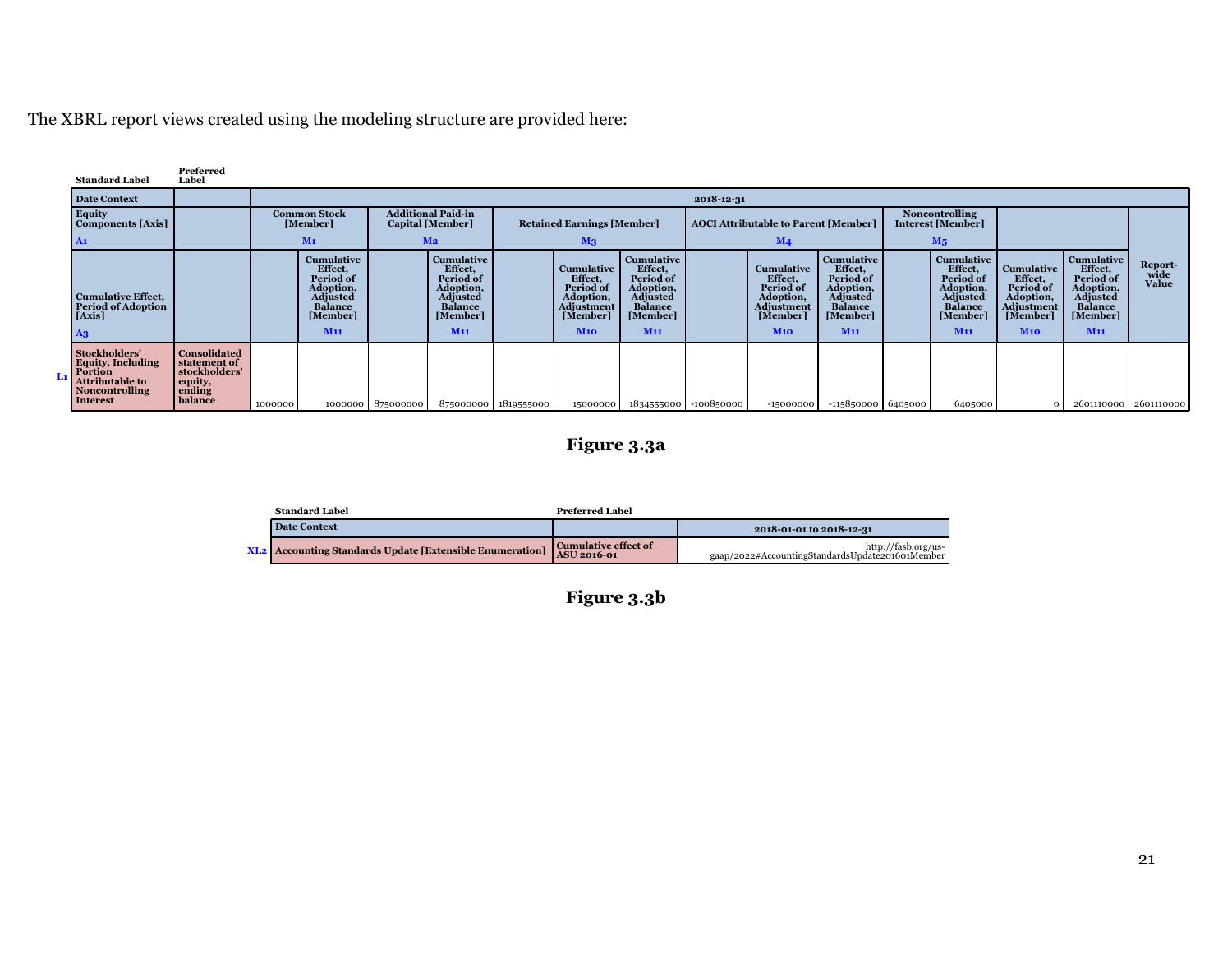#### Notes:

- This example and Example 1 both use a prior period as the date context. For the cumulative effect in the period of adoption, the context is the period prior to the period of adoption. For the retrospective application, the context is the earliest period presented. The difference between the modeling of the cumulative effect in period of adoption transition adjustments and the retrospective transition adjustments is which amount is tagged as the report-wide value. In this example, the report-wide value is the opening balance for stockholders' equity which does not include the effect of the amendment from the ASU, whereas in Example 1 the report-wide value is the balance for stockholders' equity after the effect of the amendment from the ASU.
- An extensible enumeration element is used to convey the amendment from one ASU. "Accounting Standards Update [Extensible Enumeration]" (**XL2**) is used to tag the fact value indicating which amendment from an ASU is affecting the opening balance of retained earnings in the period of adoption in the Statement of Shareholders' Equity. If a filer shows values from amendments from more than one ASU within the filing in the same reporting date context, then the "Accounting Standards Update [Axis]" (**A4**) is intended to be used.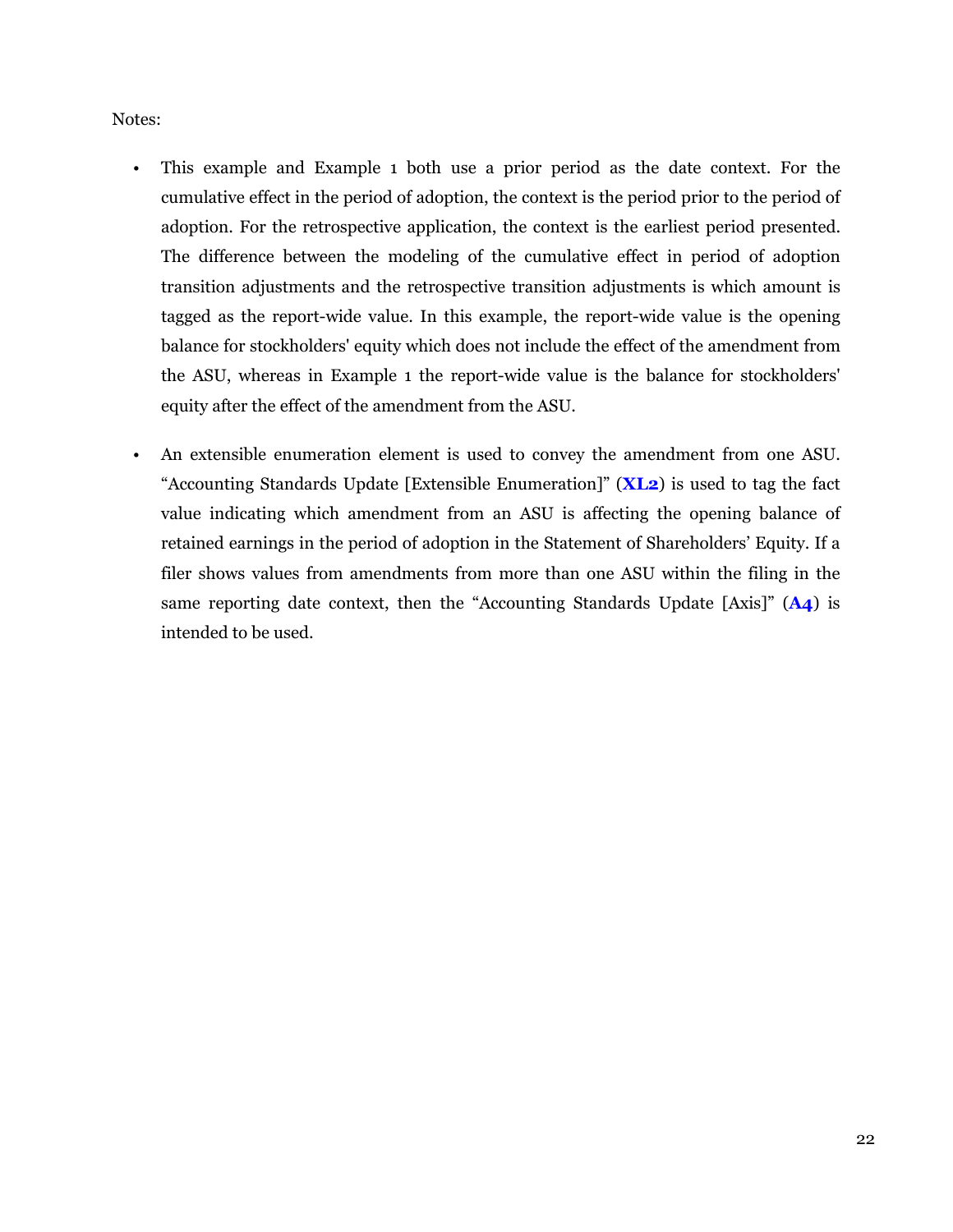#### <span id="page-24-0"></span>**Example 4—Disclosure of Reclassifications from an ASU**

This example illustrates the modeling for reclassification adjustments to specific line items affected by amendments from an ASU. In a note on significant accounting policies, ABC Company discloses the amount of reclassifications from one financial statement line item to another as a result of adopting Accounting Standards Update 2017-07, *Compensation— Retirement Benefits (Topic 715): Improving the Presentation of Net Periodic Pension Cost and Net Periodic Postretirement Benefit Cost*.

Effective January 1, 2018, ABC Company (ABC Co.) adopted ASU 2017-07*, Compensation— Retirement Benefits (Topic 715): Improving the Presentation of Net Periodic Pension Cost and Net Periodic Postretirement Benefit Cost*,<sup>[1]</sup> using the full retrospective method. This ASU requires that an employer report the service cost component in the same line item or items as other compensation costs arising from services rendered by the pertinent employees during the period. The other components of net benefit cost are required to be presented in the income statement separately from the service cost component and outside a subtotal of income from operations, if one is presented. As a result of the adoption, ABC Co. reclassified \$0.5 million and \$0.4 million from operating expenses<sup>[2]</sup> to net periodic benefit (income) expense, excluding service cost,<sup>[3]</sup> for the years ended December 31, 2018 and 2017, respectively.

Legend<sup>†</sup>:

[1] **XL2** [2] **L6, A2:M7**

\_\_\_\_\_\_\_\_\_\_\_\_\_\_\_\_\_\_\_\_\_\_\_\_\_\_\_\_\_

[3] **L7, A2:M7**

**Figure 4.1**

<sup>†</sup>This legend, which is not part of the disclosure, is provided to illustrate the elements associated with values reported.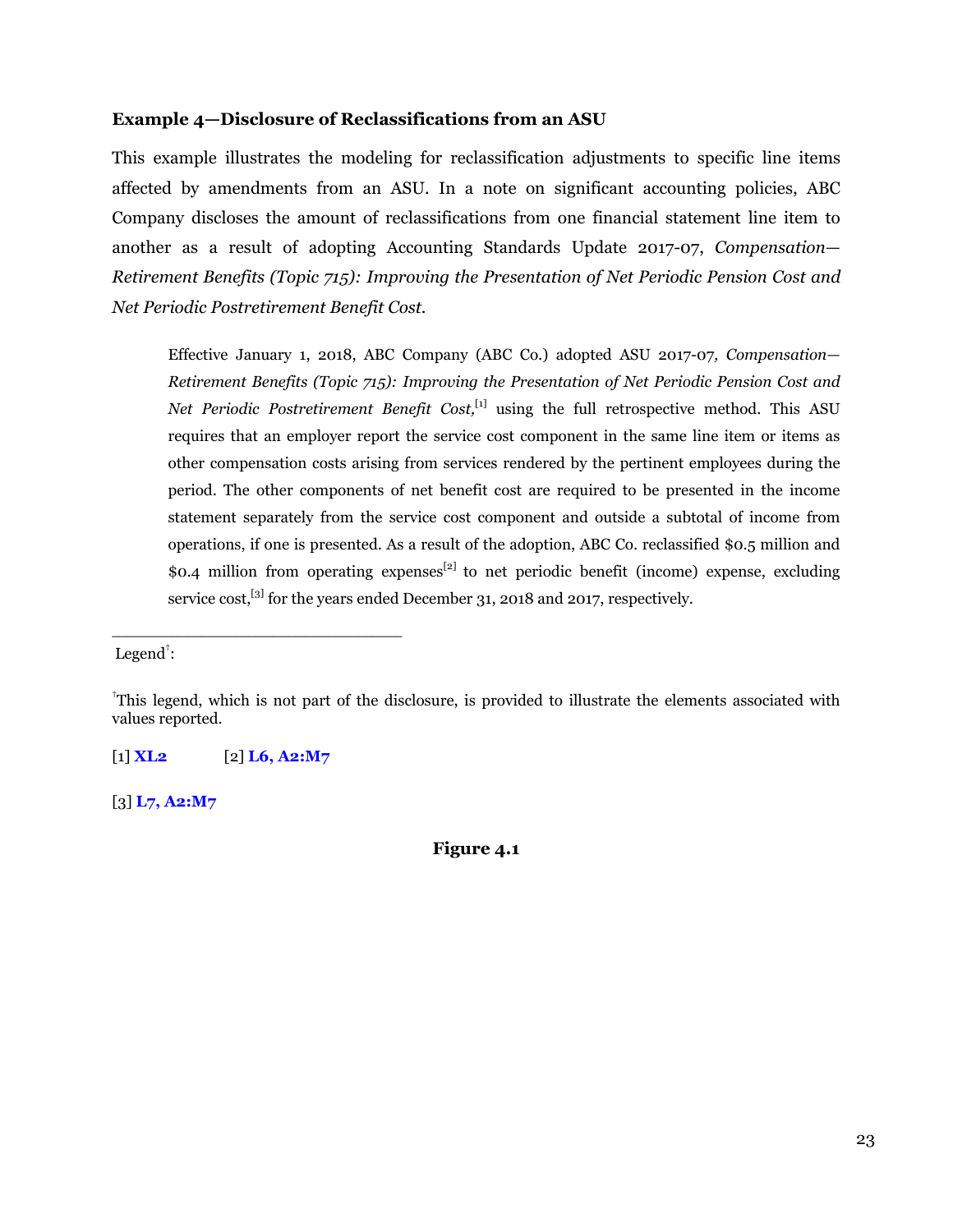The legend for the elements used to tag these facts follows:

|                | <b>Standard Label</b>                                                                            | <b>Balance</b><br><b>Type</b> | <b>Period Type</b> | <b>Element Name</b>                                                                 |
|----------------|--------------------------------------------------------------------------------------------------|-------------------------------|--------------------|-------------------------------------------------------------------------------------|
| A <sub>2</sub> | Revision of Prior Period [Axis]                                                                  |                               | Duration           | RestatementAxis                                                                     |
|                | Revision of Prior Period [Domain]                                                                |                               | Duration           | <b>RestatementDomain</b>                                                            |
| M <sub>7</sub> | Revision of Prior Period, Accounting Standards<br>Update, Adjustment [Member]                    |                               | Duration           | RevisionOfPriorPeriodAccountingStandardsUpd<br>ateAdjustmentMember                  |
| L6             | <b>Operating Expenses</b>                                                                        | Debit                         | Duration           | OperatingExpenses                                                                   |
| L <sub>7</sub> | Net Periodic Defined Benefits Expense (Reversal<br>of Expense), Excluding Service Cost Component | Debit                         | Duration           | NetPeriodicDefinedBenefitsExpenseReversalOfE<br>xpenseExcludingServiceCostComponent |
| XL2            | Accounting Standards Update [Extensible<br>Enumeration <sup>1</sup>                              |                               | Duration           | AccountingStandardsUpdateExtensibleList                                             |

**Figure 4.2**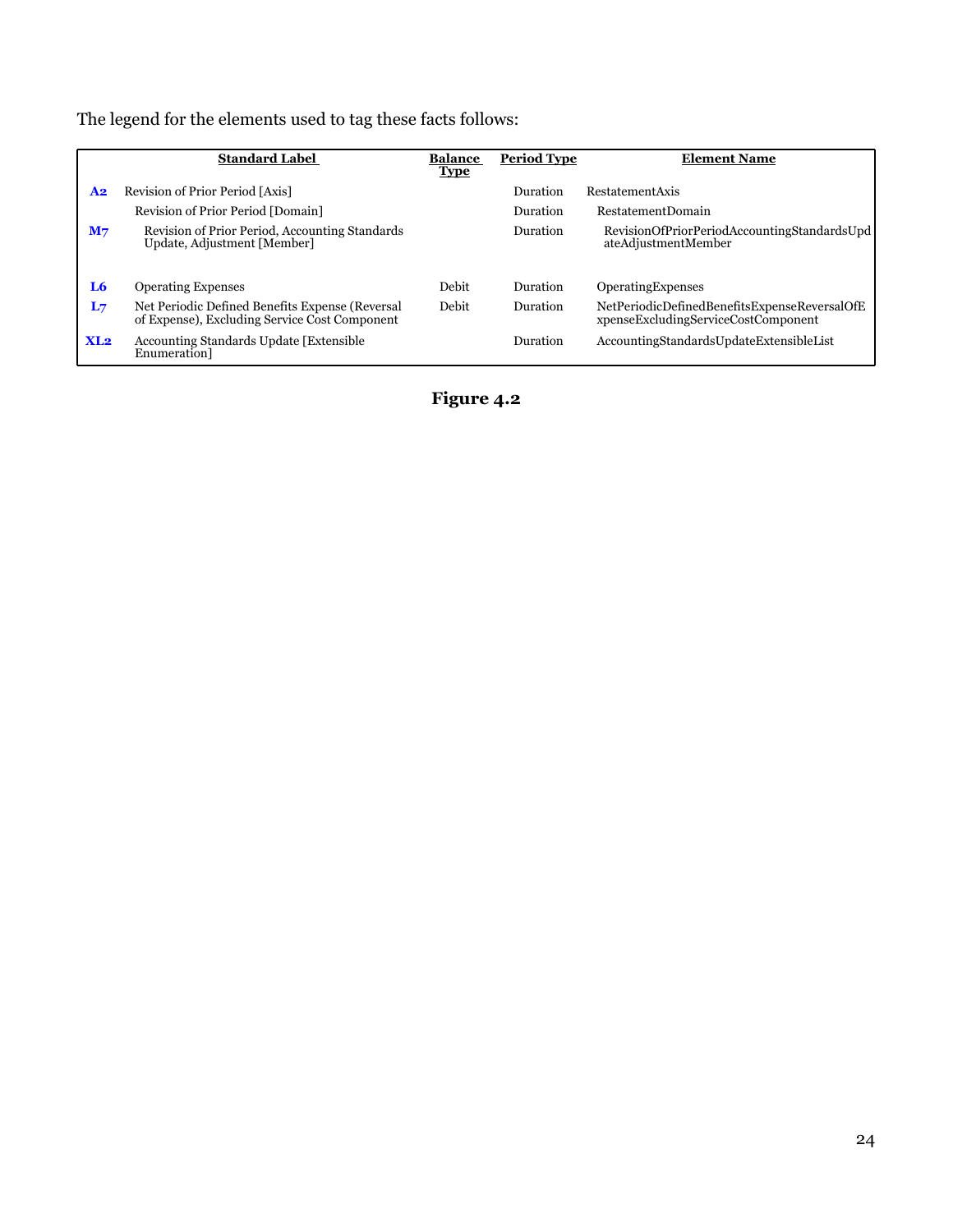The XBRL report view created using the modeling structure is provided here:

|    | <b>Standard Label Label</b>                                                                                                                                                 | Preferred                                                                          |                                                                                                                        |                                                                                        |                                                                                                                                     |                                                                                |
|----|-----------------------------------------------------------------------------------------------------------------------------------------------------------------------------|------------------------------------------------------------------------------------|------------------------------------------------------------------------------------------------------------------------|----------------------------------------------------------------------------------------|-------------------------------------------------------------------------------------------------------------------------------------|--------------------------------------------------------------------------------|
|    | <b>Date Context</b>                                                                                                                                                         |                                                                                    | 2017-01-01 to 2017-12-31                                                                                               |                                                                                        |                                                                                                                                     | 2018-01-01 to 2018-12-31                                                       |
|    | <b>Revision of</b><br><b>Prior Period</b><br>[Axis]<br>A <sub>2</sub>                                                                                                       |                                                                                    | <b>Revision of Prior</b><br>Period, Accounting<br>Standards Update,<br><b>Adjustment</b><br>[Member]<br>M <sub>7</sub> |                                                                                        | <b>Revision of</b><br>Prior Period,<br><b>Accounting</b><br><b>Standards</b><br>Update,<br>Adjustment<br>[Member]<br>M <sub>7</sub> |                                                                                |
| L6 | <b>Operating</b><br><b>Expenses</b>                                                                                                                                         | <b>operating</b><br>expense                                                        | $-400000$                                                                                                              |                                                                                        | $-500000$                                                                                                                           |                                                                                |
|    | <b>Net Periodic</b><br><b>Defined</b><br><b>Benefits</b><br><b>Expense</b><br>$L7$ (Reversal of<br>Expense),<br><b>Excluding</b><br><b>Service Cost</b><br><b>Component</b> | net<br>periodic<br>benefit<br>(income)<br>expense,<br>excluding<br>service<br>cost | 400000                                                                                                                 |                                                                                        | 500000                                                                                                                              |                                                                                |
|    | <b>Accounting</b><br><b>Standards</b><br><b>XL2</b> Update<br><b>Extensible</b><br><b>Enumeration</b>                                                                       | adopted<br>ASU<br>2017-07                                                          |                                                                                                                        | http://fasb.org/us-<br>$\frac{1}{2022}$ #Accountin<br>gStandardsUpdate201<br>707Member |                                                                                                                                     | http://fasb.org/us-<br>gaap/2022#Accounti<br>ngStandardsUpdate2<br>01707Member |

**Figure 4.3**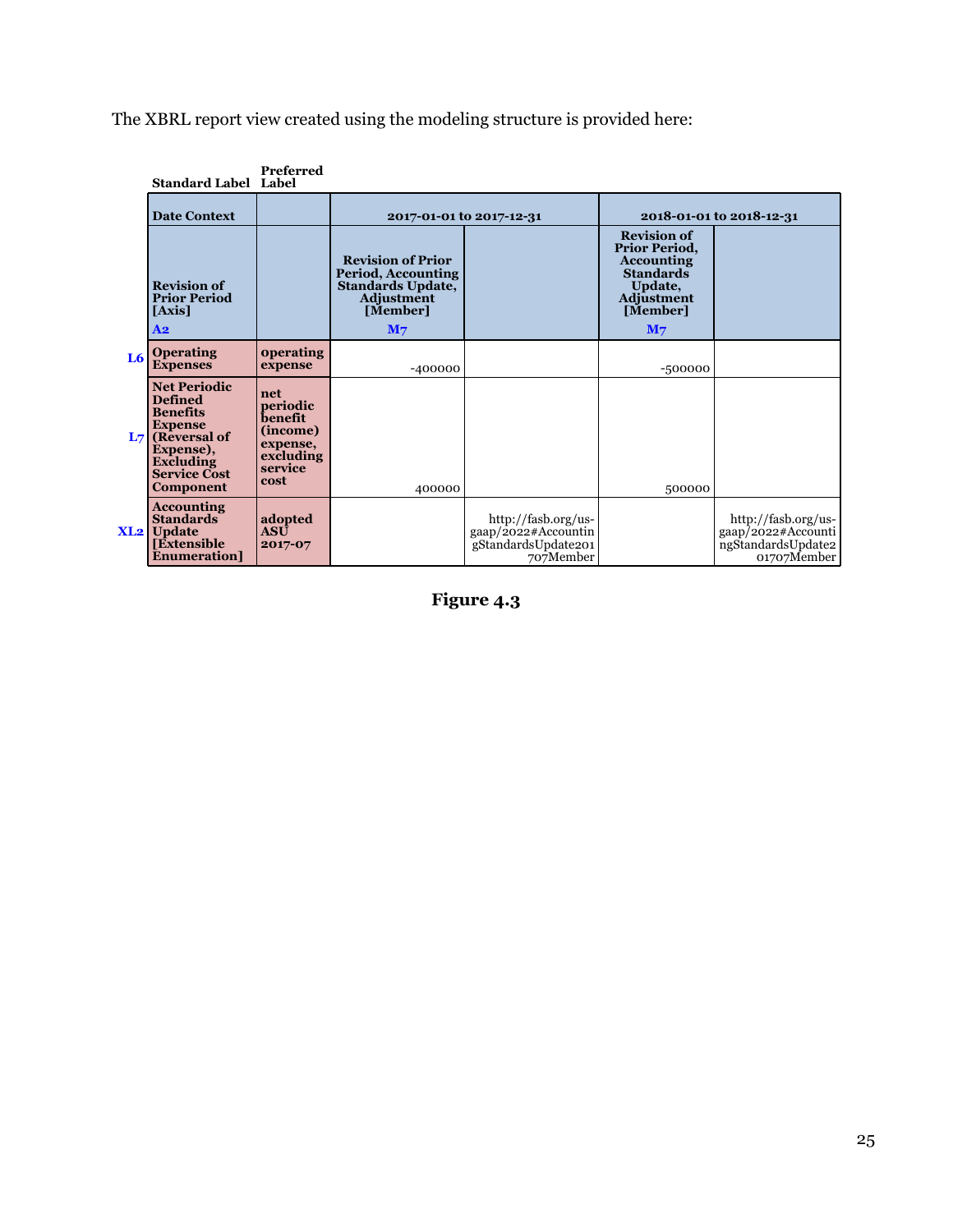Notes:

- In this example, "Revision of Prior Period, Accounting Standards Update, Adjustment [Member]" (**M7**) is used instead of "Revision of Prior Period, Reclassification, Adjustment [Member]" (**M9**) because the adjustments are for reclassifications from amendments to the accounting standards.
- An extensible enumeration element is used to convey the amendment from one ASU. "Accounting Standards Update [Extensible Enumeration]" (**XL2**) is used to tag the fact value indicating which amendment from an ASU is affecting operating expenses and the net periodic benefit (income) expense, excluding service cost in the Statement of Income. If a filer shows values from amendments from more than one ASU within the filing in the same reporting date context, then the "Accounting Standards Update [Axis]" (**A4**) is intended to be used.
- The "Revision of Prior Period [Axis]" (**A2**) and its related domain and member ("Revision of Prior Period, Reclassification, Adjustment [Member]" (**M9**)) are intended to be used if a filer discloses amounts for other reclassifications affecting comparability that are not related to amendments to the accounting standards. In addition, there are other members under the "Revision of Prior Period [Axis]" (**A2**) for each type of adjustment including error corrections ("Revision of Prior Period, Error Correction, Adjustment [Member]" (**M8**)) and changes in accounting principle ("Revision of Prior Period, Change in Accounting Principle, Adjustment [Member]").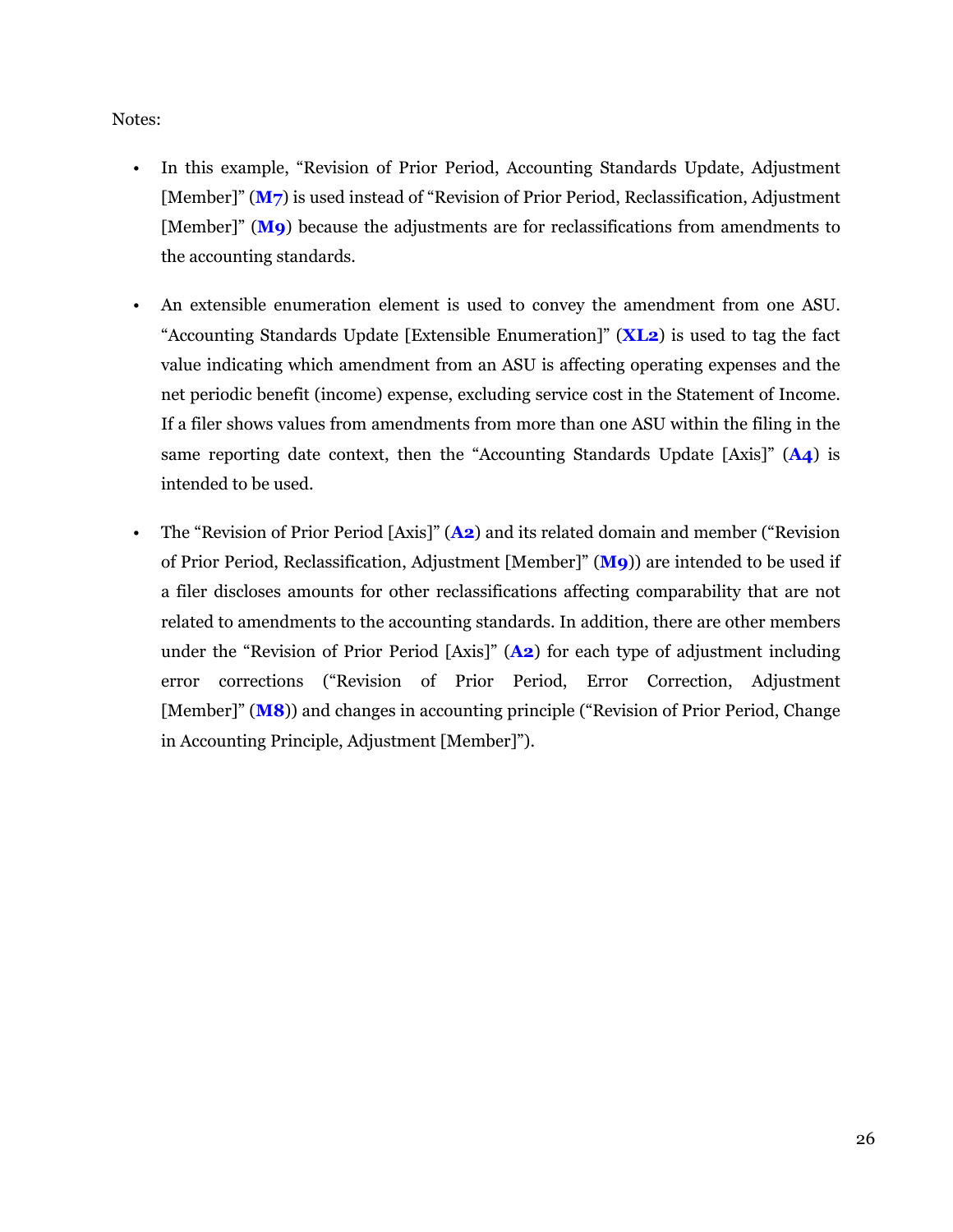#### <span id="page-28-0"></span>**Example 5—Multiple Adjustments on Statement of Stockholders' Equity for Each Individual Prior Period Balance Presented**

This example provides a Statement of Stockholders' Equity to illustrate the modeling for the values for transition adjustments for application to the earliest period presented related to retrospective transition method for one amendment from an ASU and for application in the current period presented for the cumulative effect in the period of adoption for another amendment from an ASU. It also provides information about adjustments for an error correction.

|                                                          |                   |                                                 |                 |               | <b>Consolidated Statements of Shareholders' Equity</b> |      |                      |              |                                                            |                            |     |              |
|----------------------------------------------------------|-------------------|-------------------------------------------------|-----------------|---------------|--------------------------------------------------------|------|----------------------|--------------|------------------------------------------------------------|----------------------------|-----|--------------|
| (in thousands)                                           |                   |                                                 | A1: M1          |               | A1: M2                                                 |      | A1: M3               |              | Ai: M4                                                     | Ai: M5                     |     |              |
|                                                          |                   |                                                 | Common<br>stock |               | <b>Additional paid-in</b><br>capital                   |      | Retained<br>Earnings |              | <b>Accumulated other</b><br>comprehensive<br>(loss) income | Noncontrolling<br>interest |     | <b>Total</b> |
| Balance at December 31, 2016                             |                   | $L_1, A_2: M_6$ \$                              | 1,000           | \$            | 840,000                                                | -S   | 1,649,000            | \$           | $(99,000)$ \$                                              | (9,500)                    | -\$ | 2,381,500    |
| Adoption of ASU 2018-12                                  | $\lceil 1 \rceil$ | L1, A2:M7                                       |                 |               |                                                        |      | (15,000)             |              | (25,000)                                                   |                            |     | (40,000)     |
| Error correction - incorrect calculation of depreciation | $\lceil 2 \rceil$ | L <sub>1</sub> , A <sub>2</sub> :M <sub>8</sub> |                 |               |                                                        |      | (7,500)              |              |                                                            |                            |     | (7,500)      |
| Adjusted Balance at December 31, 2016                    |                   | L1 S                                            | 1,000           | $\mathbf{s}$  | 840,000                                                | s.   | 1,626,500            | $\mathbf{s}$ | $(124,000)$ \$                                             | (9,500)                    |     | 2,334,000    |
| Net income                                               |                   | L <sub>8</sub>                                  |                 |               |                                                        |      | 33,000               |              |                                                            | 4,750                      |     | 37,750       |
| Other comprehensive income, net of tax                   |                   | Lo                                              |                 |               |                                                        |      |                      |              | 2,950                                                      | 3,200                      |     | 6,150        |
| Compensation under stock-based plans, net                |                   | L10                                             |                 |               | 20,000                                                 |      |                      |              |                                                            |                            |     | 20,000       |
| Restated balance at December 31, 2017                    |                   | $L1 \simeq$                                     | 1,000           | <b>S</b>      | 860,000                                                | s.   | 1,659,500            | - \$         | $(121,050)$ \$                                             | (1,550)                    |     | 2,397,900    |
| Net income                                               |                   | L <sub>8</sub>                                  |                 |               |                                                        |      | 55,000               |              |                                                            | 5,100                      |     | 60,100       |
| Other comprehensive income, net of tax                   |                   | L <sub>9</sub>                                  |                 |               |                                                        |      |                      |              | 3,275                                                      | 2,800                      |     | 6,075        |
| Compensation under stock-based plans, net                |                   | L <sub>10</sub>                                 |                 |               | 15,000                                                 |      |                      |              |                                                            |                            |     | 15,000       |
| Restated balance at December 31, 2018                    |                   | $\mathbf{L}$ 1 $\hat{\mathbf{s}}$               | 1,000           | <sup>\$</sup> | 875,000                                                | \$   | 1,714,500            | Ŝ.           | $(117,775)$ \$                                             | 6,350                      | £.  | 2,479,075    |
| Net income                                               |                   | L <sub>8</sub>                                  |                 |               |                                                        |      | 61,000               |              |                                                            | 6,200                      |     | 67,200       |
| Other comprehensive income, net of tax                   |                   | L <sub>9</sub>                                  |                 |               |                                                        |      |                      |              | 4,330                                                      | 1,960                      |     | 6,290        |
| Compensation under stock-based plans, net                |                   | L10                                             |                 |               | 14,500                                                 |      |                      |              |                                                            |                            |     | 14,500       |
| Balance at December 31, 2019                             |                   | L1 S                                            | 1,000           | $\mathbf{s}$  | 889,500                                                | - \$ | 1,775,500            | Ŝ.           | $(113, 445)$ \$                                            | 14,510                     | \$  | 2,567,065    |
| Cumulative effect of ASU 2016-02                         |                   | L1, A3:M10, A4:M12                              |                 |               |                                                        |      | 9,150                |              |                                                            |                            |     | 9,150        |
| Cumulative effect of ASU 2018-02                         |                   | L1, A3:M10, A4:M13                              |                 |               |                                                        |      | $(3,000)$ \$         |              | 3,000                                                      |                            |     |              |
| Adjusted Balance at December 31, 2019                    |                   | $L_1$ , A <sub>3</sub> :M <sub>11</sub> \$      | 1,000           | <sup>\$</sup> | 889,500                                                | - \$ | 1,781,650            | - \$         | $(110, 445)$ \$                                            | 14,510                     |     | 2,576,215    |
|                                                          |                   |                                                 |                 |               |                                                        |      |                      |              |                                                            |                            |     |              |

Legend: This legend, which is not part of the disclosure, is provided to illustrate the elements associated with values reported.

[1] **XL2** [2] **XL20**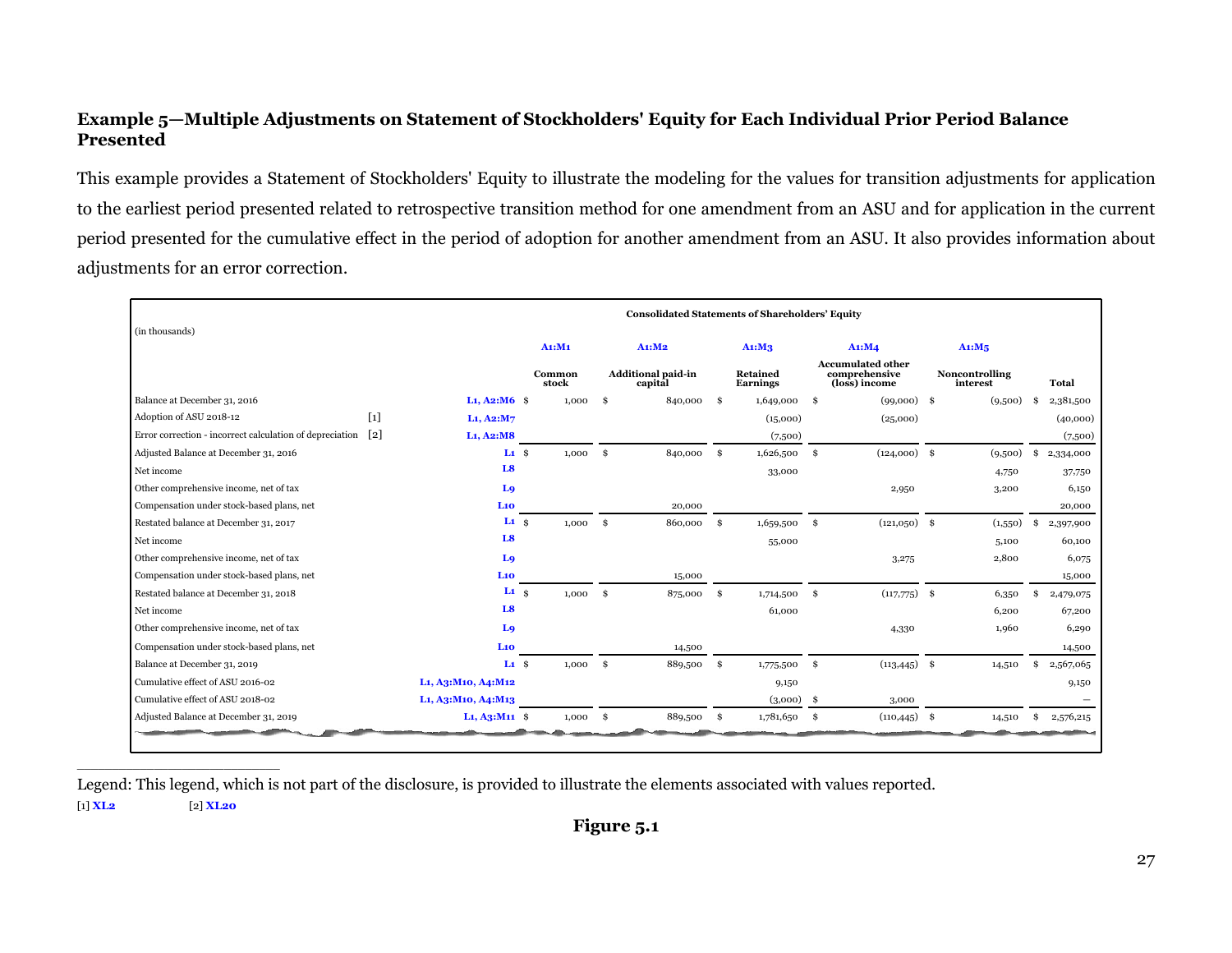|                           | <b>Standard Label</b>                                                              | <b>Balance</b><br><b>Type</b> | <b>Period</b><br><b>Type</b> | <b>Element Name</b>                                                                                      |
|---------------------------|------------------------------------------------------------------------------------|-------------------------------|------------------------------|----------------------------------------------------------------------------------------------------------|
| A1                        | Equity Components [Axis]                                                           |                               | Duration                     | StatementEquityComponentsAxis                                                                            |
|                           | Equity Component [Domain]                                                          |                               | Duration                     | EquityComponentDomain                                                                                    |
| $\mathbf{M_1}$            | Common Stock [Member]                                                              |                               | Duration                     | CommonStockMember                                                                                        |
| M <sub>2</sub>            | Additional Paid-in Capital [Member]                                                |                               | Duration                     | AdditionalPaidInCapitalMember                                                                            |
| $\mathbf{M}$ <sub>3</sub> | Retained Earnings [Member]                                                         |                               | Duration                     | RetainedEarningsMember                                                                                   |
| $\mathbf{M}$ 4            | <b>AOCI</b> Attributable to Parent [Member]                                        |                               | Duration                     | AccumulatedOtherComprehensiveIncomeMe<br>mber                                                            |
| $M_5$                     | Noncontrolling Interest [Member]                                                   |                               | Duration                     | NoncontrollingInterestMember                                                                             |
| <u>A2</u>                 | Revision of Prior Period [Axis]                                                    |                               |                              | Duration RestatementAxis                                                                                 |
|                           | Revision of Prior Period [Domain]                                                  |                               | Duration                     | RestatementDomain                                                                                        |
| <b>M6</b>                 | Previously Reported [Member]                                                       |                               | Duration                     | ScenarioPreviouslyReportedMember                                                                         |
| M <sub>7</sub>            | Revision of Prior Period, Accounting<br>Standards Update, Adjustment [Member]      |                               | Duration                     | RevisionOfPriorPeriodAccountingStandardsU<br>pdateAdjustmentMember                                       |
| $\bf{M8}$                 | Revision of Prior Period, Error Correction,<br>Adjustment [Member]                 |                               | Duration                     | RevisionOfPriorPeriodErrorCorrectionAdjust<br>mentMember                                                 |
| $\mathbf{A} \mathbf{3}$   | Cumulative Effect, Period of Adoption [Axis]                                       |                               |                              | Duration CumulativeEffectPeriodOfAdoptionAxis                                                            |
|                           | Cumulative Effect, Period of Adoption<br>[Domain]                                  |                               | Duration                     | CumulativeEffectPeriodOfAdoptionDomain                                                                   |
| <b>M10</b>                | Cumulative Effect, Period of Adoption,<br>Adjustment [Member]                      |                               | Duration                     | CumulativeEffectPeriodOfAdoptionAdjustme<br>ntMember                                                     |
| <b>M11</b>                | Cumulative Effect, Period of Adoption,<br>Adjusted Balance [Member]                |                               | Duration                     | CumulativeEffectPeriodOfAdoptionAdjusted<br>BalanceMember                                                |
| <b>A4</b>                 | Accounting Standards Update [Axis]                                                 |                               |                              | Duration AdjustmentsForNewAccountingPronouncements<br>Axis                                               |
|                           | Accounting Standards Update [Domain]                                               |                               | Duration                     | TypeOfAdoptionMember                                                                                     |
| M <sub>12</sub>           | Accounting Standards Update 2016-02<br>[Member]                                    |                               | Duration                     | AccountingStandardsUpdate201602Member                                                                    |
| M <sub>1</sub> 3          | Accounting Standards Update 2018-02<br>[Member]                                    |                               | Duration                     | AccountingStandardsUpdate201802Member                                                                    |
| L <sub>1</sub>            | Stockholders' Equity, Including Portion<br>Attributable to Noncontrolling Interest | Credit                        | Instant                      | $\label{thm:3} Stockholm of the following portion At tributab\\ leToNoncontrolling Interest$             |
| XL <sub>2</sub>           | Accounting Standards Update [Extensible<br>Enumeration]                            |                               | Duration                     | AccountingStandardsUpdateExtensibleList                                                                  |
| L8                        | Net Income (Loss), Including Portion<br>Attributable to Noncontrolling Interest    | Credit                        | Duration                     | ProfitLoss                                                                                               |
| L <sub>9</sub>            | Other Comprehensive Income (Loss), Net of<br>Tax                                   | Credit                        | Duration                     | OtherComprehensiveIncomeLossNetOfTax                                                                     |
| $La$                      | APIC, Share-Based Payment Arrangement,<br>Increase for Cost Recognition            | Credit                        | Duration                     | AdjustmentsToAdditionalPaidInCapitalShareb<br>asedCompensationRequisiteServicePeriodReco<br>gnitionValue |
| <b>XL20</b>               | Error Correction, Type [Extensible<br>Enumeration <sup>1</sup>                     |                               | Duration                     | ErrorCorrectionTypeExtensibleList                                                                        |

The legend for the elements used to tag these facts follows:

**Figure 5.2**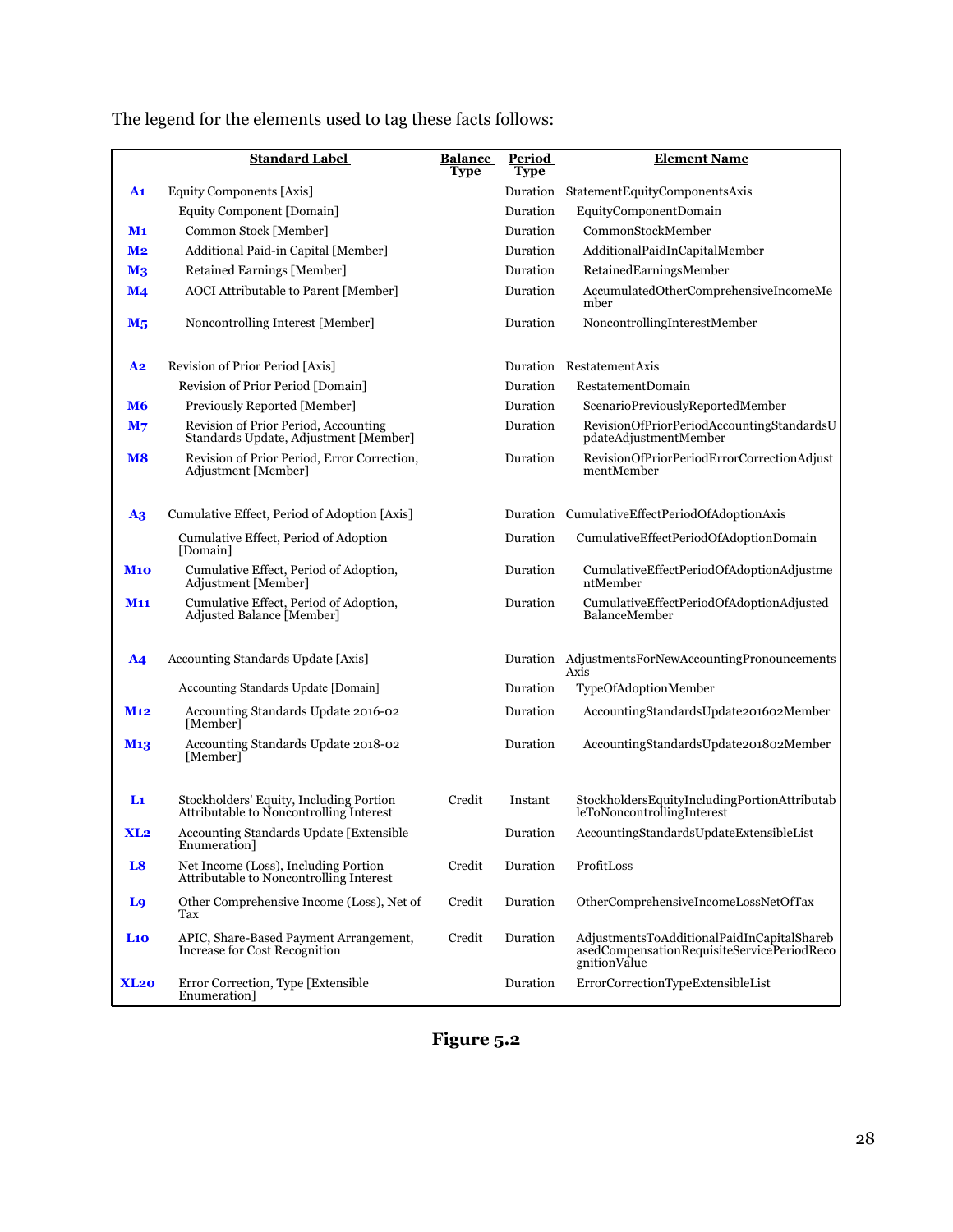The XBRL report views created using the modeling structure are provided here:

| <b>Standard Label</b>                                                                          | Preferred<br>Label                                                         |                                                 |                                                                                                                             |                                                      |                     |                                                      |                                                                                                                                                   |                                                                                                              |                                             |                                                      |                                                                                                                                        |                                            |                |            |                                                                    |                                                                                                                                        |                                                                                                                   |                         |
|------------------------------------------------------------------------------------------------|----------------------------------------------------------------------------|-------------------------------------------------|-----------------------------------------------------------------------------------------------------------------------------|------------------------------------------------------|---------------------|------------------------------------------------------|---------------------------------------------------------------------------------------------------------------------------------------------------|--------------------------------------------------------------------------------------------------------------|---------------------------------------------|------------------------------------------------------|----------------------------------------------------------------------------------------------------------------------------------------|--------------------------------------------|----------------|------------|--------------------------------------------------------------------|----------------------------------------------------------------------------------------------------------------------------------------|-------------------------------------------------------------------------------------------------------------------|-------------------------|
| <b>Date Context</b>                                                                            |                                                                            |                                                 |                                                                                                                             |                                                      |                     |                                                      |                                                                                                                                                   |                                                                                                              |                                             | 2016-12-31                                           |                                                                                                                                        |                                            |                |            |                                                                    |                                                                                                                                        |                                                                                                                   |                         |
| Equity<br>Components<br>[Axis]                                                                 |                                                                            |                                                 | <b>Additional Paid-in</b><br><b>Common Stock</b><br>[Member]<br><b>Capital</b> [Member]<br>M <sub>1</sub><br>M <sub>2</sub> |                                                      |                     | <b>Retained Earnings [Member]</b>                    |                                                                                                                                                   |                                                                                                              | <b>AOCI</b> Attributable to Parent [Member] |                                                      |                                                                                                                                        | <b>Noncontrolling Interest</b><br>[Member] |                |            |                                                                    |                                                                                                                                        |                                                                                                                   |                         |
| A1                                                                                             |                                                                            |                                                 |                                                                                                                             |                                                      |                     |                                                      | M <sub>3</sub>                                                                                                                                    |                                                                                                              |                                             |                                                      | M <sub>4</sub>                                                                                                                         |                                            | M <sub>5</sub> |            |                                                                    |                                                                                                                                        |                                                                                                                   |                         |
| <b>Revision of Prior</b><br>Period [Axis]<br>A <sub>2</sub>                                    |                                                                            | Previously<br>Reported<br>[Member]<br><b>M6</b> |                                                                                                                             | Previously<br>Reported<br>[Member]<br>M <sub>6</sub> |                     | Previously<br>Reported<br>[Member]<br>M <sub>6</sub> | <b>Revision of</b><br><b>Prior Period.</b><br><b>Accounting</b><br><b>Standards</b><br>Update,<br><b>Adjustment</b><br>[Member]<br>M <sub>7</sub> | <b>Revision of</b><br>Prior<br>Period.<br><b>Error</b><br>Correction,<br>Adjustment<br>[Member]<br><b>M8</b> |                                             | Previously<br>Reported<br>[Member]<br>M <sub>6</sub> | <b>Revision of</b><br>Prior<br>Period,<br><b>Accounting</b><br><b>Standards</b><br>Update,<br>Adjustment<br>[Member]<br>M <sub>7</sub> |                                            |                |            | <b>Previously</b><br><b>Reported</b><br>[Member]<br>M <sub>6</sub> | <b>Revision of</b><br>Prior<br>Period.<br><b>Accounting</b><br><b>Standards</b><br>Update,<br>Adjustment<br>[Member]<br>M <sub>7</sub> | <b>Revision</b> of<br>Prior<br>Period,<br><b>Error</b><br>Correction,<br>Adjustment<br>[Member]<br>M <sub>8</sub> | Report-<br>wide Value   |
| Stockholders'<br>Equity, Including<br>Portion<br>Attributable to<br>Noncontrolling<br>Interest | Consolidated<br>statement of<br>stockholders'<br>equity, ending<br>balance | 1000000                                         | 1000000                                                                                                                     |                                                      | 840000000 840000000 | 1649000000                                           | $-15000000$                                                                                                                                       | -7500000                                                                                                     | 1626500000                                  | -99000000                                            | -25000000                                                                                                                              | $-124000000$                               | -9500000       | $-9500000$ | 2381500000                                                         | -40000000                                                                                                                              |                                                                                                                   | $-7500000$   2334000000 |

# **Figure 5.3a**

|                  | <b>Standard Label</b>                                           | Preferred<br>Label                                                          |                                                                        |
|------------------|-----------------------------------------------------------------|-----------------------------------------------------------------------------|------------------------------------------------------------------------|
|                  | <b>Date Context</b>                                             |                                                                             | 2016-01-01 to 2016-12-31                                               |
|                  | <b>XL2</b> Accounting Standards Update [Extensible Enumeration] | <b>Adoption of</b><br><b>ASU</b> 2018-12                                    | http://fasb.org/us-<br>gaap/2022#AccountingStandardsUpdate201812Member |
| XL <sub>20</sub> | <b>Error Correction, Type [Extensible Enumeration]</b>          | <b>Error</b><br>correction -<br>incorrect<br>calculation of<br>depreciation | http://<br>www.abc.com/2022#IncorrectCalculationOfDepreciationMember   |

**Figure 5.3b**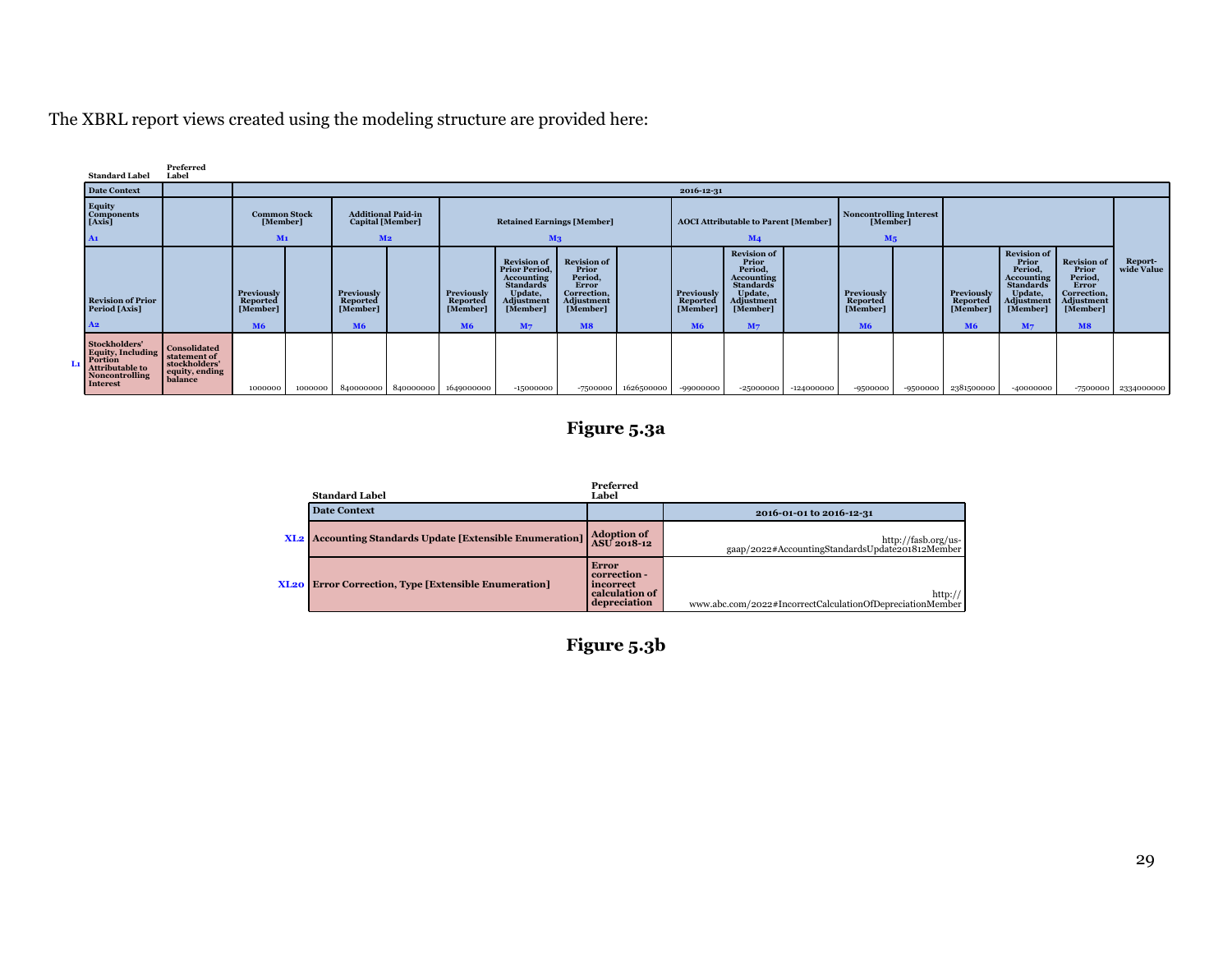|    | <b>Standard Label</b>                                                                                           | <b>Preferred Label</b>                           |                |                |                                                                                                                                                              |                |                   |
|----|-----------------------------------------------------------------------------------------------------------------|--------------------------------------------------|----------------|----------------|--------------------------------------------------------------------------------------------------------------------------------------------------------------|----------------|-------------------|
|    | Date Context                                                                                                    |                                                  |                |                | 2019-01-01 to 2019-12-31                                                                                                                                     |                |                   |
|    | <b>Equity</b><br><b>Components</b><br>[Axis]<br>A1                                                              |                                                  | M <sub>2</sub> | M <sub>3</sub> | Additional Paid-in Capital [Member]   Retained Earnings [Member]   AOCI Attributable to Parent [Member]   Noncontrolling Interest [Member]<br>M <sub>4</sub> | M <sub>5</sub> | Report-wide Value |
| L8 | Net Income<br>(Loss), Including<br>Portion<br><b>Attributable to</b><br><b>Noncontrolling</b><br>Interest       | Net income                                       |                | 61000000       |                                                                                                                                                              | 6200000        | 67200000          |
| Lo | Other<br><b>Comprehensive</b><br>Income (Loss),<br>Net of Tax                                                   | Other<br>comprehensive<br>income, net of<br>tax  |                |                | 4330000                                                                                                                                                      | 1960000        | 6290000           |
|    | APIC, Share-<br><b>Based Payment</b><br>L <sub>10</sub> Arrangement,<br><b>Increase for Cost</b><br>Recognition | Compensation<br>under stock-<br>based plans, net | 14500000       |                |                                                                                                                                                              |                | 14500000          |

# **Figure 5.3c**

**Standard Label Preferred Label**

|    | <b>Date Context</b>                                                                                          |                                                                            |         | 2019-12-31                                                                                              |                |                                                                                                         |            |                                                                                                      |                                                                                               |                                                                                                                     |            |                                                                                                  |                                                                                                  |          |                                                                                                         |                                                                                               |                                                                                                  |                                                                                                  |                       |
|----|--------------------------------------------------------------------------------------------------------------|----------------------------------------------------------------------------|---------|---------------------------------------------------------------------------------------------------------|----------------|---------------------------------------------------------------------------------------------------------|------------|------------------------------------------------------------------------------------------------------|-----------------------------------------------------------------------------------------------|---------------------------------------------------------------------------------------------------------------------|------------|--------------------------------------------------------------------------------------------------|--------------------------------------------------------------------------------------------------|----------|---------------------------------------------------------------------------------------------------------|-----------------------------------------------------------------------------------------------|--------------------------------------------------------------------------------------------------|--------------------------------------------------------------------------------------------------|-----------------------|
| A1 | Equity<br>Components<br>[Axis]                                                                               |                                                                            |         | <b>Common Stock</b><br>[Member]<br>$M1$                                                                 | M <sub>2</sub> | Additional Paid-in Capital<br>[Member]                                                                  |            | <b>Retained Earnings [Member]</b><br>M <sub>3</sub>                                                  |                                                                                               |                                                                                                                     |            | <b>AOCI</b> Attributable to Parent [Member]<br>M <sub>4</sub>                                    |                                                                                                  |          | Noncontrolling<br>Interest [Member]<br>$M_5$                                                            |                                                                                               |                                                                                                  |                                                                                                  |                       |
| A3 | <b>Cumulative</b><br><b>Effect</b> , Period of<br><b>Adoption</b> [Axis]                                     |                                                                            |         | <b>Cumulative</b><br>Effect,<br>Period of<br>Adoption,<br><b>Adjusted</b><br>Balance<br>[Member]<br>M11 |                | <b>Cumulative</b><br>Effect,<br>Period of<br>Adoption,<br><b>Adjusted</b><br>Balance<br>[Member]<br>M11 |            | <b>Cumulative Effect, Period of</b><br>Adoption, Adjustment<br>[Member]<br>M10                       |                                                                                               | <b>Cumulative</b><br>Effect,<br>Period of<br>Adoption,<br>Adjusted<br><b>Balance</b><br>[Member]<br>M <sub>11</sub> |            | Cumulative<br>Effect,<br>Period of<br>Adoption,<br>Adjustment<br>[Member]<br><b>M10</b>          | <b>Cumulative</b><br>Effect,<br>Period of<br>Adoption,<br>Adjusted<br>Balance<br>[Member]<br>M11 |          | <b>Cumulative</b><br>Effect,<br>Period of<br>Adoption,<br><b>Adjusted</b><br>Balance<br>[Member]<br>M11 |                                                                                               | <b>Cumulative Effect, Period</b><br>of Adoption, Adjustment<br>[Member]<br>M10                   | <b>Cumulative</b><br>Effect,<br>Period of<br>Adoption,<br>Adjusted<br>Balance<br>[Member]<br>M11 | Report-<br>wide Value |
| AA | <b>Accounting</b><br><b>Standards</b><br><b>Update</b> [Axis]                                                |                                                                            |         |                                                                                                         |                |                                                                                                         |            | <b>Accounting</b><br><b>Standards</b><br><b>Update</b><br>$2016 - 02$<br>[Member]<br>M <sub>12</sub> | <b>Accounting</b><br><b>Standards</b><br>Update<br>$2018 - 02$<br>[Member]<br>M <sub>13</sub> |                                                                                                                     |            | <b>Accounting</b><br><b>Standards</b><br><b>Update</b><br>2018-02<br>[Member]<br>M <sub>13</sub> |                                                                                                  |          |                                                                                                         | <b>Accounting</b><br><b>Standards</b><br>Update<br>$2016 - 02$<br>[Member]<br>M <sub>12</sub> | <b>Accounting</b><br><b>Standards</b><br><b>Update</b><br>2018-02<br>[Member]<br>M <sub>13</sub> |                                                                                                  |                       |
| Lı | Stockholders'<br>Equity, Including<br>Portion<br>Attributable to<br><b>Noncontrolling</b><br><b>Interest</b> | Consolidated<br>statement of<br>stockholders'<br>equity, ending<br>balance | 1000000 | 1000000                                                                                                 | 889500000      | 889500000                                                                                               | 1775500000 | 9150000                                                                                              | -3000000                                                                                      | 1781650000                                                                                                          | -113445000 | 3000000                                                                                          | -110445000                                                                                       | 14510000 | 14510000                                                                                                | 9150000                                                                                       | $\circ$                                                                                          |                                                                                                  | 2576215000 2567065000 |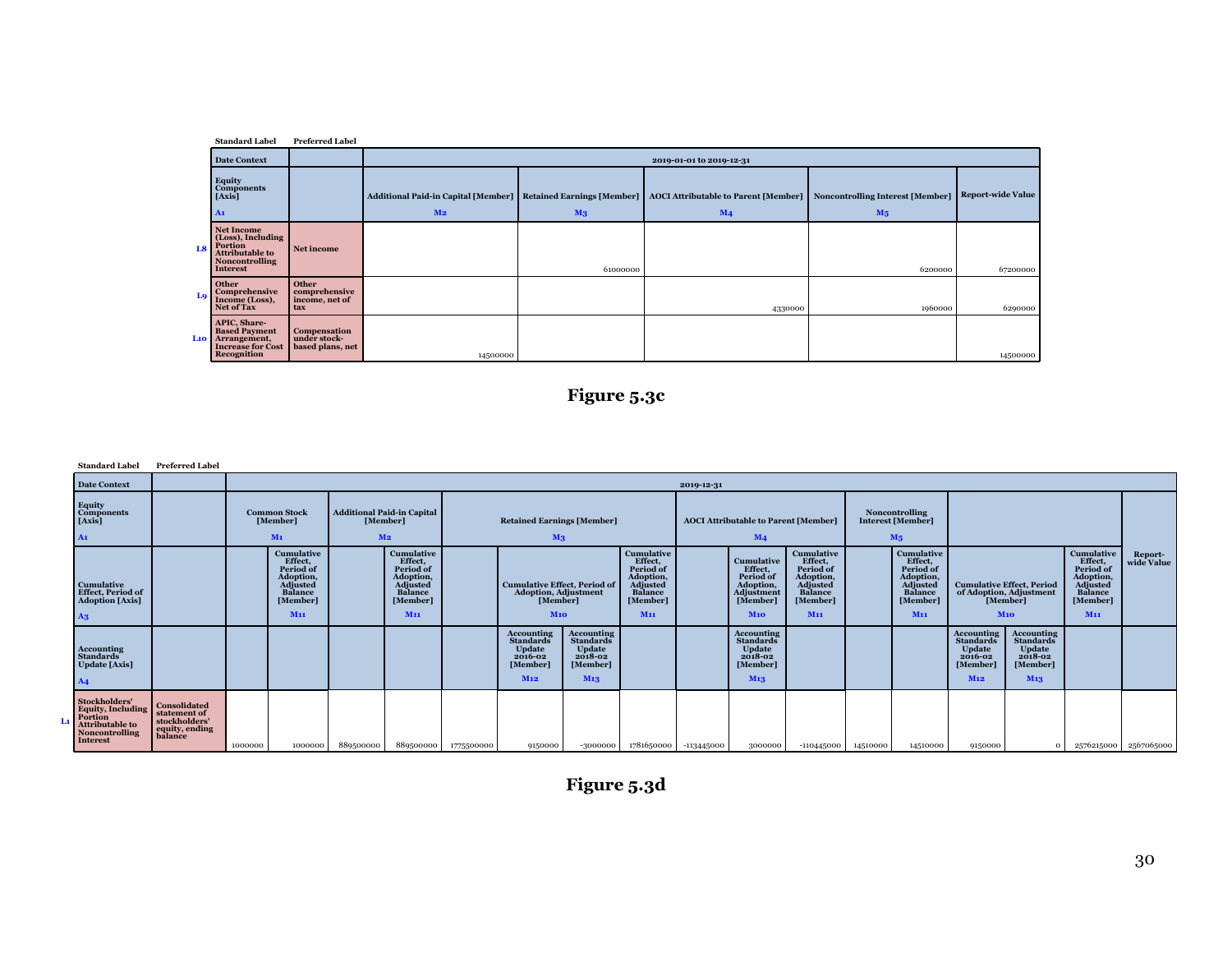#### Notes:

- Figures 5.3a through 5.3d provide information for the reporting periods (2016 and 2019) with adjustments for transition to amendments from ASUs and error corrections. The other reporting periods (2017 and 2018) would be similarly structured without the use of the "Revision of Prior Period [Axis]" (**A2**) and its members.
- An extensible enumeration element is used to convey the amendment from one ASU. "Accounting Standards Update [Extensible Enumeration]" (**XL2**) is used to tag the fact value indicating which amendment from an ASU is affecting retained earnings and AOCI in the Statement of Shareholders' Equity. If a filer shows values from amendments from more than one ASU within the filing in the same reporting date context, then the "Accounting Standards Update [Axis]" (**A4**) is intended to be used.
- An extensible enumeration element is used to convey the type of error correction. "Error Correction, Type [Extensible Enumeration]" (**XL20**) is used to tag the fact value indicating the type of error correction affecting retained earnings in the Statement of Shareholders' Equity. If a filer shows values from more than one error correction within the filing in the same reporting date context, then the "Error Correction, Type [Axis]" is intended to be used.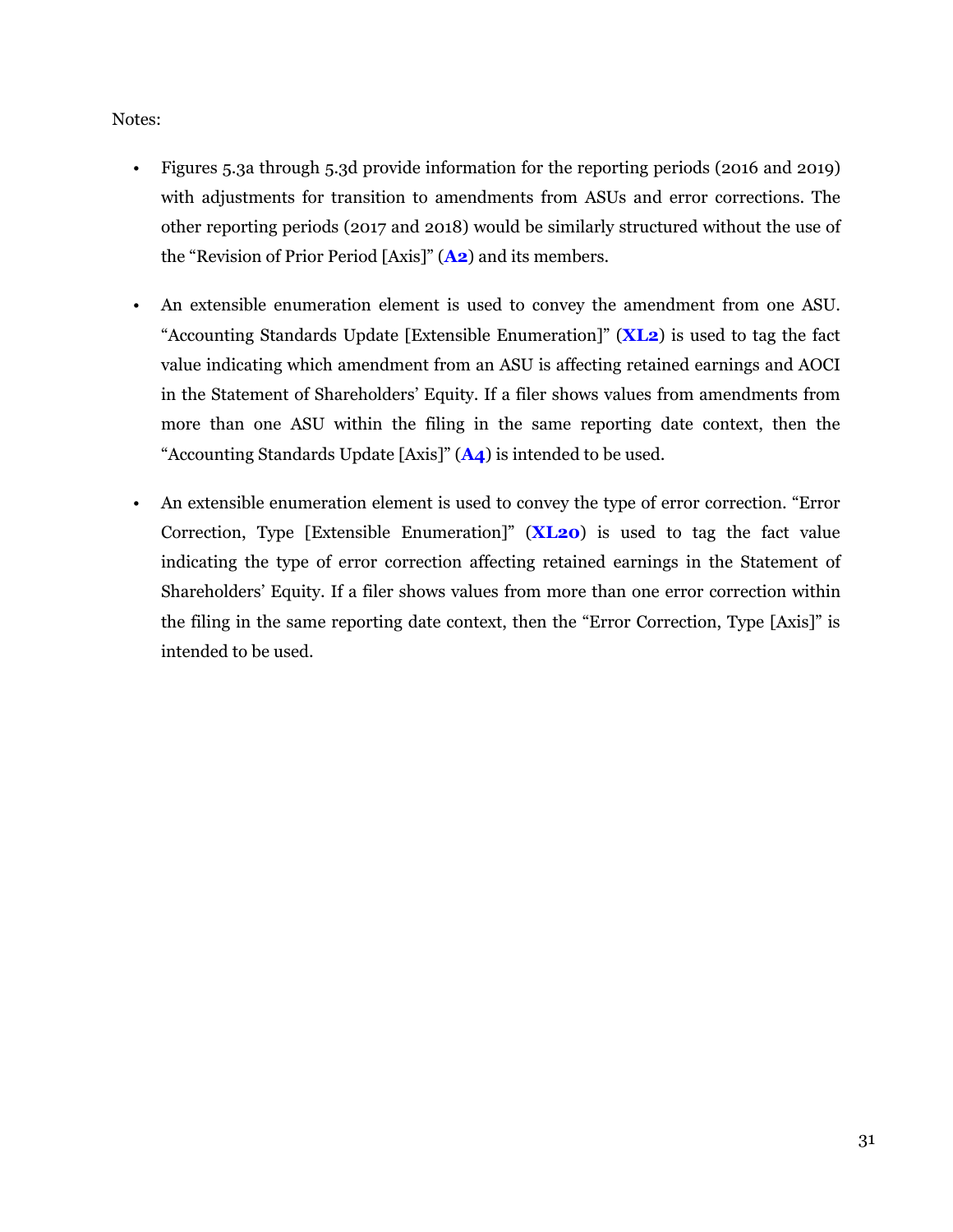#### <span id="page-33-0"></span>**Example 6—Effect on Financial Statement Line Items from Multiple Adjustments to Previously Reported Amounts**

This example provides disclosure information about the effects of adjustments for reclassifications from discontinued operations and error corrections, shown separately in excerpts of the Statement of Income and the Statement of Financial Position. A reconciliation of the amounts previously reported to the adjusted amounts are shown in the tables below for the effected financial statement line items.

|                                                    |                                    |  |                                  |                                                   | <b>Entity ABC</b>                                   |     |                      |      |                                  |                                                   |                                                     |    |                    |  |  |  |
|----------------------------------------------------|------------------------------------|--|----------------------------------|---------------------------------------------------|-----------------------------------------------------|-----|----------------------|------|----------------------------------|---------------------------------------------------|-----------------------------------------------------|----|--------------------|--|--|--|
|                                                    | <b>Statements of Income Detail</b> |  |                                  |                                                   |                                                     |     |                      |      |                                  |                                                   |                                                     |    |                    |  |  |  |
| For the Year Ended December 31,                    |                                    |  |                                  |                                                   |                                                     |     |                      |      |                                  |                                                   |                                                     |    |                    |  |  |  |
| 2019                                               |                                    |  |                                  |                                                   |                                                     |     |                      |      | 2018                             |                                                   |                                                     |    |                    |  |  |  |
|                                                    |                                    |  | A2: M6                           | A2:MQ                                             | A2:MB                                               |     |                      |      | A2:M6                            | A2:MQ                                             | A2:MB                                               |    |                    |  |  |  |
| (in thousands)                                     |                                    |  | Amount<br>previously<br>reported | Reclassification<br>of discontinued<br>operations | Error<br>corrections -<br>misapplication<br>of GAAP |     | Adjusted<br>amount   |      | Amount<br>previously<br>reported | Reclassification<br>of discontinued<br>operations | Error<br>corrections -<br>misapplication<br>of GAAP |    | Adjusted<br>amount |  |  |  |
|                                                    |                                    |  |                                  | $[2]$                                             | $[1]$                                               |     |                      |      |                                  | $[2]$                                             | $[1]$                                               |    |                    |  |  |  |
| Revenues                                           | $L11 \quad$                        |  | 145,450                          | (25,000)                                          |                                                     |     | $(2,000)$ \$ 118,450 | \$   | 125,325                          | (20,000)                                          | $(4,000)$ \$                                        |    | 101,325            |  |  |  |
| Costs of revenues                                  | $L12 \quad$                        |  | 18,190                           | (6,250)                                           | 560 \$                                              |     | 12,500               | Ŝ.   | 20,000                           | (2,695)                                           | 195                                                 | \$ | 17,500             |  |  |  |
| Selling, general and administrative<br>expenses    | $L13$ \$                           |  | 250                              | (200)                                             | 50S                                                 |     | 100                  | - \$ | 200                              | (100)                                             | 350 \$                                              |    | 450                |  |  |  |
| Other nonoperating income (expense),<br>net        | $L14$ \$                           |  | (1,100)                          | (400)                                             | $\qquad \qquad -$                                   | \$. | (1,500)              | - \$ | (750)                            | (600)                                             | $\qquad \qquad -$                                   | \$ | (1,350)            |  |  |  |
| Income (loss) from discontinued<br>operations, net | $L_{15}$ \$                        |  |                                  | 18,950                                            | —                                                   |     | 18,950               | -\$  |                                  | 17,805                                            | -                                                   |    | 17,805             |  |  |  |
|                                                    |                                    |  |                                  |                                                   |                                                     |     |                      |      |                                  |                                                   |                                                     |    |                    |  |  |  |

Legend†:

†This legend, which is not part of the disclosure, is provided to illustrate the elements associated with values reported.

[1] **XL20** [2] **XL21**

 $\overline{a_1}$  ,  $\overline{a_2}$  ,  $\overline{a_3}$  ,  $\overline{a_4}$  ,  $\overline{a_5}$  ,  $\overline{a_6}$  ,  $\overline{a_7}$  ,  $\overline{a_8}$  ,  $\overline{a_9}$  ,  $\overline{a_9}$  ,  $\overline{a_9}$  ,  $\overline{a_9}$  ,  $\overline{a_9}$  ,  $\overline{a_9}$  ,  $\overline{a_9}$  ,  $\overline{a_9}$  ,  $\overline{a_9}$  ,

#### **Figure 6.1a**

|                                                      |          |   |                                  |                                                   | <b>Entity ABC</b>                                   |                           |        |     |                                  |                                                   |                                                     |                           |
|------------------------------------------------------|----------|---|----------------------------------|---------------------------------------------------|-----------------------------------------------------|---------------------------|--------|-----|----------------------------------|---------------------------------------------------|-----------------------------------------------------|---------------------------|
|                                                      |          |   |                                  |                                                   | <b>Statements of Financial Position Detail</b>      |                           |        |     |                                  |                                                   |                                                     |                           |
|                                                      |          |   |                                  |                                                   | As of December 31,                                  |                           |        |     |                                  |                                                   |                                                     |                           |
|                                                      |          |   |                                  |                                                   |                                                     |                           |        |     |                                  | 2018                                              |                                                     |                           |
|                                                      |          |   |                                  | 2019                                              |                                                     |                           |        |     |                                  |                                                   |                                                     |                           |
|                                                      |          |   | A2: M6                           | A2:MQ                                             | A2:MB                                               |                           |        |     | A2: M6                           | A2:MQ                                             | A2:MB                                               |                           |
| (in thousands)                                       |          |   | Amount<br>previously<br>reported | Reclassification<br>of discontinued<br>operations | Error<br>corrections -<br>misapplication<br>of GAAP | <b>Adjusted</b><br>amount |        |     | Amount<br>previously<br>reported | Reclassification<br>of discontinued<br>operations | Error<br>corrections -<br>misapplication<br>of GAAP | <b>Adjusted</b><br>amount |
|                                                      |          |   |                                  | $[2]$                                             | $[1]$                                               |                           |        |     |                                  | $[2]$                                             | $[1]$                                               |                           |
| Property, plant and<br>equipment, net                | $L16$ \$ |   | 1,575,000                        | (85,000)                                          | —                                                   | \$1,490,000               |        | \$  | 1,465,500                        | (67,000)                                          | $\qquad \qquad -$                                   | \$1,398,500               |
| Total assets                                         | $L_{17}$ | ŝ | 5,600,000                        |                                                   | 35,000 \$5,635,000                                  |                           |        | Ŝ.  | 4,950,000                        |                                                   |                                                     | 44,000 \$4,994,000        |
| <b>Total liabilities</b>                             | $L18$ \$ |   | 3,123,785                        |                                                   | $(65,000)$ \$3,058,785                              |                           |        | Ŝ.  | 2,980,000                        |                                                   |                                                     | $(48,000)$ \$ 2,932,000   |
| Assets held for sale from<br>discontinued operations | $L19$ \$ |   |                                  | 85,000                                            |                                                     |                           | 85,000 | -\$ |                                  | 67,000                                            |                                                     | \$.<br>67,000             |
|                                                      |          |   |                                  |                                                   |                                                     |                           |        |     |                                  |                                                   |                                                     |                           |

Legend<sup>†</sup>:

†This legend, which is not part of the disclosure, is provided to illustrate the elements associated with values reported.

[1] **XL20** [2] **XL21**

 $\overline{a_1}$  ,  $\overline{a_2}$  ,  $\overline{a_3}$  ,  $\overline{a_4}$  ,  $\overline{a_5}$  ,  $\overline{a_6}$  ,  $\overline{a_7}$  ,  $\overline{a_8}$  ,  $\overline{a_9}$  ,  $\overline{a_9}$  ,  $\overline{a_9}$  ,  $\overline{a_9}$  ,  $\overline{a_9}$  ,  $\overline{a_9}$  ,  $\overline{a_9}$  ,  $\overline{a_9}$  ,  $\overline{a_9}$  ,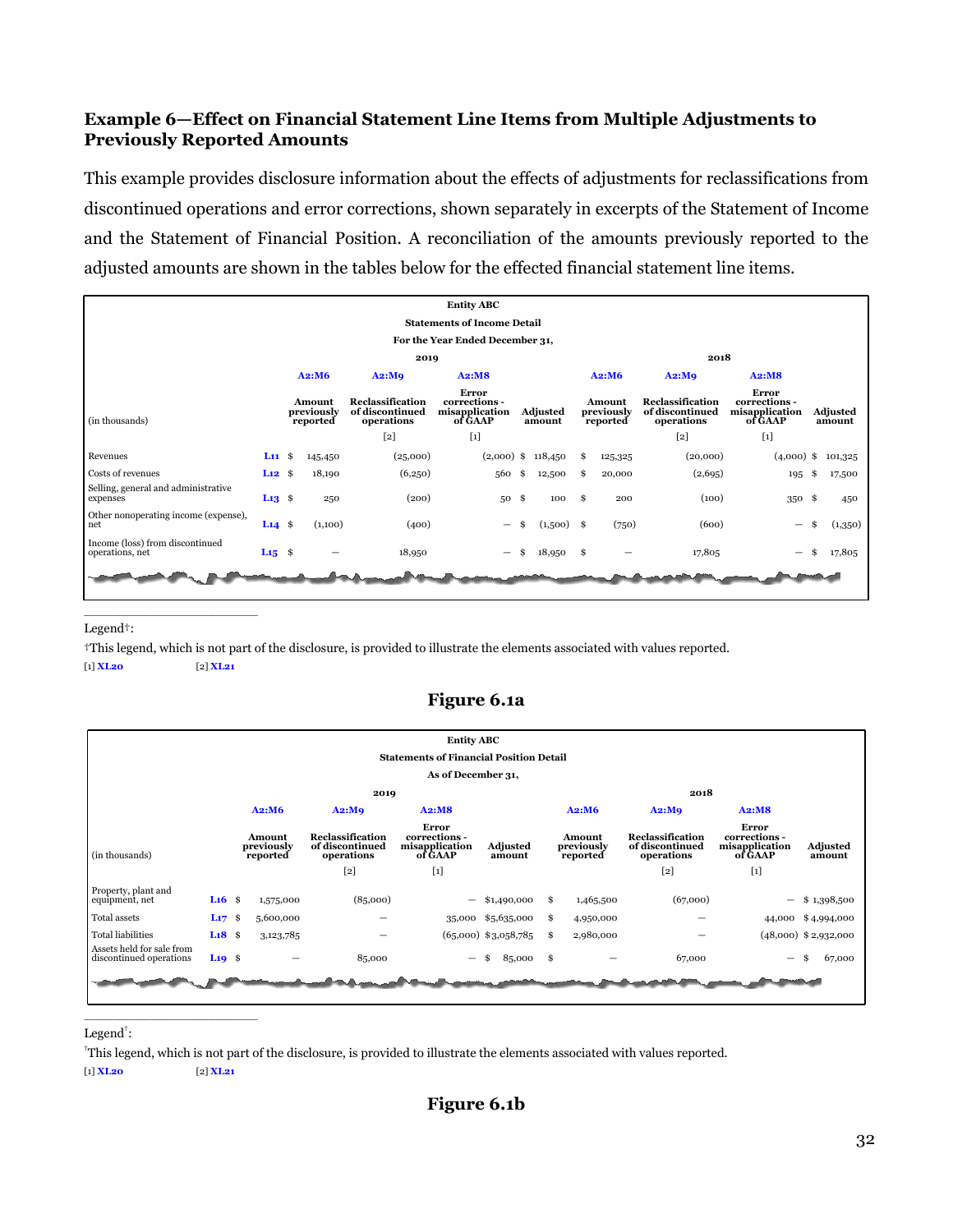|                                   | <b>Standard Label</b>                                                                                                   | <b>Balance</b><br><b>Type</b> | Period<br><b>Type</b> | <b>Element Name</b>                                            |
|-----------------------------------|-------------------------------------------------------------------------------------------------------------------------|-------------------------------|-----------------------|----------------------------------------------------------------|
| A <sub>2</sub>                    | Revision of Prior Period [Axis]                                                                                         |                               | Duration              | RestatementAxis                                                |
|                                   | Revision of Prior Period [Domain]                                                                                       |                               | Duration              | <b>RestatementDomain</b>                                       |
| <b>M6</b>                         | Previously Reported [Member]                                                                                            |                               | Duration              | ScenarioPreviouslyReportedMember                               |
| $\overline{\mathbf{M}}\mathbf{8}$ | Revision of Prior Period, Error Correction,<br>Adjustment [Member]                                                      |                               | Duration              | RevisionOfPriorPeriodErrorCorrectionAdjust<br>mentMember       |
| <b>M</b> <sub>9</sub>             | Revision of Prior Period, Reclassification,<br>Adjustment [Member]                                                      |                               | Duration              | RevisionOfPriorPeriodReclassificationAdjust<br>mentMember      |
| L11                               | Revenues                                                                                                                | Credit                        | Duration              | Revenues                                                       |
| L12                               | Cost of Revenue                                                                                                         | Debit                         | Duration              | CostOfRevenue                                                  |
| L <sub>13</sub>                   | Selling, General and Administrative Expense                                                                             | Debit                         | Duration              | SellingGeneralAndAdministrativeExpense                         |
| L14                               | Other Nonoperating Income (Expense)                                                                                     | Credit                        | Duration              | OtherNonoperatingIncomeExpense                                 |
| L <sub>15</sub>                   | Income (Loss) from Discontinued<br>Operations, Net of Tax, Including Portion<br>Attributable to Noncontrolling Interest | Credit                        | Duration              | IncomeLossFromDiscontinuedOperationsNet<br>OfTax               |
| L <sub>16</sub>                   | Property, Plant and Equipment, Net                                                                                      | <b>Debit</b>                  | Instant               | PropertyPlantAndEquipmentNet                                   |
| L17                               | Assets                                                                                                                  | Debit                         | Instant               | Assets                                                         |
| L <sub>1</sub> 8                  | Liabilities                                                                                                             | Credit                        | Instant               | Liabilities                                                    |
| L <sub>19</sub>                   | Disposal Group, Including Discontinued<br>Operation, Assets, Current                                                    | Debit                         | Instant               | AssetsOfDisposalGroupIncludingDiscontinued<br>OperationCurrent |
| XL20                              | Error Correction, Type [Extensible]<br>Enumeration]                                                                     |                               | Duration              | ErrorCorrectionTypeExtensibleList                              |
| XL21                              | Reclassification, Type [Extensible]<br>Enumeration]                                                                     |                               | Duration              | ReclassificationTypeExtensibleList                             |

The legend for the elements used to tag these facts follows:

**Figure 6.2**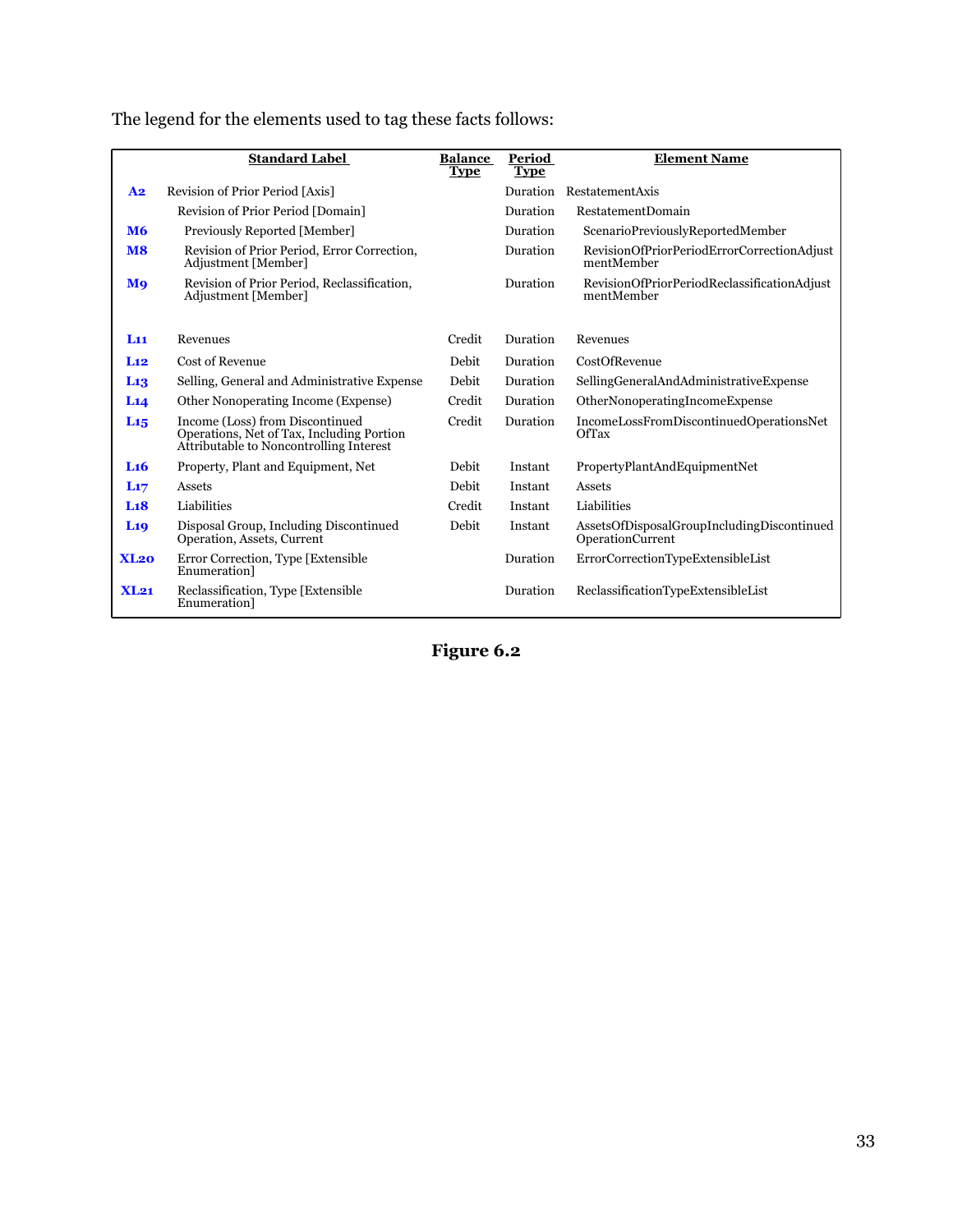The XBRL report views created using the modeling structure are provided here:

|                  | <b>Standard Label</b>                                                                                                                                               | <b>Preferred Label</b>                                          |                                                               |                                                                                                 |                                                                                                                                 |                                                                             |  |
|------------------|---------------------------------------------------------------------------------------------------------------------------------------------------------------------|-----------------------------------------------------------------|---------------------------------------------------------------|-------------------------------------------------------------------------------------------------|---------------------------------------------------------------------------------------------------------------------------------|-----------------------------------------------------------------------------|--|
|                  | <b>Date Context</b>                                                                                                                                                 |                                                                 |                                                               | 2019-01-01 to 2019-12-31                                                                        |                                                                                                                                 |                                                                             |  |
|                  | <b>Revision of Prior</b><br>Period [Axis]<br>A2                                                                                                                     |                                                                 | <b>Previously</b><br><b>Reported</b><br>[Member]<br><b>M6</b> | <b>Revision of Prior</b><br>Period,<br>Reclassification,<br><b>Adjustment</b><br>[Member]<br>Mo | <b>Revision of</b><br><b>Prior</b><br>Period,<br><b>Error</b><br>Correction.<br><b>Adjustment</b><br>[Member]<br>M <sub>8</sub> | Report-<br>wide<br><b>Value</b>                                             |  |
|                  | <b>L<sub>11</sub></b> Revenues                                                                                                                                      | <b>Revenues</b>                                                 | 145450000                                                     | $-25000000$                                                                                     | $-2000000$                                                                                                                      | 118450000                                                                   |  |
|                  | <b>L<sub>12</sub></b> Cost of Revenue                                                                                                                               | <b>Costs of</b><br>revenues                                     | 18190000                                                      | $-6250000$                                                                                      | 560000                                                                                                                          | 12500000                                                                    |  |
| L <sub>13</sub>  | <b>Selling, General and<br/>Administrative Expense</b>                                                                                                              | Selling, general<br>and<br>administrative<br>expenses           | 250000                                                        | $-200000$                                                                                       | 50000                                                                                                                           | 100000                                                                      |  |
| L14              | <b>Other Nonoperating</b><br><b>Income (Expense)</b>                                                                                                                | <b>Other</b><br>nonoperating<br>income<br>(expense), net        | $-1100000$                                                    | $-400000$                                                                                       | $\mathbf{O}$                                                                                                                    | $-1500000$                                                                  |  |
| L <sub>15</sub>  | <b>Income (Loss) from</b><br><b>Discontinued</b><br>Operations, Net of Tax,<br><b>Including Portion</b><br><b>Attributable to</b><br><b>Noncontrolling Interest</b> | <b>Income (loss)</b><br>from<br>discontinued<br>operations, net | $\Omega$                                                      | 18950000                                                                                        | $\mathbf{O}$                                                                                                                    | 18950000                                                                    |  |
|                  | <b>Reclassification, Type</b><br><b>XL21</b> [Extensible<br><b>Enumeration</b> ]                                                                                    | Reclassification<br>of discontinued<br>operations               |                                                               |                                                                                                 |                                                                                                                                 | http://<br>www.abc.co<br>m/2022#Di<br>scontinued<br>Operations<br>Member    |  |
| XL <sub>20</sub> | <b>Error Correction, Type</b><br><b>[Extensible</b><br><b>Enumeration</b> ]                                                                                         | Error<br>corrections -<br>misapplication<br>of GAAP             |                                                               |                                                                                                 |                                                                                                                                 | http://<br>www.abc.co<br>$m/2022 \# M$<br>isapplicatio<br>nOfGAAPM<br>ember |  |

**Figure 6.3a**

|                 | <b>Standard Label</b>                                                                                  | <b>Preferred Label</b>                                            |                                                  |                                                                                    |                                                                                                 |                      |  |
|-----------------|--------------------------------------------------------------------------------------------------------|-------------------------------------------------------------------|--------------------------------------------------|------------------------------------------------------------------------------------|-------------------------------------------------------------------------------------------------|----------------------|--|
|                 | <b>Date Context</b>                                                                                    |                                                                   |                                                  | 2019-12-31                                                                         |                                                                                                 |                      |  |
|                 | <b>Revision of Prior Period</b><br>[Axis]                                                              |                                                                   | <b>Previously</b><br><b>Reported</b><br>[Member] | <b>Revision of Prior</b><br>Period,<br>Reclassification,<br>Adjustment<br>[Member] | <b>Revision of</b><br>Prior<br>Period.<br><b>Error</b><br>Correction,<br>Adjustment<br>[Member] | Report-wide<br>Value |  |
|                 | A2                                                                                                     |                                                                   | <b>M6</b>                                        | <b>M</b> <sup>o</sup>                                                              | $\overline{\mathbf{M8}}$                                                                        |                      |  |
| Li6             | <b>Property, Plant and Equipment, Net</b>                                                              | Property, plant<br>and equipment,<br>net                          | 1575000000                                       | $-85000000$                                                                        | $\mathbf 0$                                                                                     | 1490000000           |  |
| L17             | <b>Assets</b>                                                                                          | <b>Total assets</b>                                               | 5600000000                                       | $\Omega$                                                                           | 35000000                                                                                        | 5635000000           |  |
|                 | <b>L<sub>18</sub></b> Liabilities                                                                      | <b>Total liabilities</b>                                          | 3123785000                                       | $\Omega$                                                                           | $-65000000$                                                                                     | 3058785000           |  |
| L <sub>19</sub> | <b>Disposal Group,</b><br><b>Including Discontinued</b><br><b>Operation, Assets,</b><br><b>Current</b> | <b>Assets held for</b><br>sale from<br>discontinued<br>operations | 0                                                | 85000000                                                                           | $\Omega$                                                                                        | 85000000             |  |

**Figure 6.3b**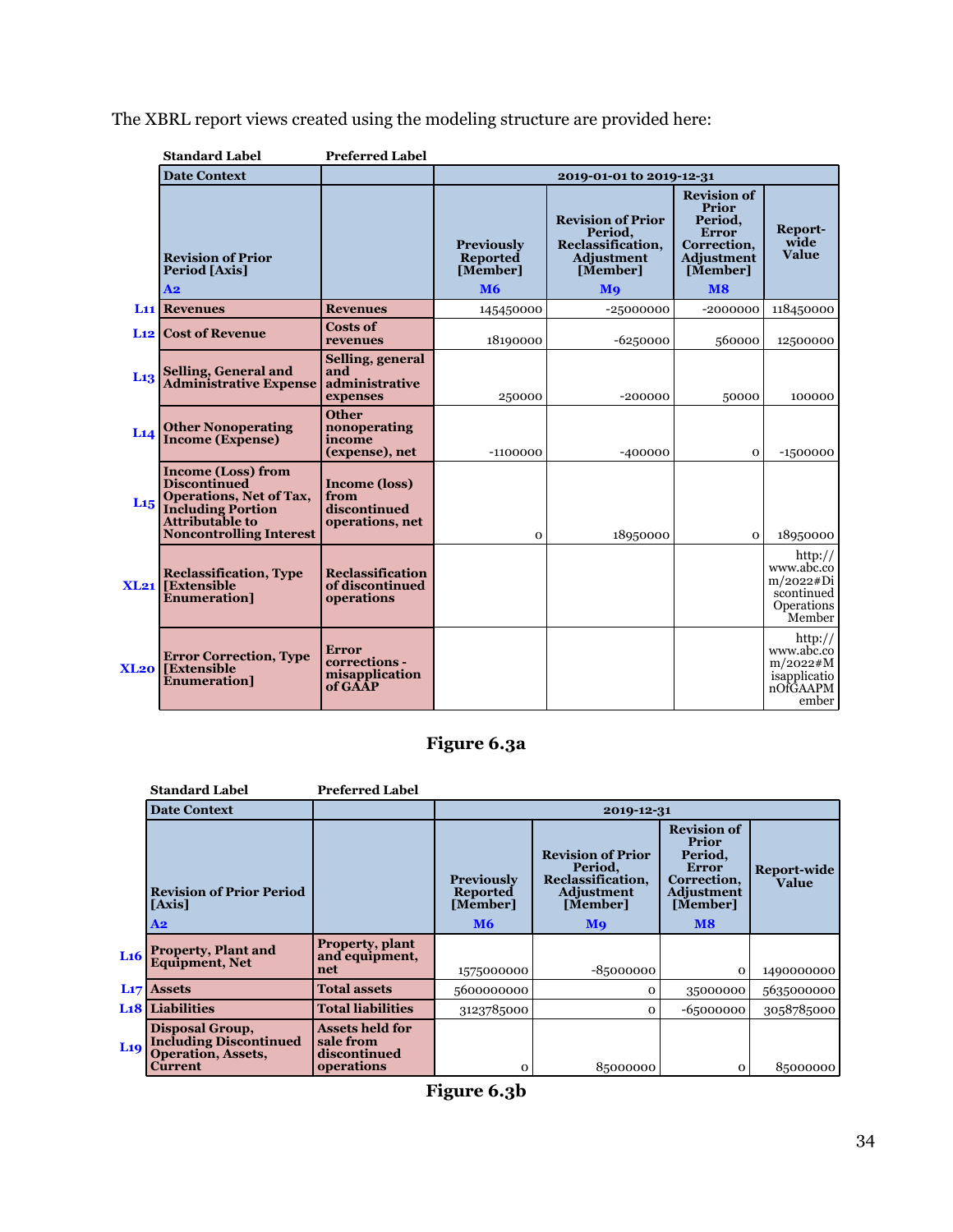#### Notes:

- Figures 6.3a and 6.3b provide information for one reporting period (2019). The other reporting period (2018) would be similarly structured.
- An extensible enumeration element is used to convey the type of reclassification. "Reclassification, Type [Extensible Enumeration]" (**XL21**) is used to tag the fact value indicating which reclassification is affecting the comparability of the financial statements. If a filer shows values from more than one reclassification within the filing in the same reporting date context, then the "Reclassification, Type [Axis]" is intended to be used.
- An extensible enumeration element is used to convey the type of error correction. "Error Correction, Type [Extensible Enumeration]" (**XL20**) is used to tag the fact value indicating which error correction is affecting the financial statements. If a filer shows values from more than one error correction within the filing in the same reporting date context, then the "Error Correction, Type [Axis]" is intended to be used.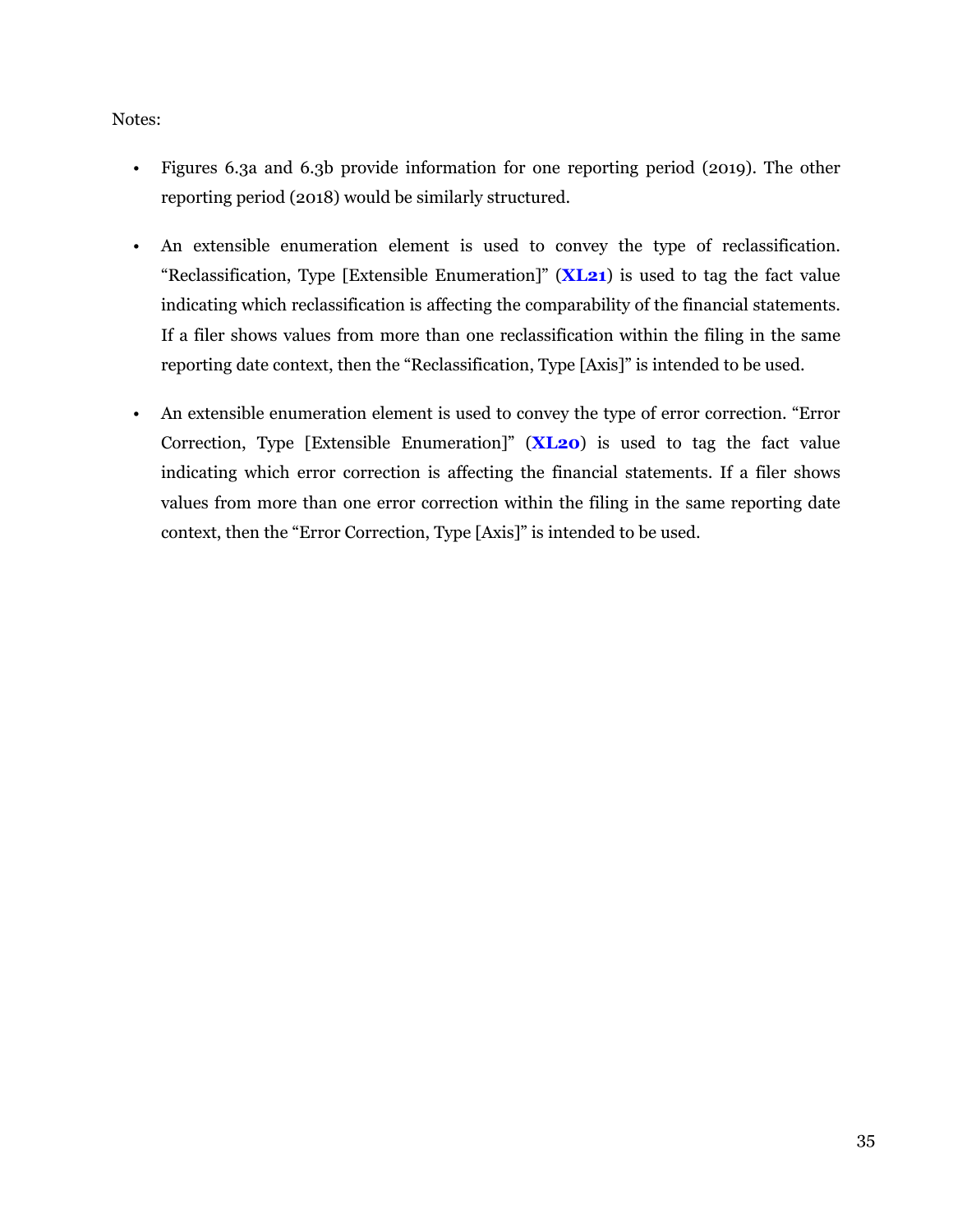#### <span id="page-37-0"></span>**Example 7—Disclosure of Textual Transition Information**

This example illustrates the modeling for disclosures reporting textual transition information about amendments from an ASU. In a note on significant accounting policies, ABC Company discloses information about the nature and timing of adopting Accounting Standards Update 2016-02*, Leases (Topic 842)*.

Effective January 1, 2018,<sup>[1]</sup> ABC Company (ABC Co.) early adopted<sup>[2]</sup> ASU 2016-02, Leases *(Topic 842)*[3], using the full retrospective approach. [4] Overall, ASU 2016-02 had a material impact on ABC Co.'s consolidated financial statements with the most significant impact being the recognition of right-of-use assets and lease liabilities for operating leases. See below for additional information including the impacts of ASU 2016-02 on the previously reported financial statements.

Legend $\ddagger$ :

†This legend, which is not part of the disclosure, is provided to illustrate the elements associated with values reported.

[1] **L22** [2] **L23** [3] **XL2** [4] **XL24**

\_\_\_\_\_\_\_\_\_\_\_\_\_\_\_\_\_\_\_\_\_\_\_\_\_\_\_\_\_

**Figure 7.1**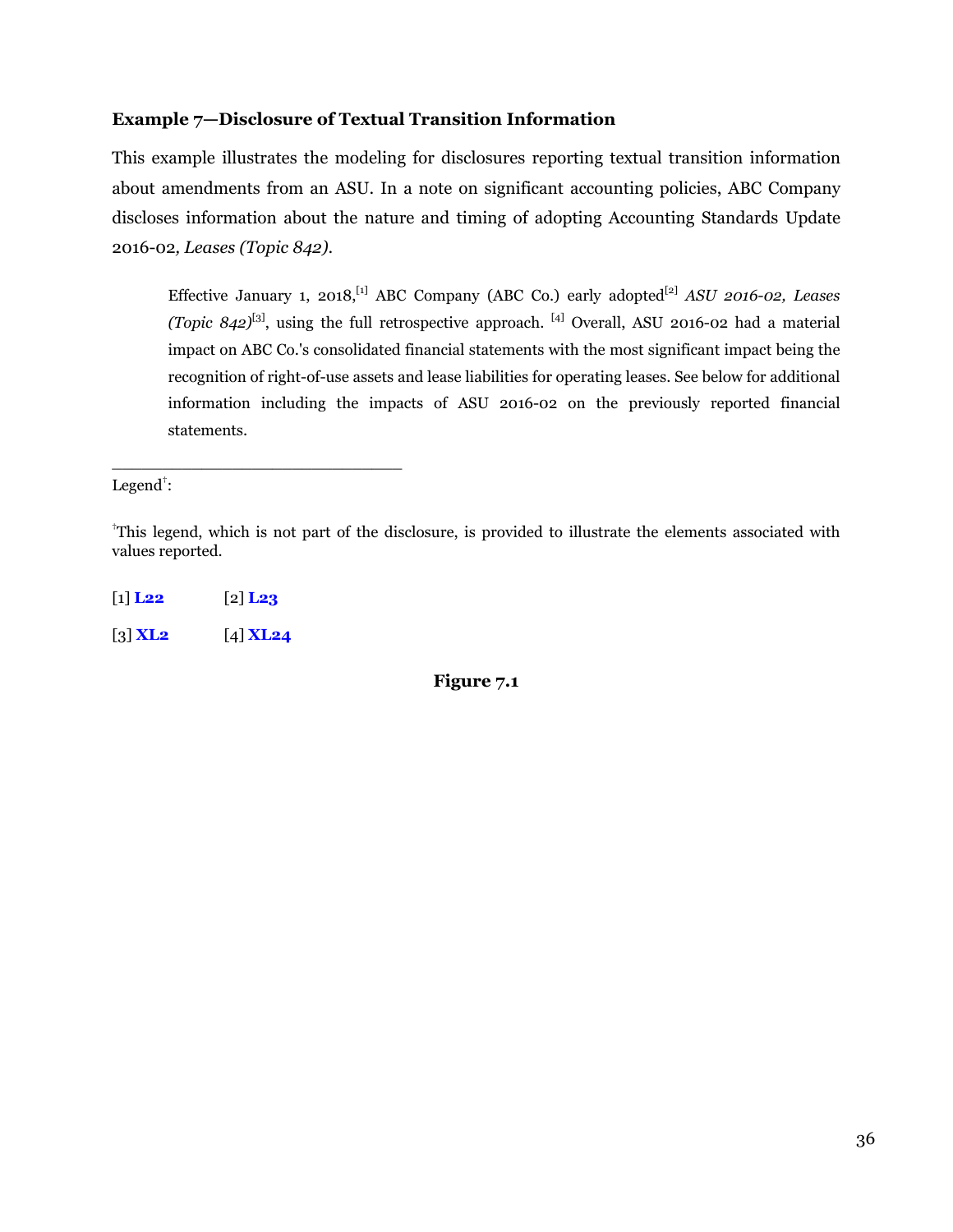The legend for the elements used to tag these facts follows:

|                  | <b>Standard Label</b>                                                                                                 | <b>Balance</b><br><b>Type</b> | Period<br><b>Type</b> | <b>Element Name</b>                                                                               |
|------------------|-----------------------------------------------------------------------------------------------------------------------|-------------------------------|-----------------------|---------------------------------------------------------------------------------------------------|
| X <sub>1.2</sub> | Accounting Standards Update [Extensible]<br>Enumeration <sub>1</sub>                                                  |                               | Duration              | AccountingStandardsUpdateExtensibleList                                                           |
| L22              | Change in Accounting Principle, Accounting<br>Standards Update, Adoption Date                                         |                               | Instant               | ChangeInAccountingPrincipleAccountingStand<br>ardsUpdateAdoptionDate                              |
| L23              | Change in Accounting Principle, Accounting<br>Standards Update, Early Adoption [true<br>falsel                        |                               | Instant               | ChangeInAccountingPrincipleAccountingStand<br>ardsUpdateEarlyAdoption                             |
| XL24             | Change in Accounting Principle, Accounting<br>Standards Update, Transition Option Elected<br>[Extensible Énumeration] |                               | Duration              | ChangeInAccountingPrincipleAccountingStand<br>ardsUpdateTransitionOptionElectedExtensible<br>List |

**Figure 7.2**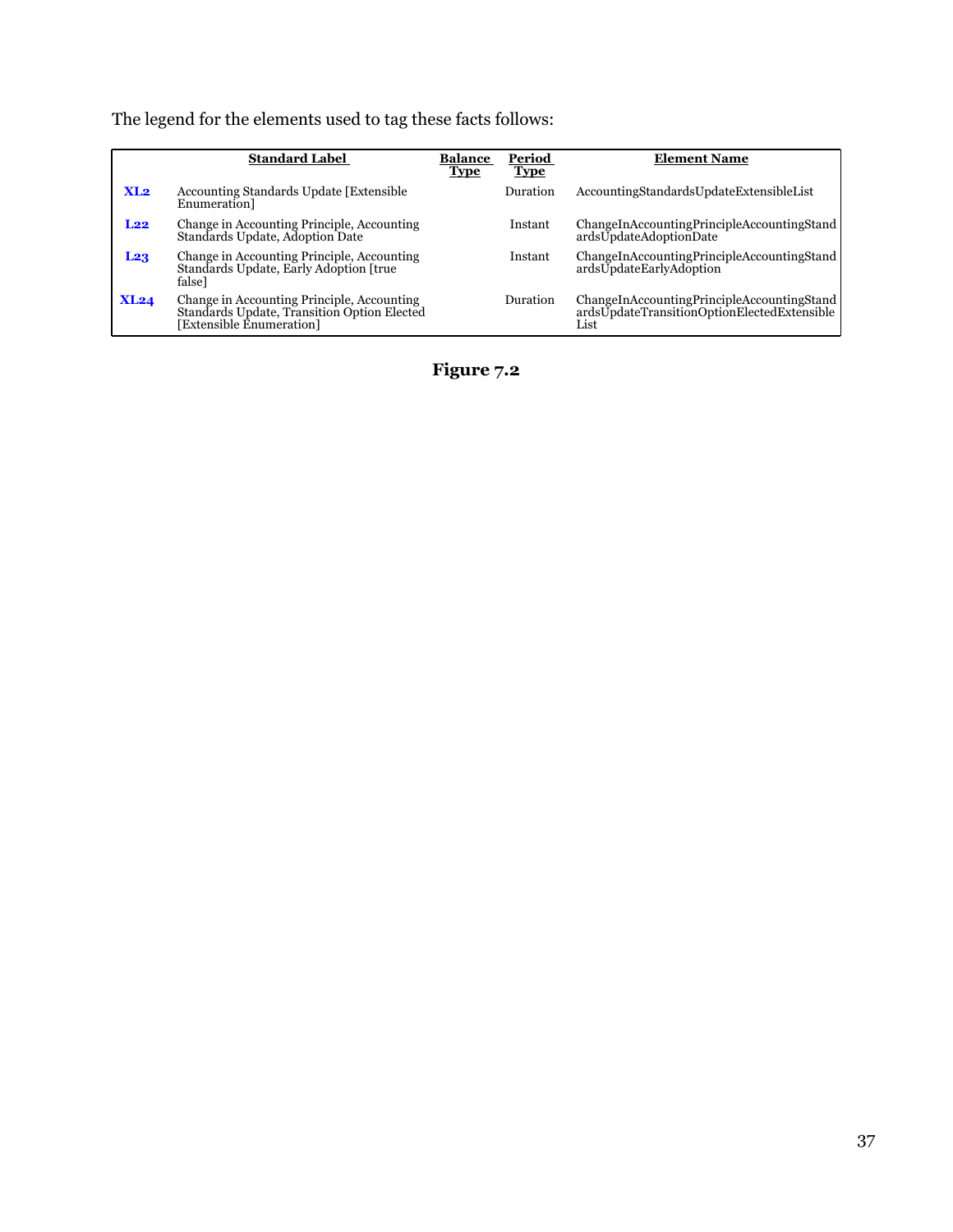The XBRL report views created using the modeling structure are provided here:

| <b>Standard Label</b>                                                                           | Preferred<br>Label                  |            |
|-------------------------------------------------------------------------------------------------|-------------------------------------|------------|
| <b>Date Context</b>                                                                             |                                     | 2018-12-31 |
| L <sub>22</sub> Change in Accounting Principle, Accounting<br>Standards Update, Adoption Date   | <b>ASU 2016-02</b><br>adoption date | 2018-01-01 |
| L23 Change in Accounting Principle, Accounting<br>Standards Update, Early Adoption [true false] | early adopted<br><b>ASU</b> 2016-02 | true       |

# **Figure 7.3a**

#### **Preferred**

|     | <b>Standard Label</b>                                                                                                                         | rreierrea<br>Label                                                 |                                                                                         |
|-----|-----------------------------------------------------------------------------------------------------------------------------------------------|--------------------------------------------------------------------|-----------------------------------------------------------------------------------------|
|     | <b>Date Context</b>                                                                                                                           |                                                                    | 2018-01-01 to 2018-12-31                                                                |
| XL2 | <b>Accounting Standards Update [Extensible]</b><br><b>Enumeration</b>                                                                         | <b>ASU 2016-02</b>                                                 | http://fasb.org/us-<br>gaap/2022#AccountingStandardsUpdate201602M<br>ember              |
|     | <b>XL24</b> Change in Accounting Principle, Accounting<br><b>XL24</b> Standards Update, Transition Option Elected<br>[Extensible Enumeration] | <b>full</b><br>  retrospective<br>  approach<br><b>ASU</b> 2016-02 | http://fasb.org/us-<br>gaap/2022#AccountingStandardsUpdate201602R<br>etrospectiveMember |

**Figure 7.3b**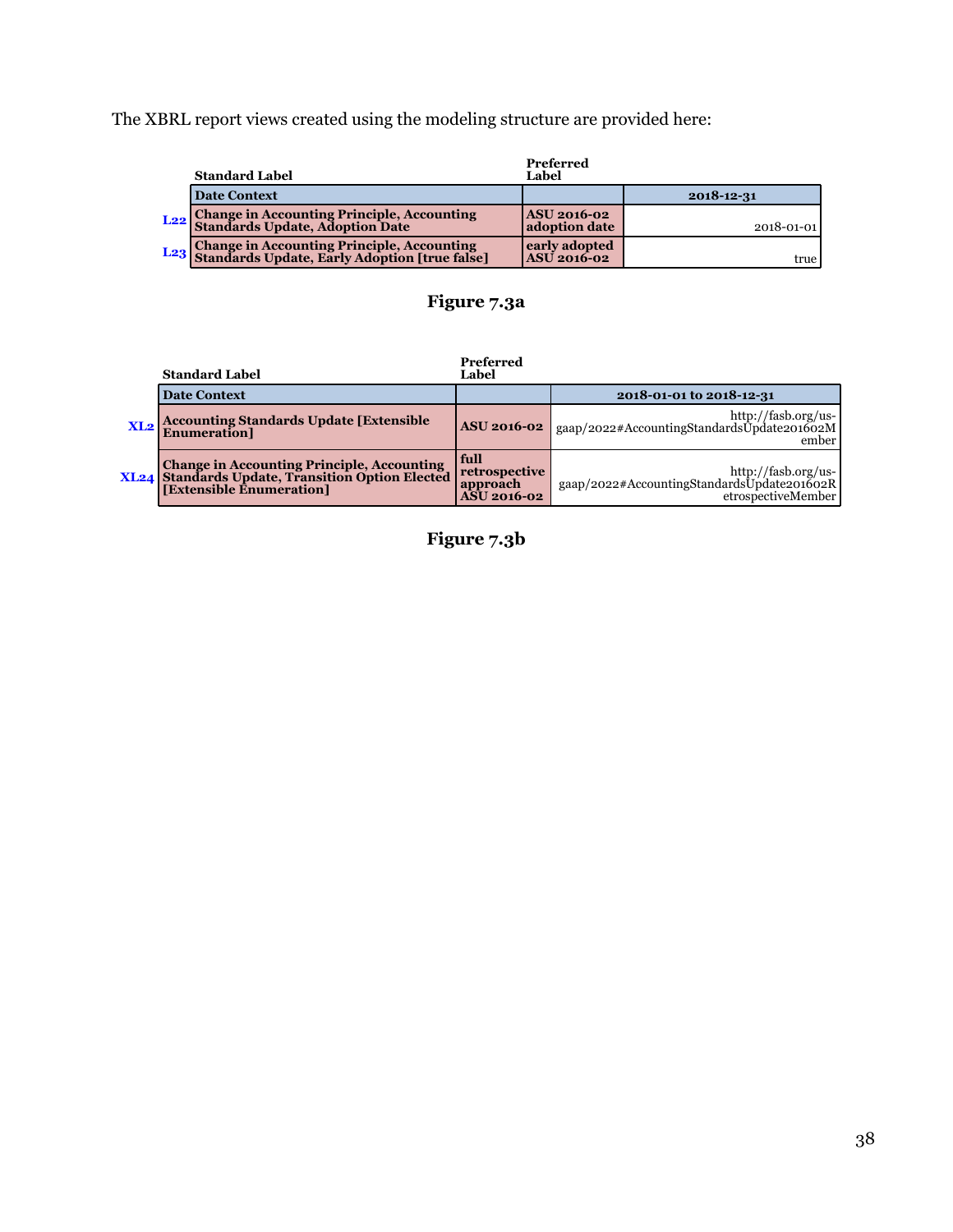#### Notes:

- In this example, "Change in Accounting Principle, Accounting Standards Update, Early Adoption [true false]" (**L23**) is used instead of "Change in Accounting Principle, Accounting Standards Update, Adopted [true false]" because the filer early adopted the amendment from the ASU. If the filer adopted the amendments from the ASU upon its effective date, then "Change in Accounting Principle, Accounting Standards Update, Adopted [true false]" would be used.
- An extensible enumeration element is used to convey the amendment from one ASU. "Accounting Standards Update [Extensible Enumeration]" (**XL2**) is used to tag the fact value indicating which amendment from an ASU is affecting the financial statements. If a filer shows values amendments from more than one ASU within the filing in the same reporting date context, then the "Accounting Standards Update [Axis]" (**A4**) is intended to be used.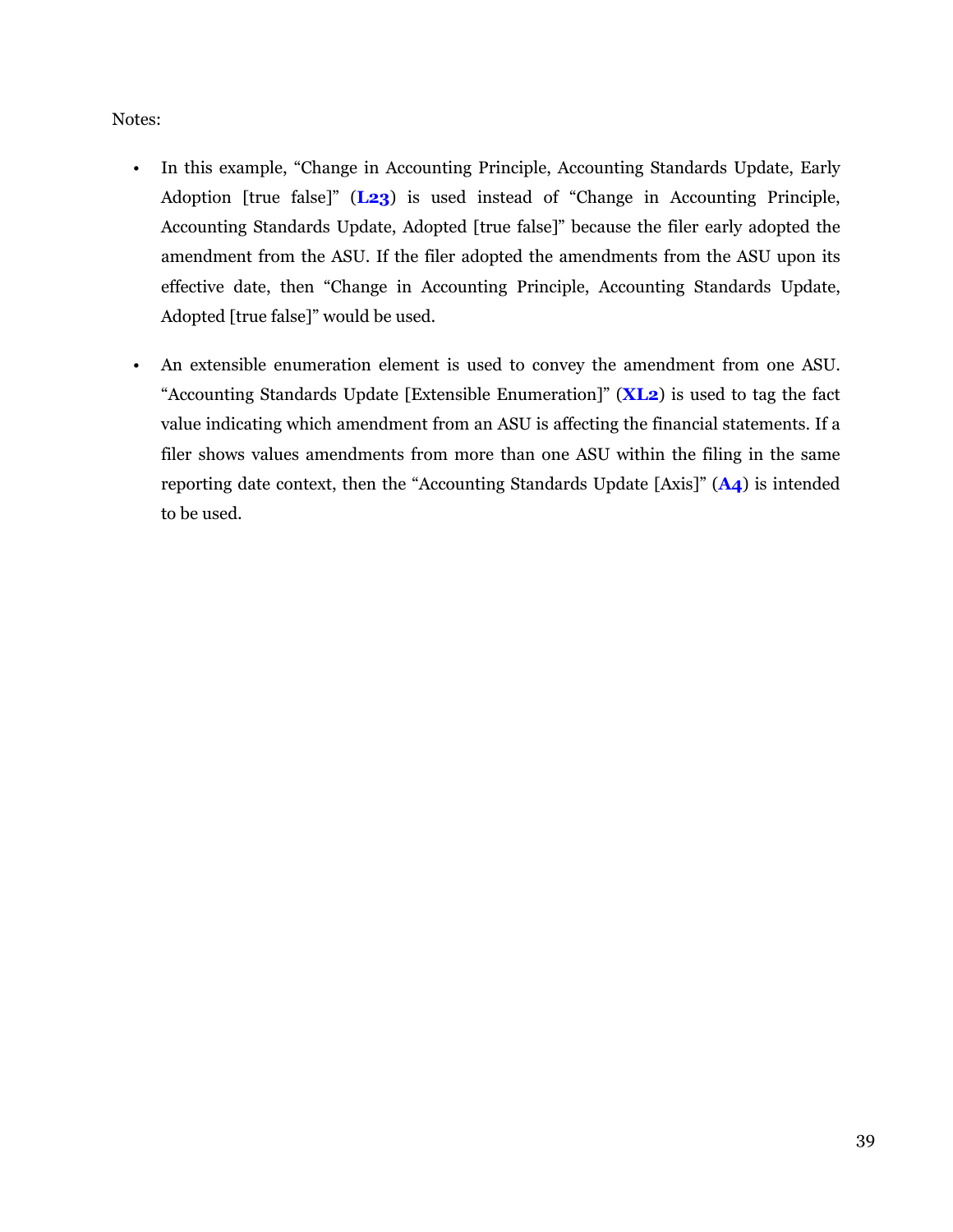#### <span id="page-41-0"></span>**Example 8—Disclosure of Expected Impacts of ASU—Cumulative Effect in Period of Adoption**

This example illustrates the modeling for disclosures reporting information about the expected impacts of amendments from an ASU with the cumulative effect in the period of adoption transition method (also known as the modified retrospective transition approach in this example). In a note on recently issued accounting standards, ABC Company discloses information related to the adoption of *Accounting Standards Update 2016-13, Financial Instruments—Credit Losses (Topic 326): Measurement of Credit Losses on Fi*nancial *Instruments.*

Effective January 1, 2022[1], ABC Company will adopt *ASU 2016-13, Financial Instruments— Credit Losses (Topic 326): Measurement of Credit Losses on Financial Instruments*,<sup>[2]</sup> using the modified retrospective transition approach as of the period of adoption by recording a cumulative effect adjustment to decrease retained earnings by  $\S$ 5 million<sup>[3]</sup> to \$10 million<sup>[4]</sup>. The Company does not expect the adoption to have a material effect on operating results.

Legend $^{\dagger}$ :

†This legend, which is not part of the disclosure, is provided to illustrate the elements associated with values reported.

[1] **L22, A5:M14** [2] **XL2**

\_\_\_\_\_\_\_\_\_\_\_\_\_\_\_\_\_\_\_\_\_\_\_\_\_\_\_\_\_

[3] **L1, A1:M3, A3:M10, A5:M14, A6:M15** [4] **L1, A1:M3, A3:M10, A5:M14, A6:M16**

**Figure 8.1**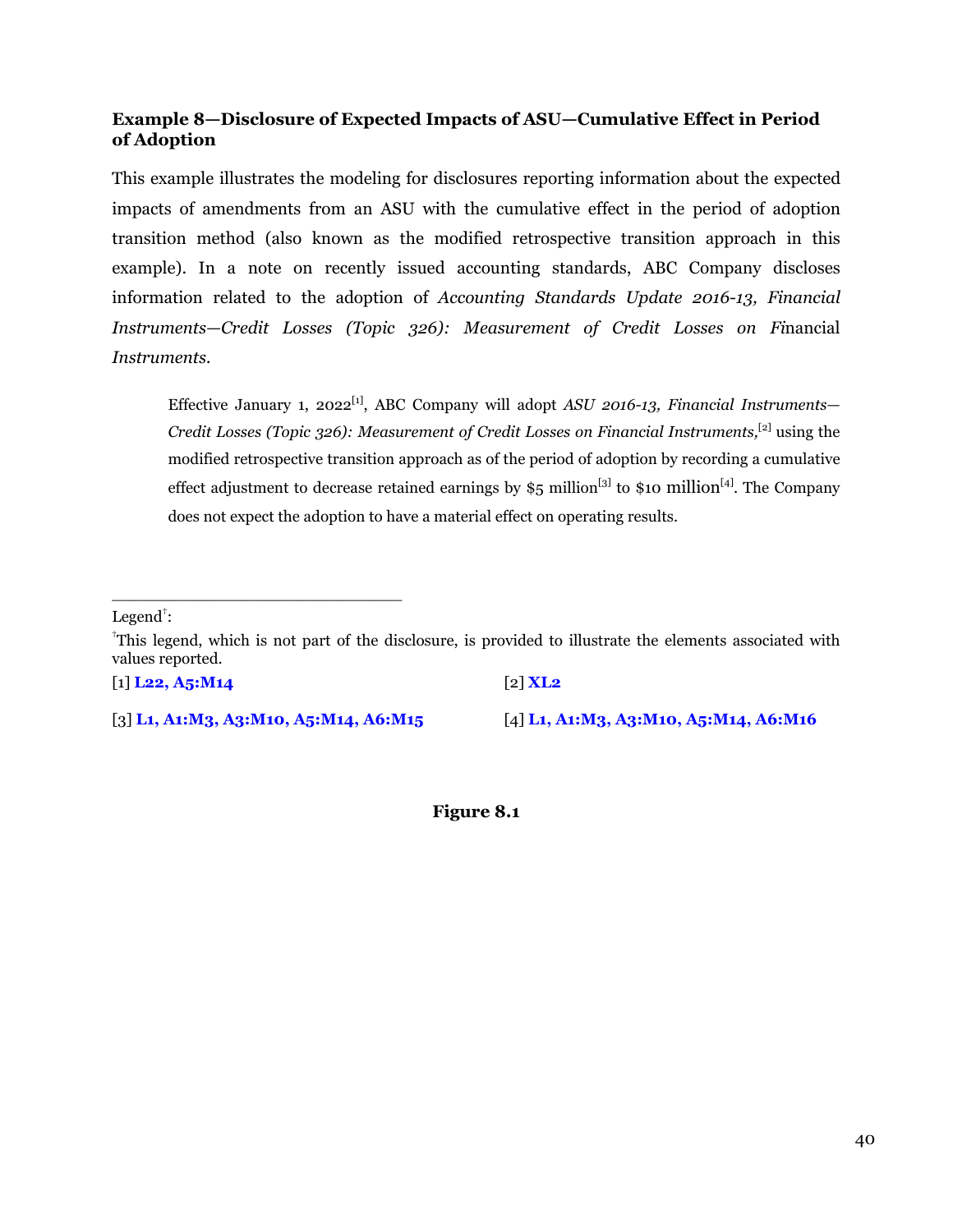|                 | <b>Standard Label</b>                                                              | <b>Balance</b><br><b>Type</b> | Period<br><b>Type</b> | <b>Element Name</b>                                                        |
|-----------------|------------------------------------------------------------------------------------|-------------------------------|-----------------------|----------------------------------------------------------------------------|
| A <sub>1</sub>  | Equity Components [Axis]                                                           |                               | Duration              | StatementEquityComponentsAxis                                              |
|                 | Equity Component [Domain]                                                          |                               | Duration              | EquityComponentDomain                                                      |
| M <sub>3</sub>  | Retained Earnings [Member]                                                         |                               | Duration              | RetainedEarningsMember                                                     |
|                 |                                                                                    |                               |                       |                                                                            |
| A3              | Cumulative Effect, Period of Adoption [Axis]                                       |                               | Duration              | CumulativeEffectPeriodOfAdoptionAxis                                       |
|                 | Cumulative Effect, Period of Adoption<br>[Domain]                                  |                               | Duration              | CumulativeEffectPeriodOfAdoptionDomain                                     |
| <b>M10</b>      | Cumulative Effect, Period of Adoption,<br>Adjustment [Member]                      |                               | Duration              | CumulativeEffectPeriodOfAdoptionAdjustme<br>ntMember                       |
|                 |                                                                                    |                               | Duration              | StatementScenarioAxis                                                      |
| A <sub>5</sub>  | Scenario [Axis]                                                                    |                               |                       |                                                                            |
|                 | Scenario [Domain]                                                                  |                               | Duration              | ScenarioUnspecifiedDomain                                                  |
| M <sub>14</sub> | Pro Forma [Member]                                                                 |                               | Duration              | ProFormaMember                                                             |
| A6              | Statistical Measurement [Axis]                                                     |                               | Duration              | RangeAxis                                                                  |
|                 | <b>Statistical Measurement [Domain]</b>                                            |                               | Duration              | RangeMember                                                                |
| M <sub>15</sub> | Minimum [Member]                                                                   |                               | Duration              | MinimumMember                                                              |
| M <sub>16</sub> | Maximum [Member]                                                                   |                               | Duration              | MaximumMember                                                              |
|                 |                                                                                    |                               |                       |                                                                            |
| XL2             | <b>Accounting Standards Update [Extensible</b> ]<br>Enumeration <sup>1</sup>       |                               | Duration              | AccountingStandardsUpdateExtensibleList                                    |
| Lı              | Stockholders' Equity, Including Portion<br>Attributable to Noncontrolling Interest | Credit                        | Instant               | StockholdersEquityIncludingPortionAttributab<br>leToNoncontrollingInterest |
| L22             | Change in Accounting Principle, Accounting<br>Standards Update, Adoption Date      |                               | Instant               | ChangeInAccountingPrincipleAccountingStand<br>ardsUpdateAdoptionDate       |

The legend for the elements used to tag these facts follows:

**Figure 8.2**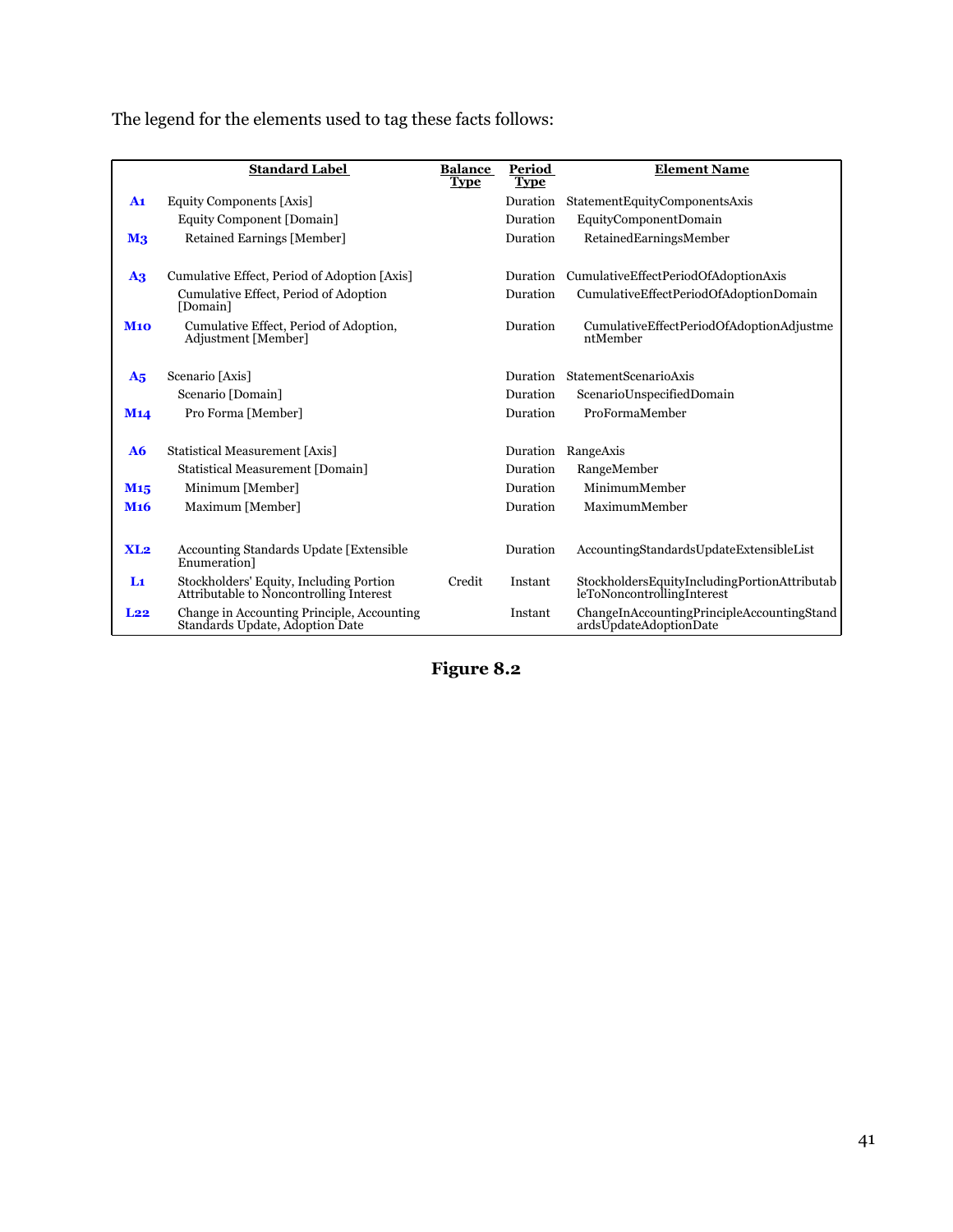The XBRL report views created using the modeling structure are provided here:

|          | <b>Standard Label</b>                                                                                      | <b>Preferred Label</b>              |                                                                             |                            |            |
|----------|------------------------------------------------------------------------------------------------------------|-------------------------------------|-----------------------------------------------------------------------------|----------------------------|------------|
|          | <b>Date Context</b>                                                                                        |                                     |                                                                             | 2021-12-31                 |            |
|          | <b>Scenario</b> [Axis]                                                                                     |                                     | <b>Pro Forma [Member]</b>                                                   |                            |            |
|          | A <sub>5</sub>                                                                                             |                                     |                                                                             | M14                        |            |
|          | <b>Equity Components [Axis]</b>                                                                            |                                     | <b>Retained Earnings [Member]</b>                                           |                            |            |
|          | A1                                                                                                         |                                     | M <sub>3</sub>                                                              |                            |            |
|          | <b>Cumulative Effect, Period of</b><br><b>Adoption</b> [Axis]                                              |                                     | <b>Cumulative Effect, Period of Adoption,</b><br><b>Adjustment [Member]</b> |                            |            |
|          | A3                                                                                                         |                                     | M10                                                                         |                            |            |
|          | <b>Statistical Measurement [Axis]</b>                                                                      |                                     | <b>Minimum</b><br>[Member]                                                  | <b>Maximum</b><br>[Member] |            |
|          | A6                                                                                                         |                                     | M <sub>15</sub>                                                             | <b>M<sub>16</sub></b>      |            |
| Lı       | <b>Stockholders' Equity, Including</b><br><b>Portion Attributable to</b><br><b>Noncontrolling Interest</b> | retained earnings                   | -5000000                                                                    | $-10000000$                |            |
| $L_{22}$ | <b>Change in Accounting Principle,</b><br><b>Accounting Standards Update,</b><br><b>Adoption Date</b>      | <b>ASU 2016-13</b><br>adoption date |                                                                             |                            | 2022-01-01 |



| <b>Standard Label</b>                                 | <b>Preferred Label</b> |                                                                        |
|-------------------------------------------------------|------------------------|------------------------------------------------------------------------|
| <b>Date Context</b>                                   |                        | 2021-01-01 to 2021-12-31                                               |
| XL2   Accounting Standards Update   adopt ASU 2016-13 |                        | http://fasb.org/us-<br>gaap/2022#AccountingStandardsUpdate201613Member |

**Figure 8.3b**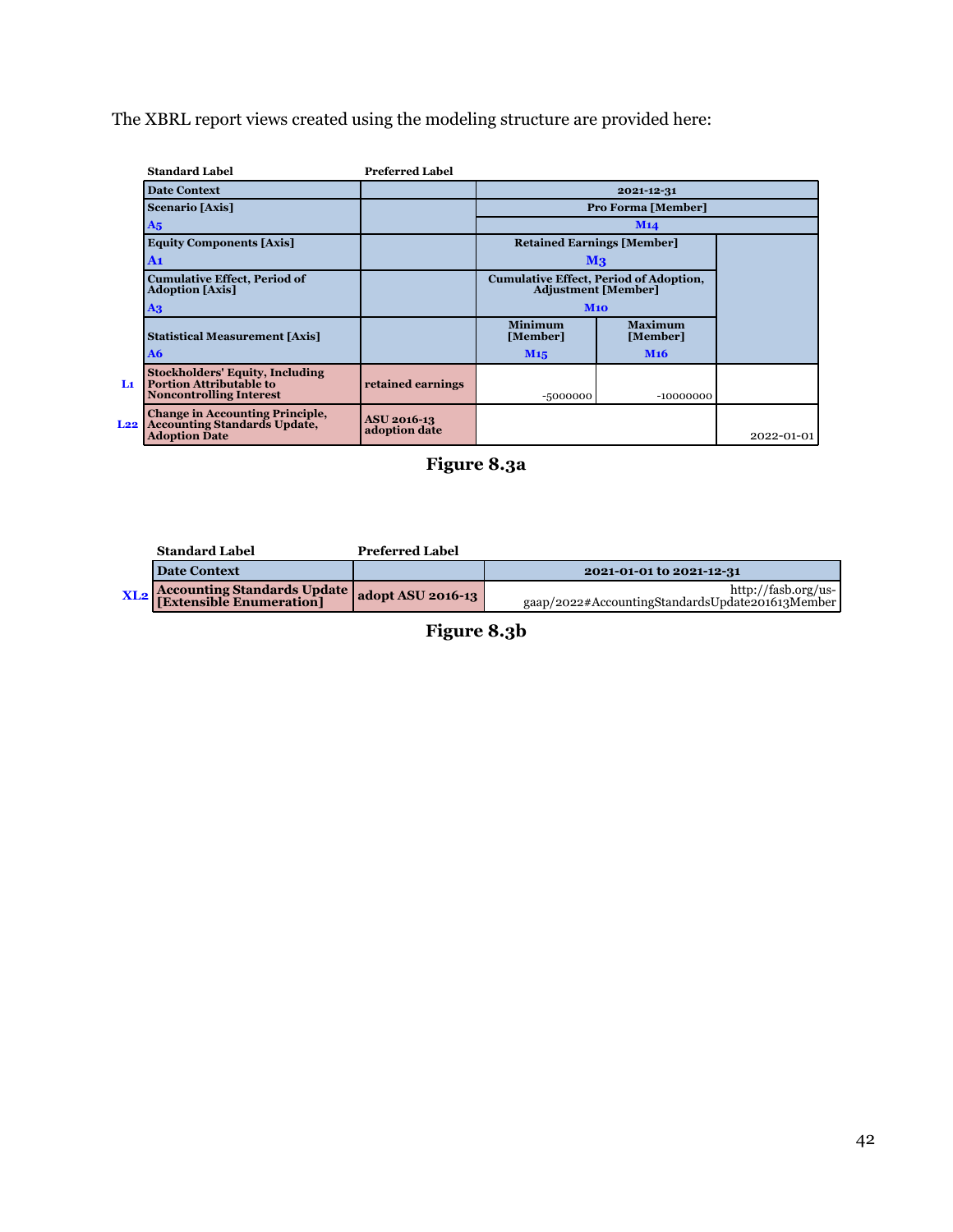#### Notes:

- In this example, the "Scenario [Axis]" (**A5**) and the "Pro Forma [Member]" (**M14**) are used because the amounts reported are expected and not actual impacts from the amendment from an ASU. The modeling for expected impacts of amendments from ASUs is consistent with the modeling for actual amounts. Therefore, when the filer adopts the amendments from the ASU and the amounts become actual, the modeling would be the same except the "Scenario [Axis]" (**A5**) and the "Pro Forma [Member]" (**M14**) would no longer be needed. Also, note that the members on the "Statistical Measurement [Axis]" (**A6**) may or may not be needed depending on whether a range is used to report amounts.
- An extensible enumeration element is used to convey the amendment from one ASU. "Accounting Standards Update [Extensible Enumeration]" (**XL2**) is used to tag the fact value indicating which amendment from an ASU is affecting the financial statements. If a filer shows values amendments from more than one ASU within the filing in the same reporting date context, then the "Accounting Standards Update [Axis]" (**A4**) is intended to be used.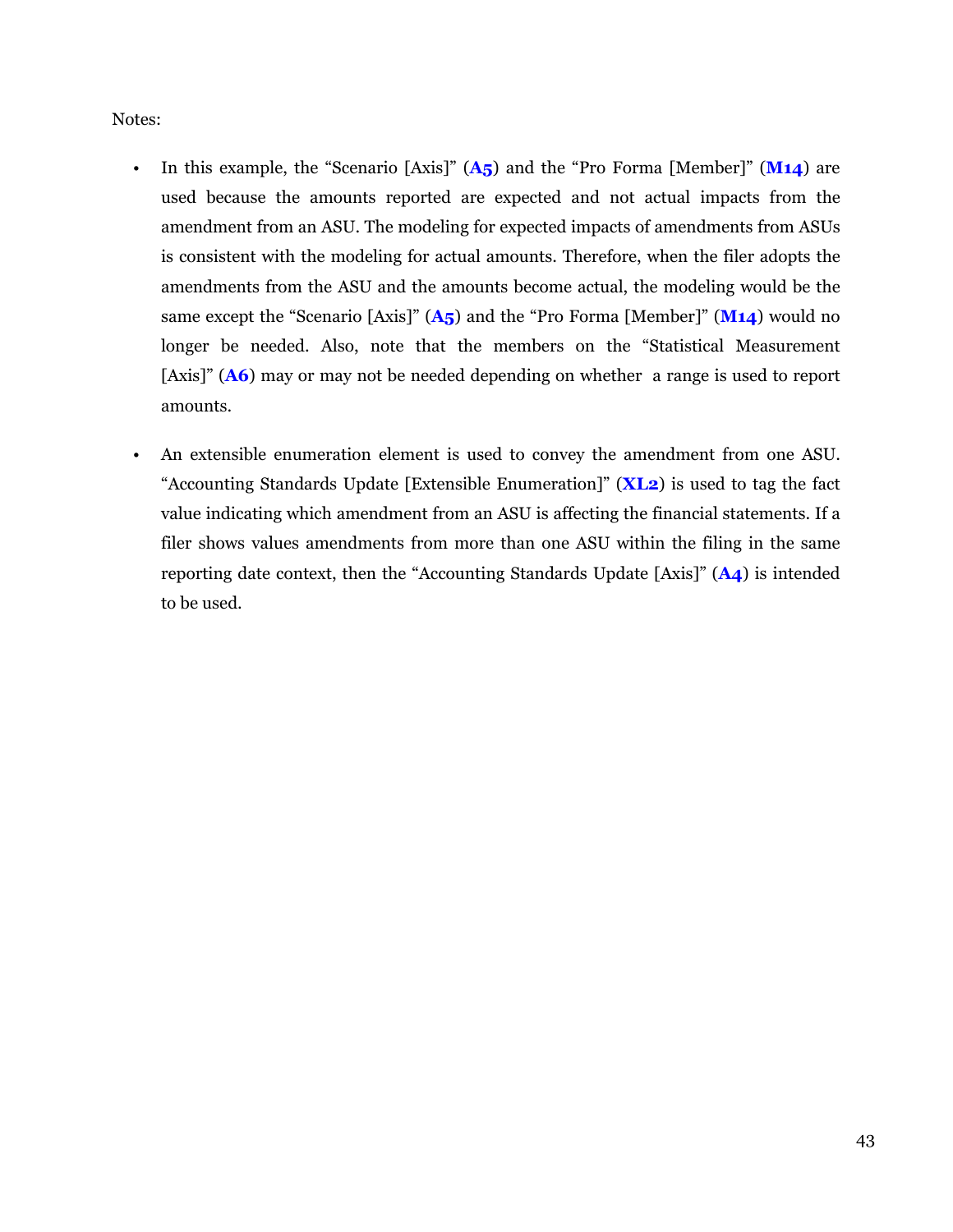#### <span id="page-45-0"></span>**Example 9—Disclosure of Expected Impacts of ASU—Retrospective Effect on Financial Statement Line Items**

This example illustrates the modeling for disclosures reporting information related to the expected impacts of amendments from an ASU with the retrospective transition method. In a note on recently issued accounting standards, ABC Company discloses information related to the impact that the recently issued accounting standard (*Accounting Standards Update 2014-09, Revenue from Contracts with Customers (Topic 606))* will have on the Statement of Financial Position when the standard is adopted in a future period.

Effective January 1, 2018[1], ABC Company will adopt *ASU 2014-09, Revenue from Contracts with Customers (Topic 606)*<sup>[2]</sup> using the full retrospective transition approach. The Company completed preliminary assessment of adopting Topic 606 on 2017 and 2016 operating results. The adoption is expected to have the following impact on select financial statement line items for the periods presented for the years ended:

| (in thousands, except per share amounts) |                                                         |                         |               |
|------------------------------------------|---------------------------------------------------------|-------------------------|---------------|
|                                          |                                                         | Year Ended December 31, |               |
|                                          |                                                         | 2017                    | 2016          |
| Revenue                                  | $L25, A5:M14$ \$                                        | 940,100                 | \$<br>870,000 |
| Cost of sales                            | $L26, A5:M14$                                           | (250,000)               | (225,000)     |
| Gross Profit                             | L27, A5: M14                                            | 690,100                 | \$<br>645,000 |
| Basic Earnings per share                 | $L28, A5: M14$ \$                                       | 11.25                   | \$<br>8.41    |
| Diluted Earnings per share               | $L_2$ <sup>9</sup> , A <sub>5</sub> :M <sub>14</sub> \$ | 11.17                   | \$<br>8.35    |
|                                          |                                                         |                         |               |

Legen $d^{\dagger}$ :

[1] **L22, A5:M14** [2] **XL2**

\_\_\_\_\_\_\_\_\_\_\_\_\_\_\_\_\_\_\_\_\_\_\_\_\_\_\_\_\_

**Figure 9.1**

<sup>†</sup>This legend, which is not part of the disclosure, is provided to illustrate the elements associated with values reported.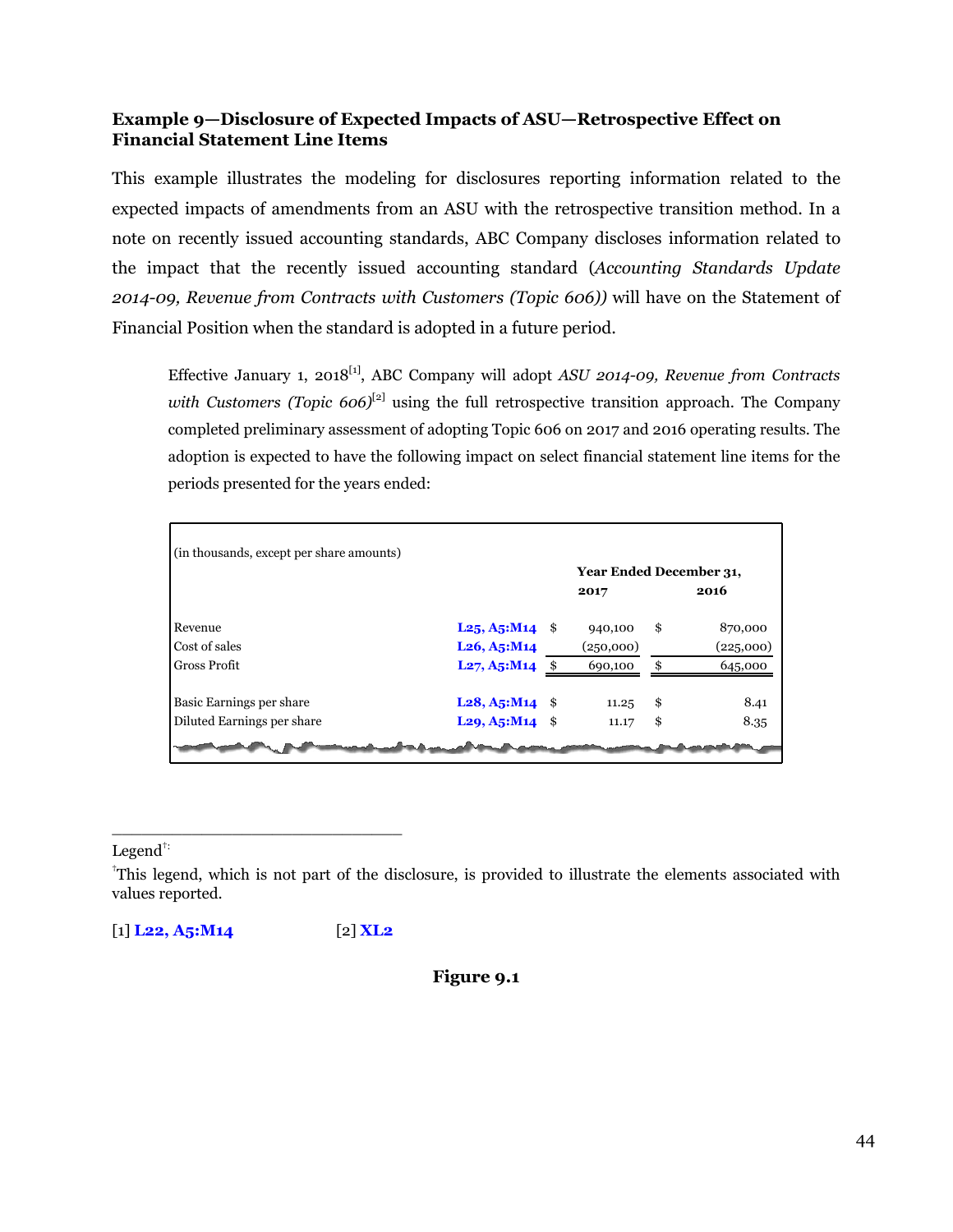The legend for the elements used to tag these facts follows:

|                 | <b>Standard Label</b>                                                         | <b>Balance</b><br><b>Type</b> | Period<br><b>Type</b> | <b>Element Name</b>                                                  |
|-----------------|-------------------------------------------------------------------------------|-------------------------------|-----------------------|----------------------------------------------------------------------|
| A <sub>5</sub>  | Scenario [Axis]                                                               |                               | Duration              | <b>StatementScenarioAxis</b>                                         |
|                 | Scenario [Domain]                                                             |                               | Duration              | ScenarioUnspecifiedDomain                                            |
| M <sub>14</sub> | Pro Forma [Member]                                                            |                               | Duration              | ProFormaMember                                                       |
| XL2             | <b>Accounting Standards Update [Extensible</b> ]<br>Enumeration]              |                               | Duration              | AccountingStandardsUpdateExtensibleList                              |
| $L_{22}$        | Change in Accounting Principle, Accounting<br>Standards Update, Adoption Date |                               | Instant               | ChangeInAccountingPrincipleAccountingSta<br>ndardsUpdateAdoptionDate |
| L <sub>25</sub> | Revenue from Contract with Customer,<br><b>Excluding Assessed Tax</b>         | Credit                        | Duration              | RevenueFromContractWithCustomerExclud<br>ingAssessedTax              |
| L <sub>26</sub> | Cost of Goods and Services Sold                                               | Debit                         | Duration              | CostOfGoodsAndServicesSold                                           |
| L27             | Gross Profit                                                                  | Credit                        | Duration              | <b>GrossProfit</b>                                                   |
| L <sub>28</sub> | Earnings Per Share, Basic                                                     |                               | Duration              | EarningsPerShareBasic                                                |
| L <sub>29</sub> | Earnings Per Share, Diluted                                                   |                               | Duration              | EarningsPerShareDiluted                                              |

**Figure 9.2**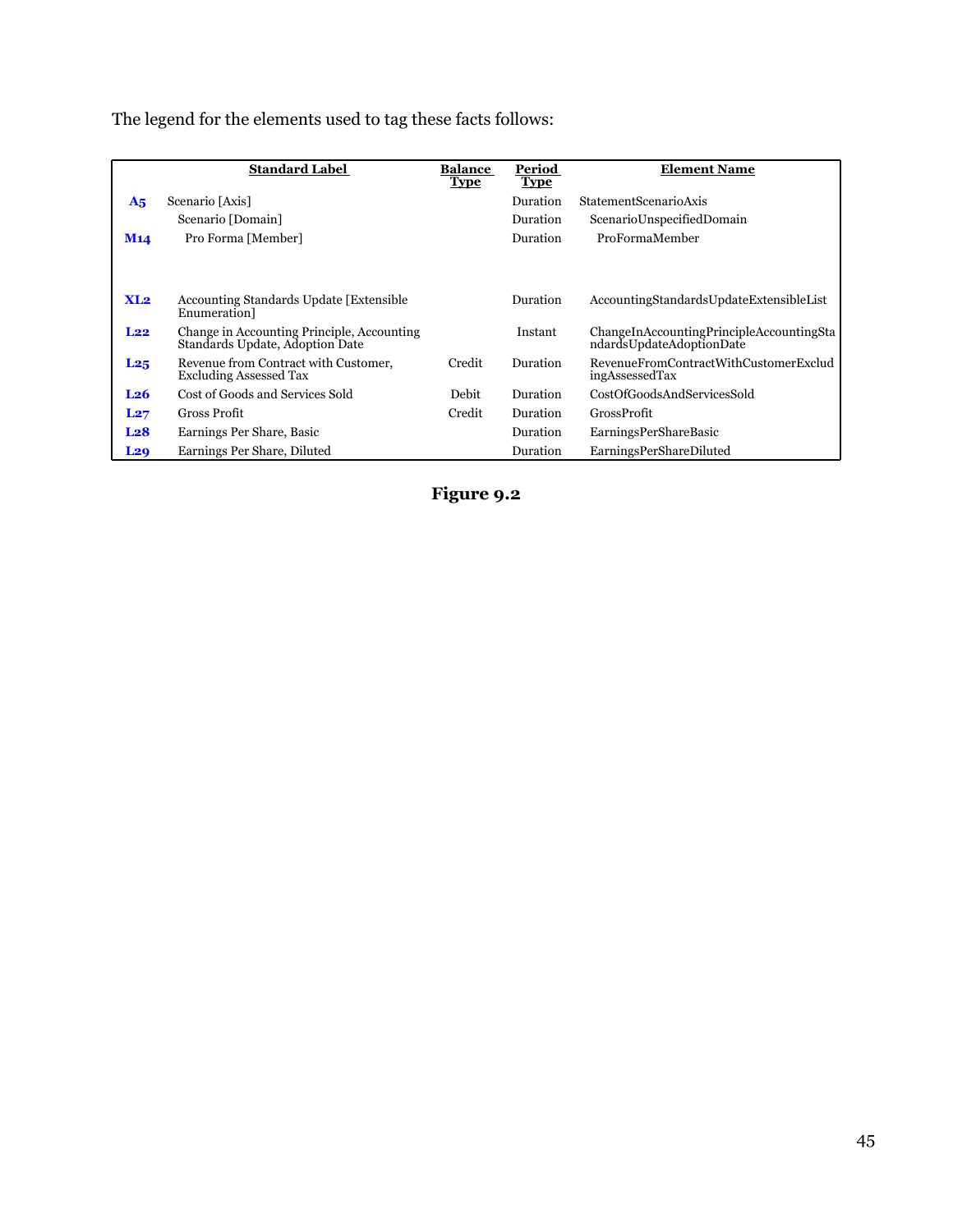The XBRL report views created using the modeling structure are provided here:

|                 | <b>Standard Label</b>                                                 | Preferred<br>Label                             |                              |                                                                                                              |
|-----------------|-----------------------------------------------------------------------|------------------------------------------------|------------------------------|--------------------------------------------------------------------------------------------------------------|
|                 | <b>Date Context</b>                                                   |                                                |                              | 2017-01-01 to 2017-12-31                                                                                     |
|                 | Scenario [Axis]<br>$\mathbf{A_5}$                                     |                                                | Pro Forma<br>[Member]<br>M14 | <b>Report-wide Value</b>                                                                                     |
|                 | <b>XL2</b> Accounting Standards Update [Extensible Enumeration]       | adopt ASU<br>2014-09                           |                              | http://fasb.org/us-<br>$\frac{m_1m_2m_3m_4m_5}{2022\# \text{Accountings}}$<br>tandardsUpdate201409<br>Member |
| L <sub>25</sub> | <b>Revenue from Contract with Customer, Excluding Assessed</b><br>Tax | <b>Revenue</b>                                 | 940100000                    |                                                                                                              |
| L <sub>26</sub> | <b>Cost of Goods and Services Sold</b>                                | <b>Cost of sales</b>                           | 250000000                    |                                                                                                              |
|                 | <b>L27</b> Gross Profit                                               | <b>Gross Profit</b>                            | 690100000                    |                                                                                                              |
|                 | <b>L28</b> Earnings Per Share, Basic                                  | <b>Basic Earnings</b><br>per share             | 11.25                        |                                                                                                              |
| L <sub>20</sub> | <b>Earnings Per Share, Diluted</b>                                    | <b>Diluted</b><br><b>Earnings</b> per<br>share | 11.17                        |                                                                                                              |



| <b>Standard Label</b>                                                                         | Preferred<br>Label                  |                           |
|-----------------------------------------------------------------------------------------------|-------------------------------------|---------------------------|
| <b>Date Context</b>                                                                           |                                     | 2017-12-31                |
| <b>Scenario [Axis]</b>                                                                        |                                     | <b>Pro Forma [Member]</b> |
| A <sub>5</sub>                                                                                |                                     | M14                       |
| L <sub>22</sub> Change in Accounting Principle, Accounting<br>Standards Update, Adoption Date | <b>ASU 2014-09</b><br>adoption date | 2018-01-01                |

**Figure 9.3b**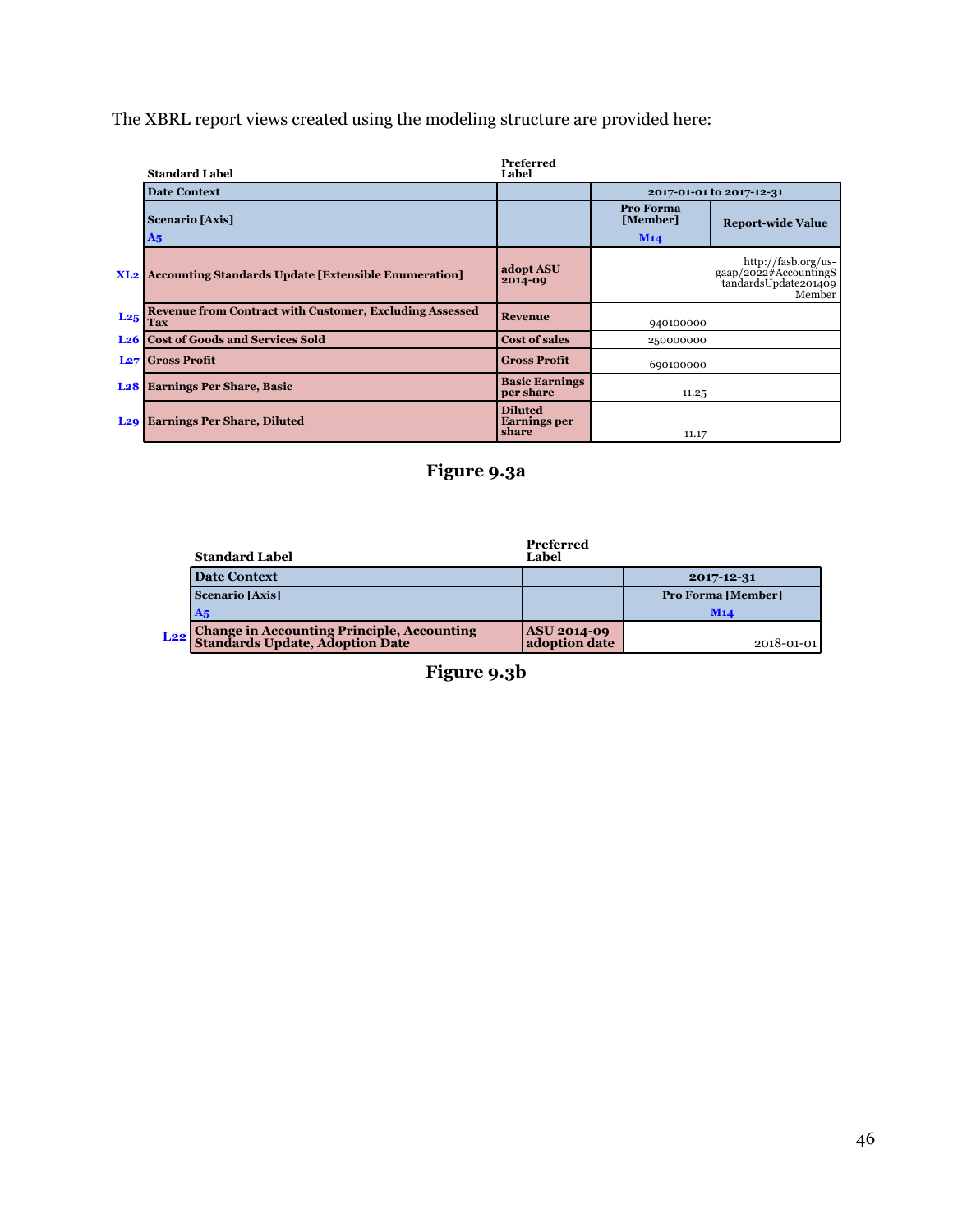#### Notes:

- The XBRL report view represents the date context for 2017. The other reporting period (2016) would be similarly structured.
- In this example, the "Scenario [Axis]" (A<sub>5</sub>) and the "Pro Forma [Member]" (M14) are used because the amounts reported are expected and not actual impacts from the amendment from an ASU. The modeling for expected impacts of amendments from ASUs is consistent with the modeling for actual amounts. Therefore, when the filer adopts the amendments from ASUs and the amounts become actual, the modeling would be the same except the "Scenario [Axis]" (**A5**) and the "Pro Forma [Member]" (**M14**) would no longer be needed.
- An extensible enumeration element is used to convey the amendment from one ASU. "Accounting Standards Update [Extensible Enumeration]" (**XL2**) is used to tag the fact value indicating which amendment from an ASU is affecting the financial statements. If a filer shows values from amendments from more than one ASU within the filing in the same reporting date context, then the "Accounting Standards Update [Axis]" (**A4**) is intended to be used.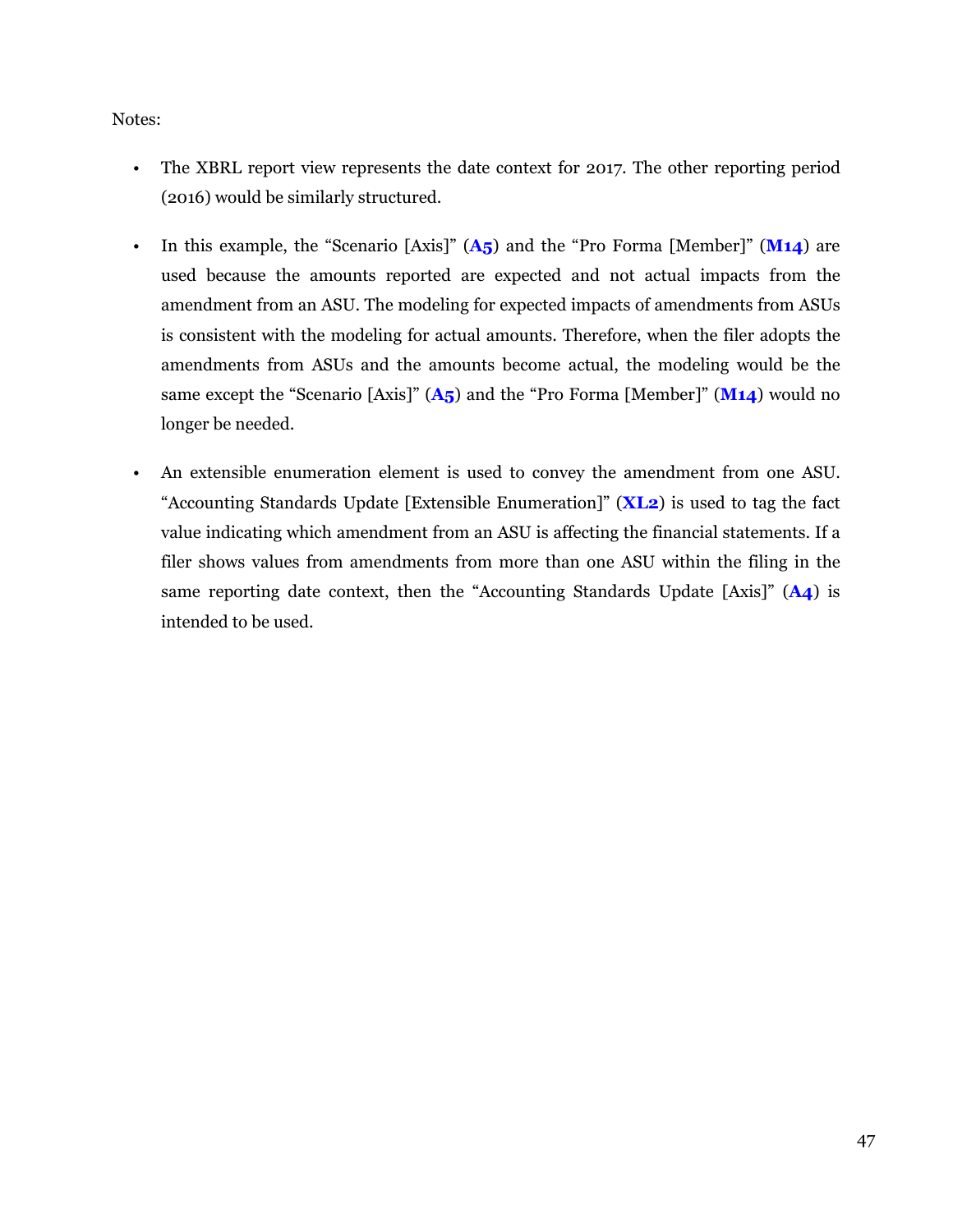#### <span id="page-49-0"></span>**Example 10—Disclosure of Effects on Financial Statement Line Items from a Change in Reporting Entity**

This example illustrates the modeling for disclosures reporting information related to the effects on certain financial statement line items from a change in reporting entity. In a note on change in reporting entity, ABC-XYZ Company (formerly ABC Company) discloses information related to its merger with XYZ Company which was accounted for as a change in reporting entity and a transaction between entities under common control of Parent Company.

Effective January 1, 2021, ABC Company merged with XYZ Company to become ABC-XYZ Company. Both entities are under common control of Parent Company and the merger was accounted for as a change in reporting entity<sup>[1]</sup>. As a result, the consolidated financial statements are combined to include both entities and all intercompany transactions have been eliminated. The effect of the change in reporting entity on select financial statement line items for the periods presented for the years ended was as follows:

|                                                                                                                 | (in thousands, except per share amounts) |  | Year Ended December 31, |    |        |
|-----------------------------------------------------------------------------------------------------------------|------------------------------------------|--|-------------------------|----|--------|
|                                                                                                                 |                                          |  | 2021                    |    | 2020   |
| Net income from continuing operations<br>attributable to ABC-XYZ Company                                        | $L_{31}$ \$                              |  | 100,000                 | \$ | 50,000 |
| Net income attributable to ABC-XYZ Company<br>Net earnings per common share attributable to<br>ABC-XYZ Company: | $L32$ \$                                 |  | 250,000                 | \$ | 75,000 |
| Basic Earnings per share                                                                                        | $L33$ \$                                 |  | 1.56                    | \$ | 0.77   |
| Diluted Earnings per share                                                                                      | $L34$ \$                                 |  | 1.54                    | \$ | 0.76   |
| Other comprehensive income (loss)                                                                               | $L35$ \$                                 |  | 14,000                  | \$ | 5,000  |

Legend<sup>†</sup>:

†This legend, which is not part of the disclosure, is provided to illustrate the elements associated with values reported.

\_\_\_\_\_\_\_\_\_\_\_\_\_\_\_\_\_\_\_\_\_\_\_\_\_\_\_\_\_

#### [1] **L30**

#### **Figure 10.1**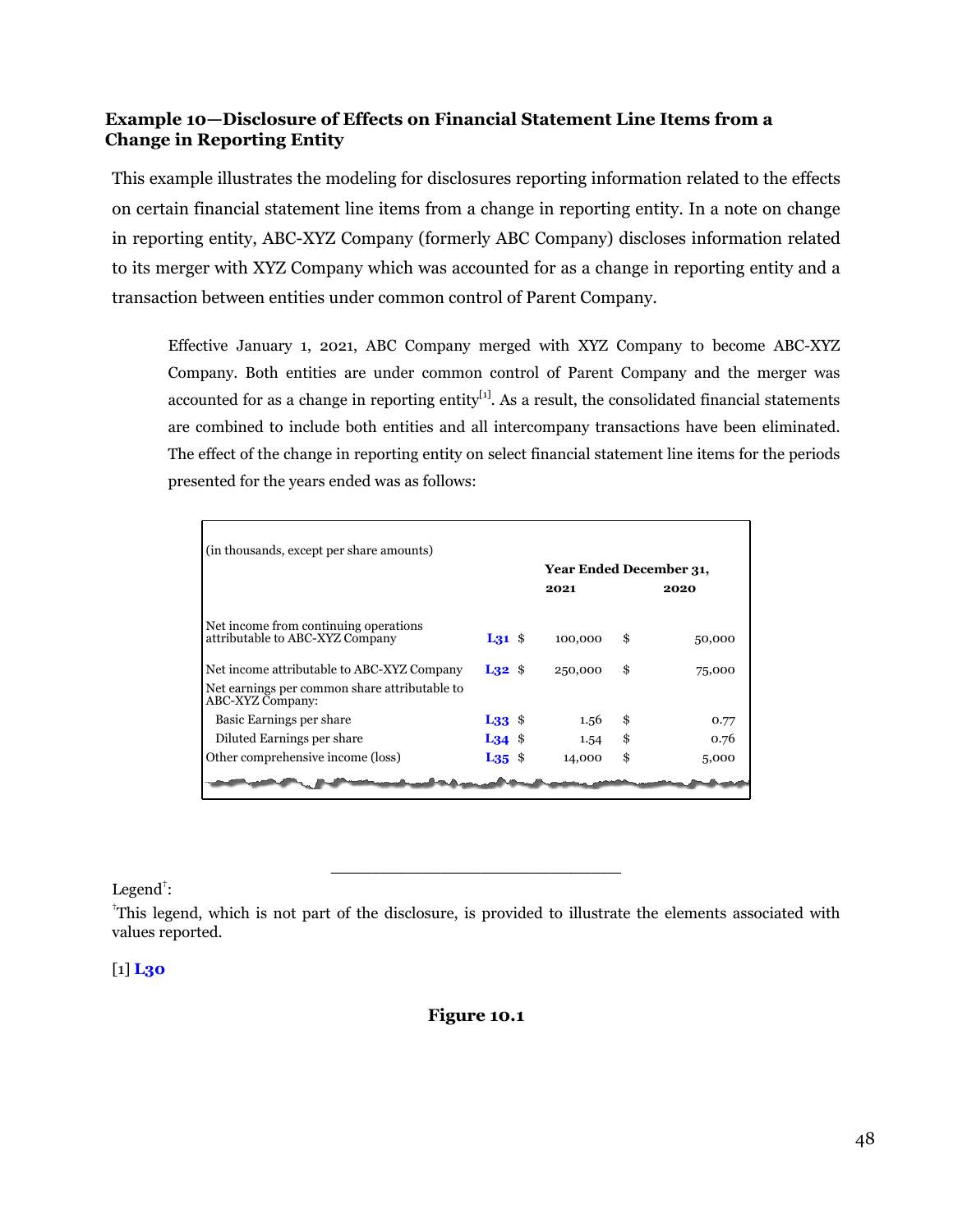The legend for the elements used to tag these facts follows:

|                 | <b>Standard Label</b>                                                                                         | <b>Balance</b> | Period      | <b>Element Name</b>                                                                           |
|-----------------|---------------------------------------------------------------------------------------------------------------|----------------|-------------|-----------------------------------------------------------------------------------------------|
|                 |                                                                                                               | <b>Type</b>    | <b>Type</b> |                                                                                               |
| L30             | Change in Reporting Entity [true false]                                                                       |                | Duration    | ChangeInReportingEntity1                                                                      |
| $L_{31}$        | Change in Reporting Entity, Income (Loss)<br>from Continuing Operations, after Tax,<br>Attributable to Parent | Credit         | Duration    | ChangeInReportingEntityIncomeLossFrom<br>ContinuingOperationsAfterTaxAttributableT<br>oParent |
| L <sub>32</sub> | Change in Reporting Entity, Income (Loss),<br>after Tax, Attributable to Parent                               | Credit         | Duration    | ChangeInReportingEntityIncomeLossAfterT<br>axAttributableToParent                             |
| L <sub>33</sub> | Change in Reporting Entity, Earnings Per<br>Share, Basic                                                      |                | Duration    | ChangeInReportingEntityEarningsPerShare<br>Basic                                              |
| L <sub>34</sub> | Change in Reporting Entity, Earnings Per<br>Share, Diluted                                                    |                | Duration    | ChangeInReportingEntityEarningsPerShare<br>Diluted                                            |
| $L_{35}$        | Change in Reporting Entity, Other<br>Comprehensive Income (Loss), after Tax and<br>Adjustments                | Credit         | Duration    | ChangeInReportingEntityOtherComprehens<br>iveIncomeLossAfterTax                               |

**Figure 10.2**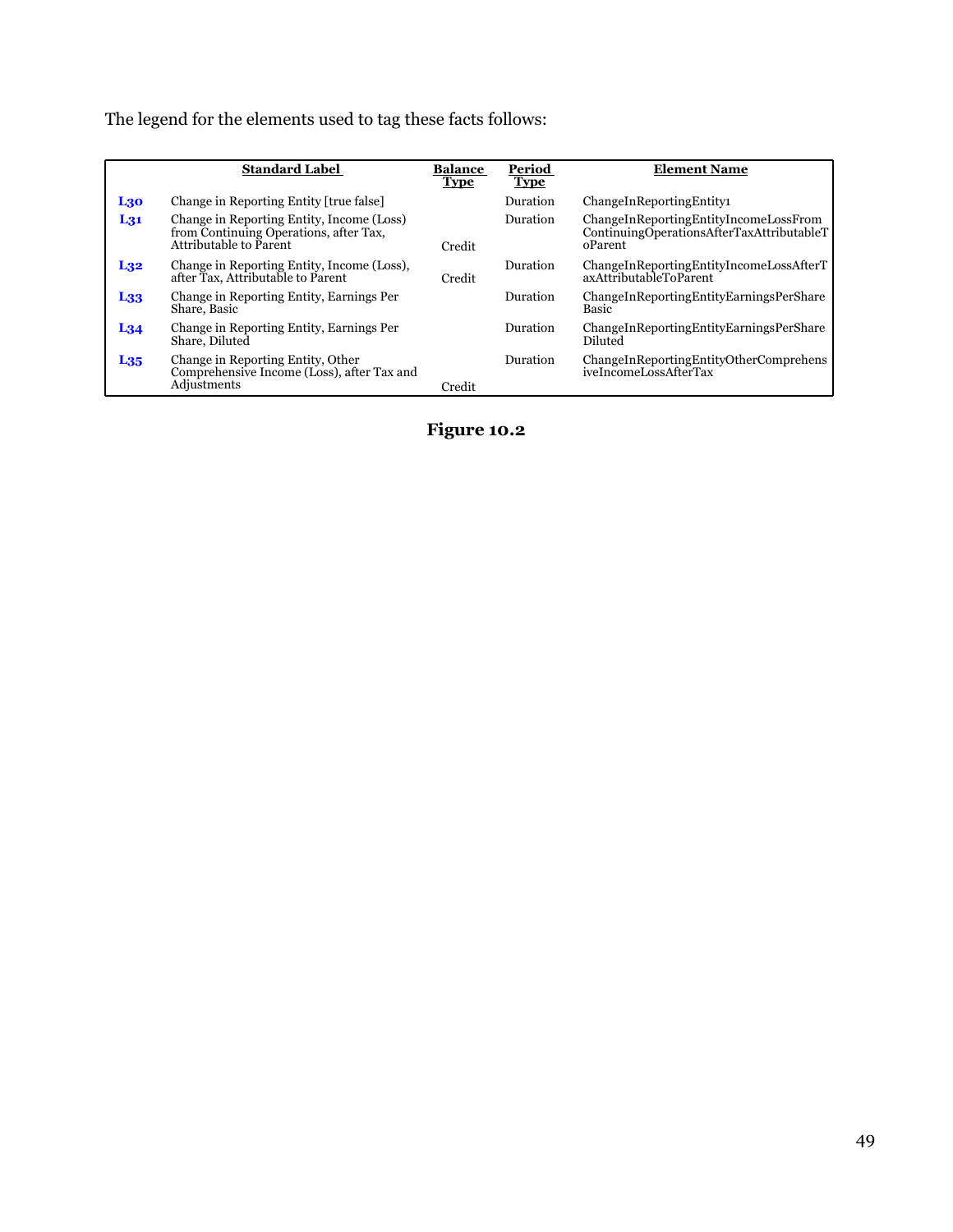The XBRL report views created using the modeling structure are provided here:

|                 | <b>Standard Label</b>                                                                                          | <b>Preferred Label</b>                                                              |                             |
|-----------------|----------------------------------------------------------------------------------------------------------------|-------------------------------------------------------------------------------------|-----------------------------|
|                 | <b>Date Context</b>                                                                                            |                                                                                     | 2021-01-01 to<br>2021-12-31 |
|                 | L <sub>30</sub> Change in Reporting Entity [true false]                                                        | Merger accounted as change in<br>reporting entity                                   | true                        |
| $L_{31}$        | <b>Change in Reporting Entity, Income (Loss) from Continuing Operations, after Tax, Attributable to Parent</b> | Net income from continuing operations<br>attributable to ABC-XYZ Company            | 100000000                   |
| L <sub>32</sub> | Change in Reporting Entity, Income (Loss), after Tax,<br>Attributable to Parent                                | Net income attributable to ABC-XYZ<br><b>Company</b>                                | 250000000                   |
|                 | L <sub>33</sub> Change in Reporting Entity, Earnings Per Share, Basic                                          | Net earnings per common share<br>attributable to ABC-XYZ Company,<br><b>Basic</b>   | 1.56                        |
|                 | L34 Change in Reporting Entity, Earnings Per Share, Diluted                                                    | Net earnings per common share<br>attributable to ABC-XYZ Company,<br><b>Diluted</b> | 1.54                        |
| $L_{35}$        | <b>Change in Reporting Entity, Other Comprehensive Income (Loss), after Tax and Adjustments</b>                | Other comprehensive income (loss)                                                   | 14000000                    |

**Figure 10.3**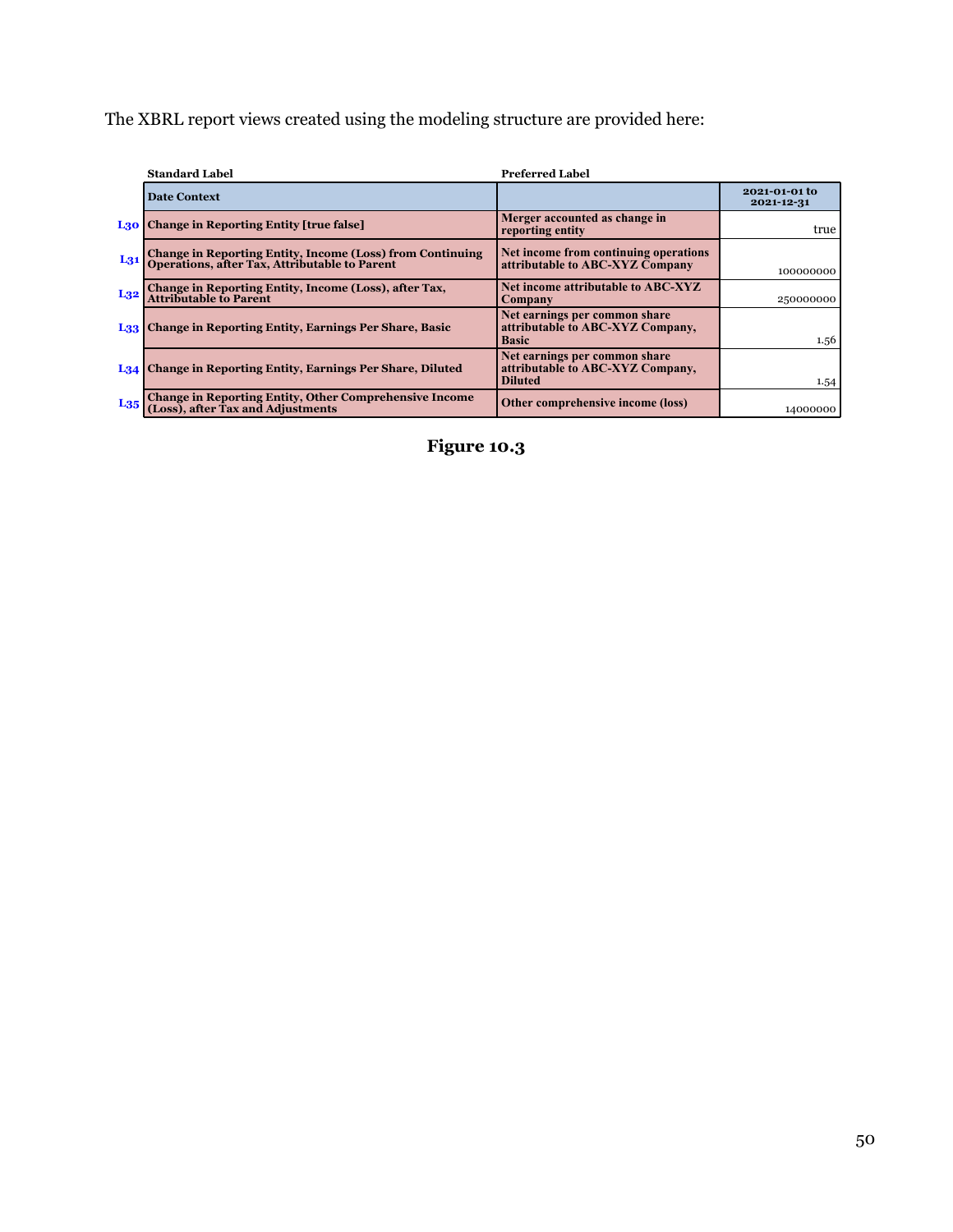Notes:

- The XBRL report view represents the date context for 2021. The other reporting period (2020) would be similarly structured.
- In this example, "Consolidated Entities [Axis]" and "Consolidation Items [Axis]" are not used because the filer shows the effects on certain financial statement line items from a change in reporting entity and does not show financial statement line items by entity and by consolidation components such as eliminations. If a filer does show such consolidation items, then those axes would be included in the tagging. Although the existing axes are not specific to change in reporting entity the underlying nature of the transaction is similar.